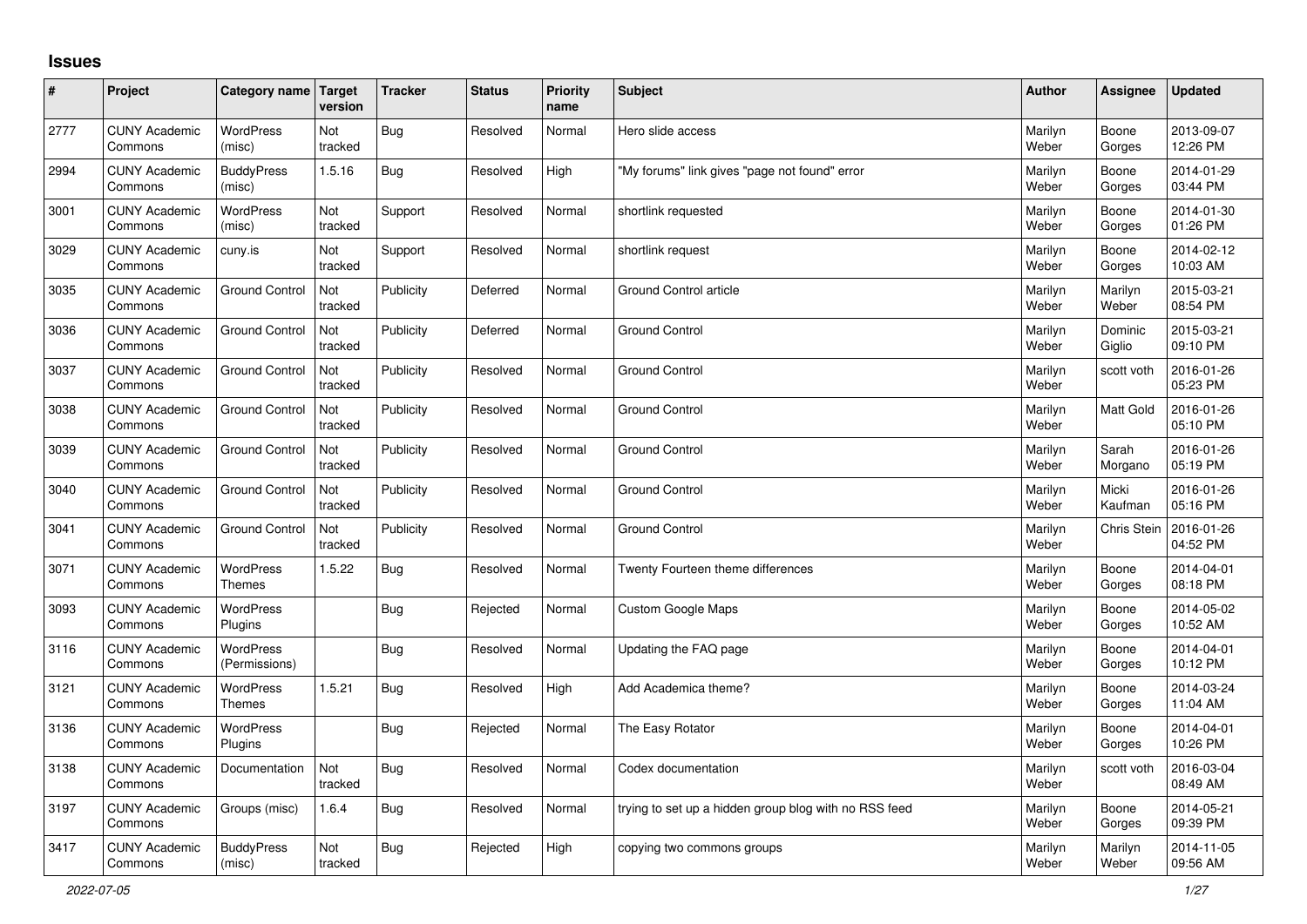| $\sharp$ | Project                         | Category name   Target            | version        | <b>Tracker</b> | <b>Status</b> | <b>Priority</b><br>name | <b>Subject</b>                                        | <b>Author</b>    | Assignee              | <b>Updated</b>         |
|----------|---------------------------------|-----------------------------------|----------------|----------------|---------------|-------------------------|-------------------------------------------------------|------------------|-----------------------|------------------------|
| 3466     | <b>CUNY Academic</b><br>Commons | Membership                        | 1.6.16         | Feature        | Resolved      | Normal                  | restricting undergrad registration                    | Marilyn<br>Weber | Boone<br>Gorges       | 2014-09-18<br>12:02 AM |
| 3530     | <b>CUNY Academic</b><br>Commons | Server                            | Not<br>tracked | Bug            | Resolved      | High                    | Commons running very slowly/ "connection lost"        | Marilyn<br>Weber | <b>Matt Gold</b>      | 2014-10-08<br>09:34 AM |
| 3533     | <b>CUNY Academic</b><br>Commons | Group<br>Invitations              | 1.7.8          | Bug            | Resolved      | Low                     | Trying to invite member to a new group                | Marilyn<br>Weber | Boone<br>Gorges       | 2015-04-01<br>09:13 PM |
| 3592     | <b>CUNY Academic</b><br>Commons | <b>WordPress</b><br>(Permissions) | Not<br>tracked | Publicity      | Resolved      | Normal                  | Oops - Announcing 1.6!                                | Marilyn<br>Weber | Boone<br>Gorges       | 2014-10-22<br>03:03 PM |
| 3593     | <b>CUNY Academic</b><br>Commons | Registration                      | 1.7.2          | Bug            | Resolved      | High                    | registration problems                                 | Marilyn<br>Weber | Boone<br>Gorges       | 2014-11-01<br>02:57 PM |
| 3620     | <b>CUNY Academic</b><br>Commons | Groups (misc)                     | Not<br>tracked | Bug            | Resolved      | Normal                  | admins of The Group for Group Admins                  | Marilyn<br>Weber |                       | 2014-11-03<br>08:38 AM |
| 3673     | <b>CUNY Academic</b><br>Commons |                                   |                | Bug            | Rejected      | Normal                  | CBox pagination issue with the Wiki                   | Marilyn<br>Weber |                       | 2014-11-20<br>04:08 PM |
| 3674     | <b>CUNY Academic</b><br>Commons |                                   |                | Bug            | Rejected      | Normal                  | CBox pagination issue with the Wiki                   | Marilyn<br>Weber |                       | 2014-11-20<br>05:03 PM |
| 4012     | <b>CUNY Academic</b><br>Commons |                                   | 1.7.20         | Bug            | Resolved      | Normal                  | Two users reporting same Forbidden 403 error message. | Marilyn<br>Weber |                       | 2015-05-01<br>08:13 PM |
| 4013     | <b>CUNY Academic</b><br>Commons |                                   |                | Bug            | Duplicate     | Normal                  | Math question?                                        | Marilyn<br>Weber |                       | 2015-04-22<br>04:05 PM |
| 4102     | <b>CUNY Academic</b><br>Commons | User<br>Experience                | 1.8.1          | Design/UX      | Resolved      | Normal                  | Username rules                                        | Marilyn<br>Weber | Samantha<br>Raddatz   | 2015-06-01<br>01:23 PM |
| 4340     | <b>CUNY Academic</b><br>Commons | WordPress -<br>Media              | 1.8.14         | Feature        | Resolved      | Normal                  | embedding a video                                     | Marilyn<br>Weber | Daniel<br>Jones       | 2015-10-20<br>12:01 AM |
| 4496     | <b>CUNY Academic</b><br>Commons | cuny.is                           | 1.8.9          | Bug            | Resolved      | Normal                  | Quick links broken?                                   | Marilyn<br>Weber | Boone<br>Gorges       | 2015-08-28<br>10:39 AM |
| 4542     | <b>CUNY Academic</b><br>Commons | WordPress<br>Plugins              | 1.8.10         | <b>Bug</b>     | Resolved      | Normal                  | Emailing group users problem                          | Marilyn<br>Weber | Boone<br>Gorges       | 2015-09-11<br>11:16 AM |
| 4577     | <b>CUNY Academic</b><br>Commons | Registration                      | Not<br>tracked | Bug            | Resolved      | Normal                  | New users are not getting their email verification    | Marilyn<br>Weber | Boone<br>Gorges       | 2016-01-26<br>03:30 PM |
| 4649     | <b>CUNY Academic</b><br>Commons | Registration                      | Not<br>tracked | Bug            | Resolved      | Urgent                  | Submit button has disappeared                         | Marilyn<br>Weber | Boone<br>Gorges       | 2015-09-22<br>11:47 AM |
| 4657     | <b>CUNY Academic</b><br>Commons | Group Forums                      | 1.8.18         | Bug            | Resolved      | High                    | Submit button disappears in new post mode in forum    | Marilyn<br>Weber | Raymond<br><b>Hoh</b> | 2015-12-01<br>11:15 PM |
| 4734     | <b>CUNY Academic</b><br>Commons | <b>BuddyPress</b><br>Docs         | 1.8.13         | <b>Bug</b>     | Resolved      | High                    | Problems with "Create New Doc"                        | Marilyn<br>Weber | Boone<br>Gorges       | 2015-10-09<br>07:53 AM |
| 4831     | <b>CUNY Academic</b><br>Commons | <b>Public Portfolio</b>           | 1.9.4          | Bug            | Resolved      | Normal                  | User cannot update profile                            | Marilyn<br>Weber | Boone<br>Gorges       | 2016-01-11<br>10:46 PM |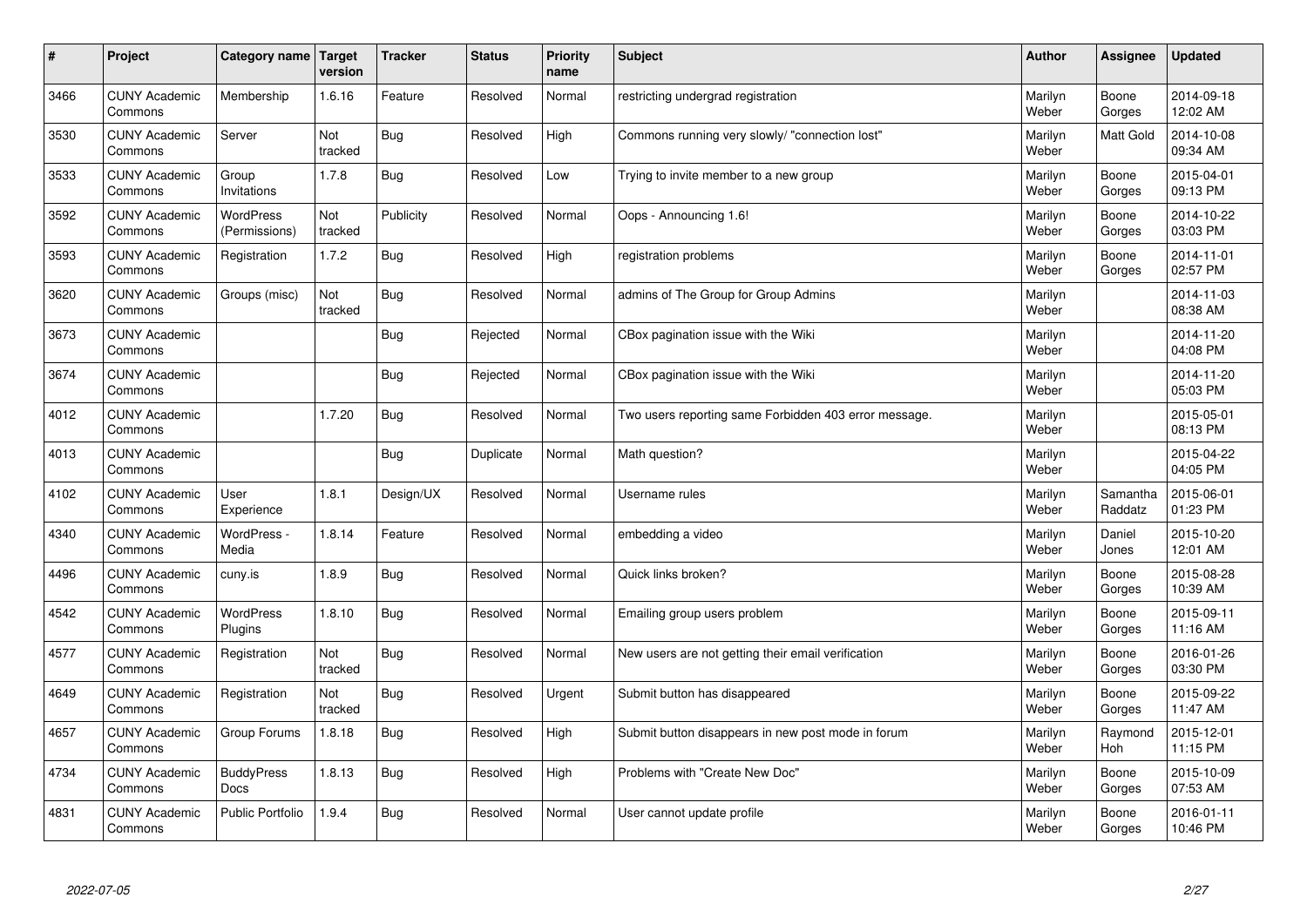| #    | Project                         | Category name                | Target<br>version | <b>Tracker</b> | <b>Status</b> | <b>Priority</b><br>name | <b>Subject</b>                                                                                                                                  | Author           | Assignee            | <b>Updated</b>         |
|------|---------------------------------|------------------------------|-------------------|----------------|---------------|-------------------------|-------------------------------------------------------------------------------------------------------------------------------------------------|------------------|---------------------|------------------------|
| 4834 | <b>CUNY Academic</b><br>Commons | <b>Blogs</b><br>(BuddyPress) |                   | <b>Bug</b>     | Resolved      | Normal                  | Admin invite problem                                                                                                                            | Marilyn<br>Weber | Boone<br>Gorges     | 2015-11-13<br>12:25 PM |
| 4880 | <b>CUNY Academic</b><br>Commons | Password<br>Reset            | Not<br>tracked    | Support        | Resolved      | High                    | CUNY Central person having password trouble                                                                                                     | Marilyn<br>Weber |                     | 2015-11-10<br>12:40 PM |
| 4881 | <b>CUNY Academic</b><br>Commons | ZenDesk                      | Not<br>tracked    | <b>Bug</b>     | Resolved      | Normal                  | ZenDesk emails not being sent                                                                                                                   | Marilyn<br>Weber |                     | 2015-12-07<br>01:34 AM |
| 4918 | <b>CUNY Academic</b><br>Commons | ZenDesk                      | Not<br>tracked    | <b>Bug</b>     | Resolved      | High                    | Re-directing Help Requests                                                                                                                      | Marilyn<br>Weber | Raymond<br>Hoh      | 2015-11-23<br>11:15 AM |
| 4962 | <b>CUNY Academic</b><br>Commons | Events                       | 1.8.18            | Bug            | Resolved      | High                    | Problems with text entry field in the Events Calendar                                                                                           | Marilyn<br>Weber | Raymond<br>Hoh      | 2015-12-01<br>06:57 PM |
| 4965 | <b>CUNY Academic</b><br>Commons | WordPress<br><b>Themes</b>   | Not<br>tracked    | Feature        | Resolved      | Normal                  | Theme requested                                                                                                                                 | Marilyn<br>Weber | Boone<br>Gorges     | 2016-02-24<br>09:46 PM |
| 4997 | <b>CUNY Academic</b><br>Commons | WordPress<br>Plugins         | 1.9.4             | Feature        | Resolved      | Normal                  | ability to embed maps from StoryMapJS?                                                                                                          | Marilyn<br>Weber | Boone<br>Gorges     | 2016-01-07<br>12:34 PM |
| 5019 | <b>CUNY Academic</b><br>Commons | Registration                 | Not<br>tracked    | Support        | Resolved      | Normal                  | Forgotten password for user with new email address                                                                                              | Marilyn<br>Weber | Marilyn<br>Weber    | 2015-12-11<br>04:18 PM |
| 5036 | <b>CUNY Academic</b><br>Commons | WordPress<br>Plugins         | 1.9.1.1           | Feature        | Resolved      | Normal                  | Embeds request                                                                                                                                  | Marilyn<br>Weber | Boone<br>Gorges     | 2015-12-18<br>10:12 PM |
| 5037 | <b>CUNY Academic</b><br>Commons | Registration                 | Not<br>tracked    | Support        | Resolved      | Normal                  | Another Forgotten password for user with new email address                                                                                      | Marilyn<br>Weber | Boone<br>Gorges     | 2015-12-22<br>05:24 PM |
| 5050 | <b>CUNY Academic</b><br>Commons | Social Paper                 | Future<br>release | Feature        | New           | Low                     | Making comments visible in SP editing mode (SP suggestion #1)                                                                                   | Marilyn<br>Weber | Samantha<br>Raddatz | 2019-09-17<br>11:10 PM |
| 5051 | <b>CUNY Academic</b><br>Commons | Social Paper                 |                   | Feature        | Rejected      | Low                     | Visual cues for comments (SP suggestion #2)                                                                                                     | Marilyn<br>Weber | Samantha<br>Raddatz | 2016-02-10<br>10:01 AM |
| 5052 | <b>CUNY Academic</b><br>Commons | Social Paper                 | Future<br>release | Feature        | <b>New</b>    | Low                     | Sentence by sentence or line by line comments (SP suggestion #3)                                                                                | Marilyn<br>Weber | Boone<br>Gorges     | 2016-02-11<br>10:24 PM |
| 5053 | <b>CUNY Academic</b><br>Commons | Social Paper                 | Future<br>release | Feature        | <b>New</b>    | Low                     | Scrollable menu to add readers (SP suggestion #4)                                                                                               | Marilyn<br>Weber | Samantha<br>Raddatz | 2016-04-21<br>05:21 PM |
| 5058 | <b>CUNY Academic</b><br>Commons | Social Paper                 | Future<br>release | Feature        | <b>New</b>    | Low                     | Can there be a clearer signal that even when comments have already<br>been made you add comments by clicking on the side? (SP suggestion<br>#5) | Marilyn<br>Weber | Samantha<br>Raddatz | 2016-02-11<br>10:24 PM |
| 5059 | <b>CUNY Academic</b><br>Commons |                              | Not<br>tracked    | <b>Bug</b>     | Resolved      | Normal                  | Instagram embed?                                                                                                                                | Marilyn<br>Weber |                     | 2016-01-26<br>12:05 AM |
| 5072 | <b>CUNY Academic</b><br>Commons |                              |                   | Feature        | Duplicate     | Normal                  | redirect shortcode handler                                                                                                                      | Marilyn<br>Weber | Boone<br>Gorges     | 2016-01-07<br>12:34 PM |
| 5083 | <b>CUNY Academic</b><br>Commons | WordPress<br>Plugins         | 1.9.5             | Support        | Rejected      | Normal                  | creating a shortcode for the iframe code of the google form                                                                                     | Marilyn<br>Weber | Marilyn<br>Weber    | 2016-01-12<br>04:25 PM |
| 5176 | <b>CUNY Academic</b><br>Commons | Public Portfolio             | 1.9.6             | Bug            | Resolved      | Normal                  | Widgets in Profile not saving                                                                                                                   | Marilyn<br>Weber | Boone<br>Gorges     | 2016-02-01<br>11:07 AM |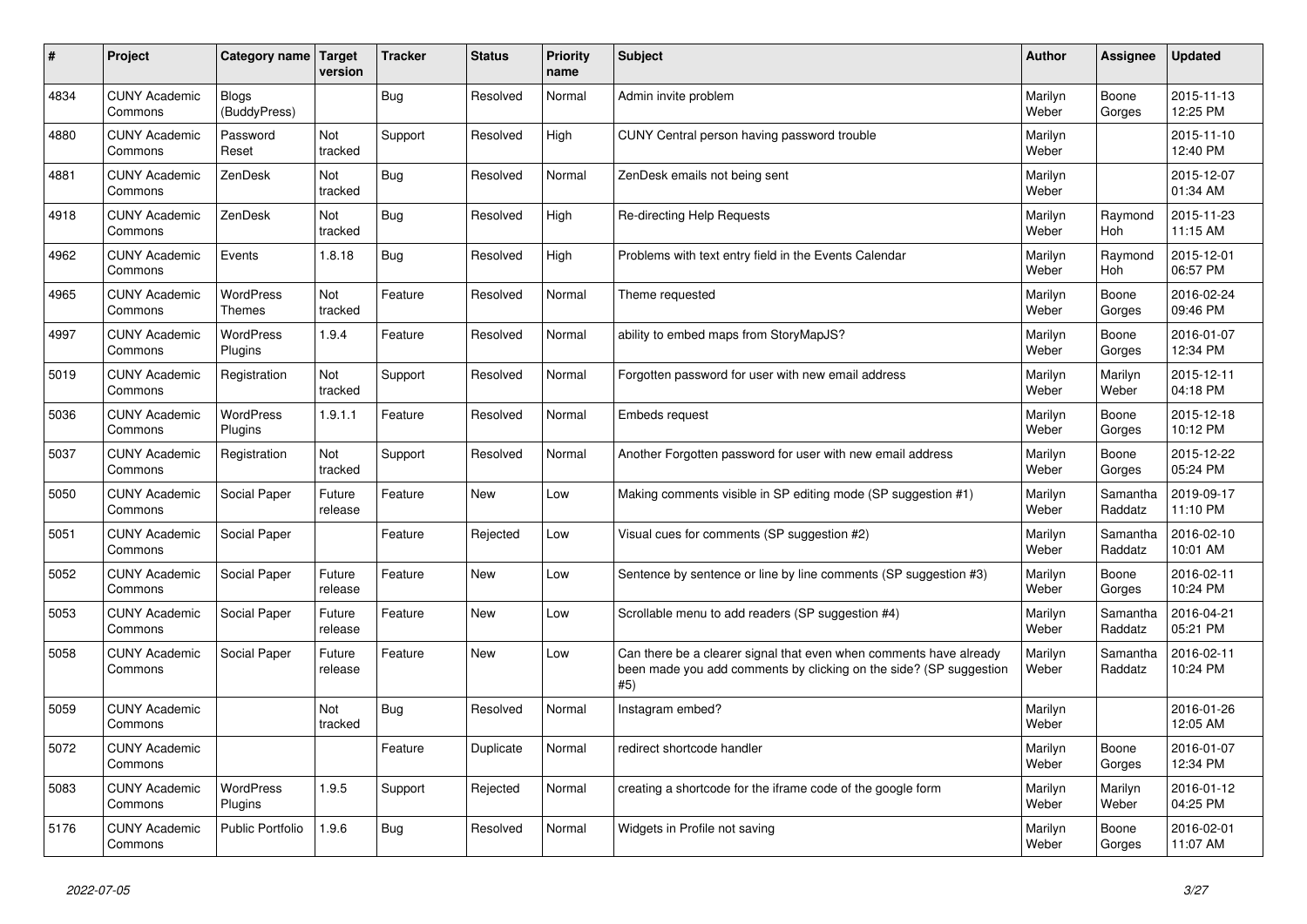| $\sharp$ | Project                         | Category name   Target      | version           | <b>Tracker</b> | <b>Status</b> | <b>Priority</b><br>name | <b>Subject</b>                                                  | <b>Author</b>    | Assignee              | <b>Updated</b>         |
|----------|---------------------------------|-----------------------------|-------------------|----------------|---------------|-------------------------|-----------------------------------------------------------------|------------------|-----------------------|------------------------|
| 5177     | <b>CUNY Academic</b><br>Commons | Toolbar                     | 1.9.6             | Bug            | Resolved      | Normal                  | No "My Papers" tab                                              | Marilyn<br>Weber | Raymond<br>Hoh        | 2016-01-29<br>08:37 AM |
| 5184     | <b>CUNY Academic</b><br>Commons | Social Paper                |                   | Bug            | Rejected      | Normal                  | Problem linking SP to a group                                   | Marilyn<br>Weber | Boone<br>Gorges       | 2016-02-21<br>12:27 PM |
| 5199     | <b>CUNY Academic</b><br>Commons | Social Paper                | Future<br>release | Feature        | New           | Normal                  | add tables to the SP editor                                     | Marilyn<br>Weber |                       | 2016-10-24<br>11:27 AM |
| 5205     | <b>CUNY Academic</b><br>Commons | Social Paper                | Future<br>release | Feature        | <b>New</b>    | Normal                  | Social Paper folders                                            | Marilyn<br>Weber |                       | 2016-02-11<br>10:24 PM |
| 5282     | <b>CUNY Academic</b><br>Commons | Social Paper                | Future<br>release | Bug            | <b>New</b>    | Normal                  | Replying via email directs to paper but not individual comment. | Marilyn<br>Weber | Raymond<br>Hoh        | 2016-03-02<br>01:48 PM |
| 5302     | <b>CUNY Academic</b><br>Commons | WordPress<br>Plugins        | 1.9.10            | Feature        | Resolved      | Normal                  | request for WP Gallery Custom Links plug-in                     | Marilyn<br>Weber | Boone<br>Gorges       | 2016-03-11<br>09:20 PM |
| 5319     | <b>CUNY Academic</b><br>Commons |                             | Not<br>tracked    | <b>Bug</b>     | Resolved      | Normal                  | <b>Broken URL</b>                                               | Marilyn<br>Weber | Marilyn<br>Weber      | 2017-11-15<br>05:46 PM |
| 5345     | <b>CUNY Academic</b><br>Commons | Social Paper                | 1.9.17            | Feature        | Rejected      | Normal                  | Plus symbol problem in SP                                       | Marilyn<br>Weber | Christian<br>Wach     | 2016-05-27<br>04:26 AM |
| 5346     | <b>CUNY Academic</b><br>Commons | Toolbar                     | 1.9.11            | Bug            | Resolved      | Normal                  | possible dynamic HTML code bug?                                 | Marilyn<br>Weber | Boone<br>Gorges       | 2016-03-22<br>10:53 AM |
| 5396     | <b>CUNY Academic</b><br>Commons |                             |                   | Outreach       | Resolved      | Urgent                  | Add CUNY Central to the survey choices?                         | Marilyn<br>Weber | Samantha<br>Raddatz   | 2016-03-31<br>01:38 PM |
| 5397     | <b>CUNY Academic</b><br>Commons | Social Paper                | Future<br>release | Feature        | New           | Normal                  | frustrating to have to enable/disable in SP                     | Marilyn<br>Weber | Samantha<br>Raddatz   | 2016-04-20<br>03:39 PM |
| 5435     | <b>CUNY Academic</b><br>Commons |                             | Not<br>tracked    | <b>Bug</b>     | Resolved      | Urgent                  | Can't see the dashboard                                         | Marilyn<br>Weber |                       | 2016-04-12<br>11:33 AM |
| 5436     | <b>CUNY Academic</b><br>Commons |                             | Not<br>tracked    | Bug            | Resolved      | Normal                  | Trying to change email settings for                             | Marilyn<br>Weber | Boone<br>Gorges       | 2016-04-21<br>10:12 PM |
| 5448     | <b>CUNY Academic</b><br>Commons | Email<br>Notifications      | 1.10.2            | Bug            | Rejected      | Normal                  | garbled CAC activity digests                                    | Marilyn<br>Weber | Raymond<br><b>Hoh</b> | 2016-11-20<br>02:38 AM |
| 5522     | <b>CUNY Academic</b><br>Commons | <b>WordPress</b><br>Plugins | 1.9.15            | Feature        | Resolved      | Normal                  | plugin request                                                  | Marilyn<br>Weber | Boone<br>Gorges       | 2016-05-09<br>10:36 AM |
| 5621     | <b>CUNY Academic</b><br>Commons | WordPress<br>Plugins        | 1.9.17            | Feature        | Resolved      | Normal                  | Taxonomy plugin request                                         | Marilyn<br>Weber | Boone<br>Gorges       | 2016-06-01<br>11:28 PM |
| 5629     | <b>CUNY Academic</b><br>Commons | Public Portfolio            | 1.10.4            | Support        | Resolved      | Normal                  | Title field in profile can't be edited                          | Marilyn<br>Weber |                       | 2016-12-13<br>11:19 AM |
| 5630     | <b>CUNY Academic</b><br>Commons | WordPress<br><b>Themes</b>  | 1.9.17            | Feature        | Resolved      | Normal                  | Bavota magazine Pro theme                                       | Marilyn<br>Weber | Boone<br>Gorges       | 2016-06-02<br>12:09 AM |
| 5657     | <b>CUNY Academic</b><br>Commons | <b>WordPress</b><br>Plugins | 1.9.18            | Feature        | Resolved      | Normal                  | Plugin Request - Instagram Feed WD                              | Marilyn<br>Weber | Boone<br>Gorges       | 2016-06-08<br>12:36 PM |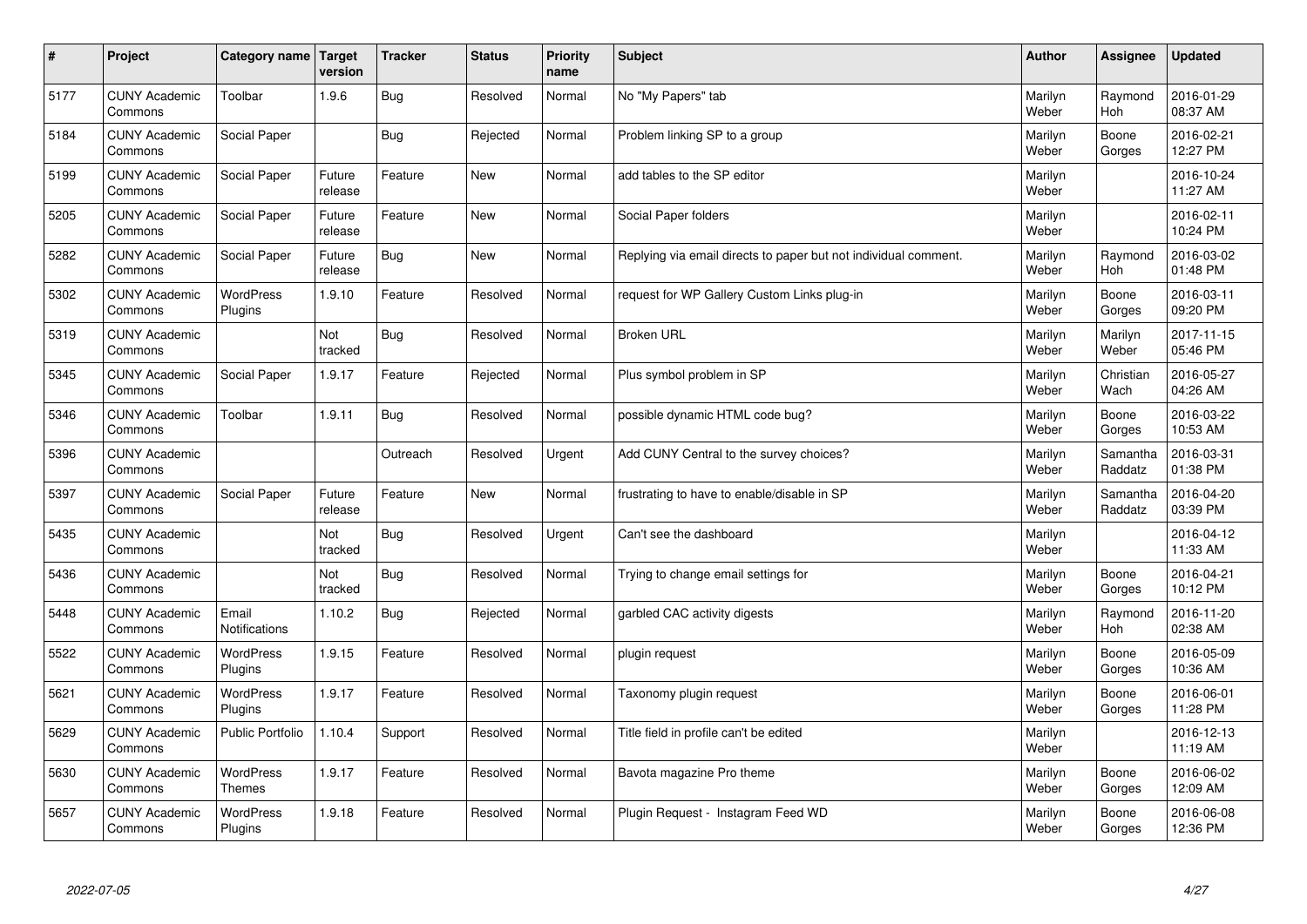| $\#$ | Project                         | Category name   Target       | version           | <b>Tracker</b> | <b>Status</b> | <b>Priority</b><br>name | <b>Subject</b>                                          | <b>Author</b>    | <b>Assignee</b>  | <b>Updated</b>         |
|------|---------------------------------|------------------------------|-------------------|----------------|---------------|-------------------------|---------------------------------------------------------|------------------|------------------|------------------------|
| 5667 | <b>CUNY Academic</b><br>Commons | <b>Public Portfolio</b>      | 1.9.18            | <b>Bug</b>     | Resolved      | Normal                  | publication section on my public portfolio won't update | Marilyn<br>Weber | Boone<br>Gorges  | 2016-06-12<br>10:19 AM |
| 5684 | <b>CUNY Academic</b><br>Commons | <b>Group Files</b>           | Not<br>tracked    | <b>Bug</b>     | Resolved      | Normal                  | Making Group files appear as Blog entries               | Marilyn<br>Weber | Boone<br>Gorges  | 2017-11-20<br>03:28 PM |
| 5713 | <b>CUNY Academic</b><br>Commons | <b>WordPress</b><br>(misc)   | Not<br>tracked    | Bug            | Abandoned     | High                    | Site freezing                                           | Marilyn<br>Weber | Boone<br>Gorges  | 2017-11-15<br>10:58 AM |
| 5753 | <b>CUNY Academic</b><br>Commons | <b>WordPress</b><br>(misc)   | Not<br>tracked    | Support        | Resolved      | Normal                  | merging blogs and groups                                | Marilyn<br>Weber | Boone<br>Gorges  | 2016-08-29<br>03:09 PM |
| 5772 | <b>CUNY Academic</b><br>Commons | Membership                   | Not<br>tracked    | Support        | Resolved      | Normal                  | User email change and forgotten password                | Marilyn<br>Weber | <b>Matt Gold</b> | 2017-11-15<br>06:18 PM |
| 5799 | <b>CUNY Academic</b><br>Commons | <b>Blogs</b><br>(BuddyPress) | Not<br>tracked    | Feature        | Resolved      | Normal                  | removing one's own access to sites?                     | Marilyn<br>Weber | Boone<br>Gorges  | 2016-07-26<br>01:55 PM |
| 5834 | <b>CUNY Academic</b><br>Commons |                              |                   | Bug            | Resolved      | Normal                  | My access to cdev                                       | Marilyn<br>Weber | Boone<br>Gorges  | 2016-07-25<br>03:12 PM |
| 5844 | <b>CUNY Academic</b><br>Commons |                              | Not<br>tracked    | Support        | Resolved      | Normal                  | edit Host Files on Windows 10 problems                  | Marilyn<br>Weber |                  | 2016-07-27<br>09:08 AM |
| 5872 | <b>CUNY Academic</b><br>Commons | Server                       | Not<br>tracked    | <b>Bug</b>     | Resolved      | Immediate               | Whole Commons is down                                   | Marilyn<br>Weber | Boone<br>Gorges  | 2016-08-12<br>12:04 AM |
| 5875 | <b>CUNY Academic</b><br>Commons | <b>WordPress</b><br>Plugins  | Not<br>tracked    | <b>Bug</b>     | Resolved      | Normal                  | Events Calendar garbled in IE                           | Marilyn<br>Weber | Marilyn<br>Weber | 2017-11-15<br>05:45 PM |
| 5968 | <b>CUNY Academic</b><br>Commons | Membership                   | Not<br>tracked    | Bug            | Resolved      | Normal                  | Deleting account without knowing password               | Marilyn<br>Weber | <b>Matt Gold</b> | 2017-11-15<br>06:19 PM |
| 5969 | <b>CUNY Academic</b><br>Commons | Registration                 | 1.9.27            | <b>Bug</b>     | Resolved      | Normal                  | Queens students unable to join                          | Marilyn<br>Weber | Boone<br>Gorges  | 2016-09-04<br>09:41 PM |
| 5985 | <b>CUNY Academic</b><br>Commons | Support                      | Not<br>tracked    | Support        | Resolved      | Normal                  | change user's email address (she cannot access old)     | Marilyn<br>Weber | Boone<br>Gorges  | 2016-09-07<br>01:43 PM |
| 5988 | <b>CUNY Academic</b><br>Commons | Support                      |                   | Support        | Rejected      | Normal                  | Forbidden error when trying to join                     | Marilyn<br>Weber | Boone<br>Gorges  | 2016-09-08<br>01:42 PM |
| 5991 | <b>CUNY Academic</b><br>Commons | Email<br>Notifications       | Future<br>release | Support        | Resolved      | Normal                  | change format of autogenerated blog emails              | Marilyn<br>Weber | Paige<br>Dupont  | 2018-01-12<br>02:55 PM |
| 5992 | <b>CUNY Academic</b><br>Commons | Email<br>Notifications       | Future<br>release | Feature        | <b>New</b>    | Normal                  | Changing the From line of autogenerated blog emails     | Marilyn<br>Weber |                  | 2018-09-27<br>05:19 PM |
| 6025 | <b>CUNY Academic</b><br>Commons | Search                       | Not<br>tracked    | Bug            | Resolved      | Normal                  | Search function not working                             | Marilyn<br>Weber | Boone<br>Gorges  | 2016-10-12<br>09:41 AM |
| 6039 | <b>CUNY Academic</b><br>Commons | Membership                   | 1.9.28            | <b>Bug</b>     | Resolved      | High                    | User cannot change her email                            | Marilyn<br>Weber |                  | 2016-09-19<br>03:03 PM |
| 6091 | <b>CUNY Academic</b><br>Commons | Group<br>Invitations         | Not<br>tracked    | Bug            | Resolved      | Normal                  | User cannot re-join a group                             | Marilyn<br>Weber | Boone<br>Gorges  | 2016-09-28<br>01:47 PM |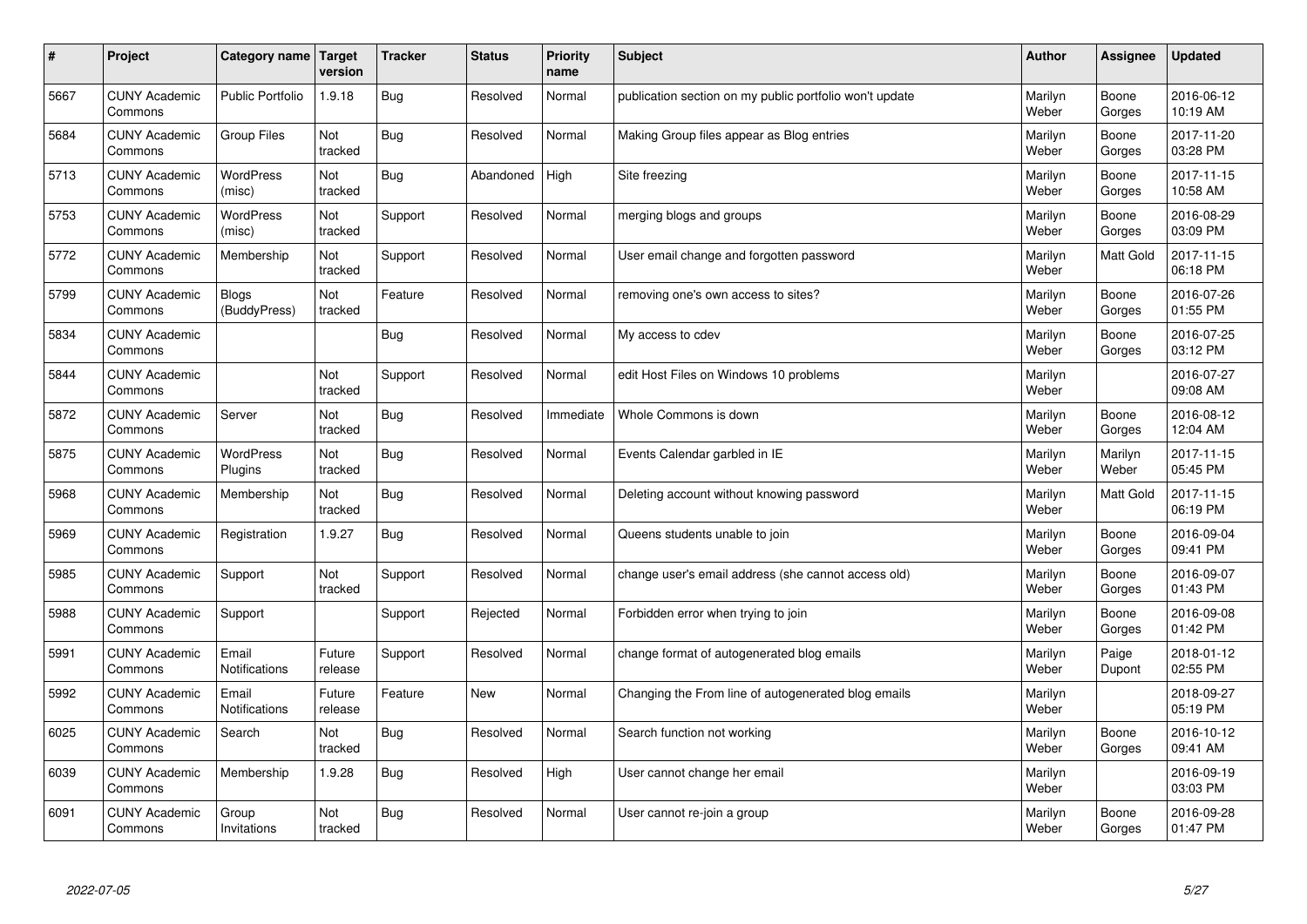| $\sharp$ | Project                         | Category name   Target        | version           | <b>Tracker</b> | <b>Status</b> | <b>Priority</b><br>name | <b>Subject</b>                                    | <b>Author</b>    | Assignee          | <b>Updated</b>         |
|----------|---------------------------------|-------------------------------|-------------------|----------------|---------------|-------------------------|---------------------------------------------------|------------------|-------------------|------------------------|
| 6101     | <b>CUNY Academic</b><br>Commons | <b>Public Portfolio</b>       |                   | Bug            | Resolved      | High                    | Profile update problems                           | Marilyn<br>Weber | Boone<br>Gorges   | 2016-12-01<br>03:50 PM |
| 6106     | <b>CUNY Academic</b><br>Commons | Server                        | Not<br>tracked    | Bug            | Resolved      | Normal                  | 504 error                                         | Marilyn<br>Weber |                   | 2017-11-15<br>01:55 PM |
| 6107     | <b>CUNY Academic</b><br>Commons |                               |                   | Bug            | Resolved      | High                    | site redirect?                                    | Marilyn<br>Weber | Boone<br>Gorges   | 2016-09-29<br>03:45 PM |
| 6118     | <b>CUNY Academic</b><br>Commons | cuny.is                       |                   | Feature        | Resolved      | Normal                  | Cuny. Is request from Javier Otero Peña           | Marilyn<br>Weber | Sarah<br>Morgano  | 2016-10-04<br>07:02 PM |
| 6175     | <b>CUNY Academic</b><br>Commons | Account<br>settings           |                   | Support        | Resolved      | Normal                  | Email address (user cannot access old)            | Marilyn<br>Weber | <b>Matt Gold</b>  | 2016-11-29<br>06:31 PM |
| 6286     | <b>CUNY Academic</b><br>Commons | Groups (misc)                 | Not<br>tracked    | Bug            | Resolved      | Immediate               | Groups pages not displaying at all!               | Marilyn<br>Weber | Boone<br>Gorges   | 2017-11-15<br>10:57 AM |
| 6313     | <b>CUNY Academic</b><br>Commons | Groups (misc)                 |                   | Bug            | Duplicate     | Normal                  | group member no longer in group, can't rejoin.    | Marilyn<br>Weber |                   | 2016-10-14<br>09:27 PM |
| 6338     | <b>CUNY Academic</b><br>Commons |                               |                   | <b>Bug</b>     | Rejected      | Normal                  | Multiple email notifications for each blog post   | Marilyn<br>Weber | Boone<br>Gorges   | 2016-10-18<br>08:45 PM |
| 6410     | <b>CUNY Academic</b><br>Commons |                               |                   | Bug            | Duplicate     | Immediate               | Cannot log in - gives privacy error               | Marilyn<br>Weber | Boone<br>Gorges   | 2016-10-24<br>10:01 AM |
| 6533     | <b>CUNY Academic</b><br>Commons | WordPress<br>Plugins          | Future<br>release | Support        | Duplicate     | Low                     | very old plugins?                                 | Marilyn<br>Weber | <b>Tahir Butt</b> | 2018-10-04<br>12:27 PM |
| 6575     | <b>CUNY Academic</b><br>Commons | Groups (misc)                 |                   | <b>Bug</b>     | Rejected      | Normal                  | No papers link for the group "social paper"       | Marilyn<br>Weber |                   | 2016-11-02<br>10:39 PM |
| 6599     | <b>CUNY Academic</b><br>Commons | ZenDesk                       | 1.10              | <b>Bug</b>     | Duplicate     | Urgent                  | Accept Friend button not working                  | Marilyn<br>Weber | Raymond<br>Hoh    | 2016-11-04<br>06:35 PM |
| 6602     | <b>CUNY Academic</b><br>Commons | ZenDesk                       | 1.10              | Bug            | Resolved      | High                    | Add Friend button not working                     | Marilyn<br>Weber | Raymond<br>Hoh    | 2016-11-04<br>12:14 PM |
| 6626     | <b>CUNY Academic</b><br>Commons | Group Files                   | 1.10.1            | Bug            | Resolved      | Normal                  | Files from non-member showing up in private group | Marilyn<br>Weber | Boone<br>Gorges   | 2016-11-07<br>03:54 PM |
| 6656     | <b>CUNY Academic</b><br>Commons | Support                       | Not<br>tracked    | Support        | Resolved      | Normal                  | Remove user profile                               | Marilyn<br>Weber | Matt Gold         | 2016-11-10<br>02:18 PM |
| 6800     | <b>CUNY Academic</b><br>Commons |                               |                   | Bug            | Rejected      | Immediate               | Is something going on?                            | Marilyn<br>Weber |                   | 2016-11-18<br>04:40 PM |
| 6812     | <b>CUNY Academic</b><br>Commons |                               | Not<br>tracked    | Support        | Resolved      | Normal                  | User cannot change email                          | Marilyn<br>Weber | Matt Gold         | 2016-12-01<br>06:24 PM |
| 6815     | <b>CUNY Academic</b><br>Commons | Password<br>Reset             | Not<br>tracked    | Support        | Resolved      | Normal                  | password reset requested                          | Marilyn<br>Weber | <b>Matt Gold</b>  | 2016-11-22<br>10:30 AM |
| 6818     | <b>CUNY Academic</b><br>Commons | Email<br><b>Notifications</b> | 1.10.3            | Support        | Resolved      | Normal                  | No more email notifications?                      | Marilyn<br>Weber |                   | 2016-11-22<br>02:51 PM |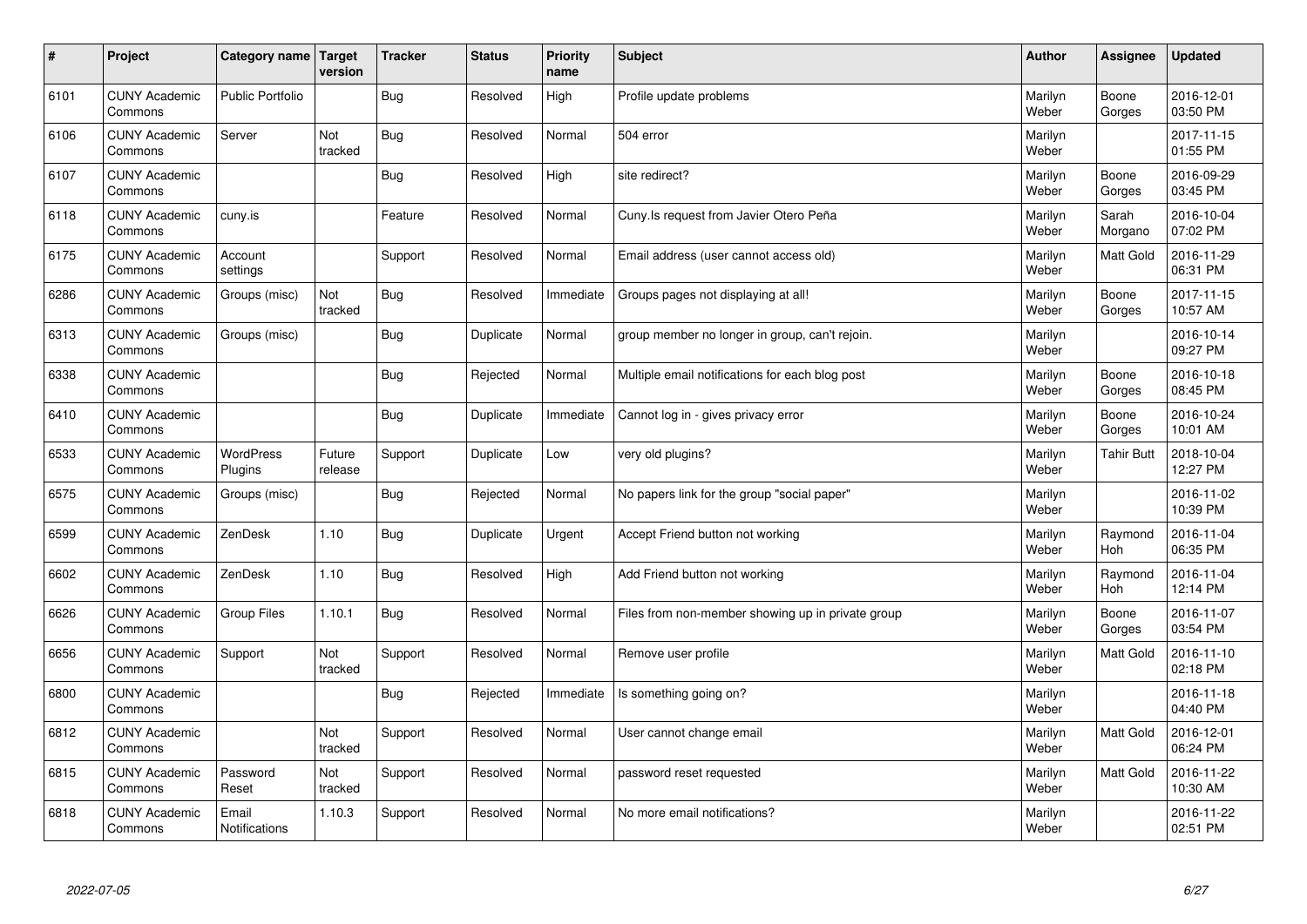| $\vert$ # | Project                         | Category name                | <b>Target</b><br>version | <b>Tracker</b> | <b>Status</b> | <b>Priority</b><br>name | <b>Subject</b>                                                              | <b>Author</b>    | <b>Assignee</b>       | <b>Updated</b>         |
|-----------|---------------------------------|------------------------------|--------------------------|----------------|---------------|-------------------------|-----------------------------------------------------------------------------|------------------|-----------------------|------------------------|
| 6851      | <b>CUNY Academic</b><br>Commons | Redmine                      | Not<br>tracked           | Support        | Resolved      | Normal                  | How do I help users join Redmine?                                           | Marilyn<br>Weber | <b>Matt Gold</b>      | 2016-11-28<br>10:16 AM |
| 6857      | <b>CUNY Academic</b><br>Commons | <b>Blogs</b><br>(BuddyPress) | Not<br>tracked           | Support        | Resolved      | Normal                  | Committee on Religion website                                               | Marilyn<br>Weber | Boone<br>Gorges       | 2017-08-17<br>10:24 AM |
| 6860      | <b>CUNY Academic</b><br>Commons | User<br>Onboarding           | 1.12                     | Bug            | Resolved      | Normal                  | Invitation to join a group is appearing as an invitiation to join the site! | Marilyn<br>Weber | Boone<br>Gorges       | 2017-10-30<br>10:03 AM |
| 6866      | <b>CUNY Academic</b><br>Commons |                              | Not<br>tracked           | Support        | Resolved      | Normal                  | User would like to have her account deleted                                 | Marilyn<br>Weber | Matt Gold             | 2017-11-15<br>05:49 PM |
| 6893      | <b>CUNY Academic</b><br>Commons | Group Forums                 |                          | Bug            | Resolved      | Normal                  | Forum for CUNY Academic Commons Team is gone                                | Marilyn<br>Weber | Boone<br>Gorges       | 2016-12-01<br>08:08 AM |
| 6899      | <b>CUNY Academic</b><br>Commons | Account<br>settings          | Not<br>tracked           | Support        | Resolved      | Normal                  | New user has misspelled her own name                                        | Marilyn<br>Weber | Boone<br>Gorges       | 2016-12-01<br>05:10 PM |
| 7100      | <b>CUNY Academic</b><br>Commons | <b>WordPress</b><br>Plugins  | 1.10.5                   | Bug            | Resolved      | High                    | Cincopa plugin problem                                                      | Marilyn<br>Weber | Boone<br>Gorges       | 2016-12-19<br>10:32 AM |
| 7223      | <b>CUNY Academic</b><br>Commons | Membership                   | Not<br>tracked           | Bug            | Resolved      | Normal                  | User with two profiles would like to merge them                             | Marilyn<br>Weber | Boone<br>Gorges       | 2017-01-10<br>02:07 PM |
| 7226      | <b>CUNY Academic</b><br>Commons | Registration                 | Not<br>tracked           | Bug            | Abandoned     | Normal                  | Community college student cannot register?                                  | Marilyn<br>Weber |                       | 2017-11-15<br>01:55 PM |
| 7310      | <b>CUNY Academic</b><br>Commons |                              | 1.10.7                   | <b>Bug</b>     | Resolved      | Normal                  | Friendship request mystery.                                                 | Marilyn<br>Weber | Boone<br>Gorges       | 2017-01-05<br>03:12 PM |
| 7328      | <b>CUNY Academic</b><br>Commons | WordPress<br>Plugins         | Not<br>tracked           | Bug            | Resolved      | Normal                  | technical issue with the Events Manager plugin                              | Marilyn<br>Weber | Raymond<br><b>Hoh</b> | 2017-11-15<br>06:19 PM |
| 7337      | <b>CUNY Academic</b><br>Commons | Membership                   | Not<br>tracked           | <b>Bug</b>     | Resolved      | Normal                  | User with new email                                                         | Marilyn<br>Weber |                       | 2017-01-06<br>11:05 AM |
| 7349      | <b>CUNY Academic</b><br>Commons | Membership                   | Not<br>tracked           | Bug            | Resolved      | Normal                  | <b>LACUNY</b> Institute website                                             | Marilyn<br>Weber | Boone<br>Gorges       | 2017-01-11<br>04:26 PM |
| 7376      | <b>CUNY Academic</b><br>Commons | Email<br>Notifications       |                          | Bug            | Rejected      | Normal                  | automatic forwarding of blog posts not working                              | Marilyn<br>Weber | Boone<br>Gorges       | 2017-05-01<br>10:36 PM |
| 7460      | <b>CUNY Academic</b><br>Commons | WordPress<br><b>Themes</b>   | 1.10.8                   | Support        | Resolved      | Normal                  | install Independent Publisher theme?                                        | Marilyn<br>Weber | Boone<br>Gorges       | 2017-01-21<br>09:34 PM |
| 7486      | <b>CUNY Academic</b><br>Commons | Membership                   | Not<br>tracked           | Support        | Resolved      | Normal                  | changed email address                                                       | Marilyn<br>Weber |                       | 2017-01-24<br>10:00 PM |
| 7607      | <b>CUNY Academic</b><br>Commons | <b>WordPress</b><br>(misc)   | Not<br>tracked           | Feature        | Resolved      | Normal                  | mp4 files                                                                   | Marilyn<br>Weber |                       | 2017-02-15<br>07:37 PM |
| 7608      | <b>CUNY Academic</b><br>Commons | Registration                 | Not<br>tracked           | Feature        | Resolved      | Normal                  | create an account                                                           | Marilyn<br>Weber |                       | 2017-02-15<br>10:45 PM |
| 7613      | <b>CUNY Academic</b><br>Commons | Registration                 | Not<br>tracked           | Support        | Resolved      | Normal                  | non-matriculated students                                                   | Marilyn<br>Weber | Boone<br>Gorges       | 2017-11-15<br>11:03 AM |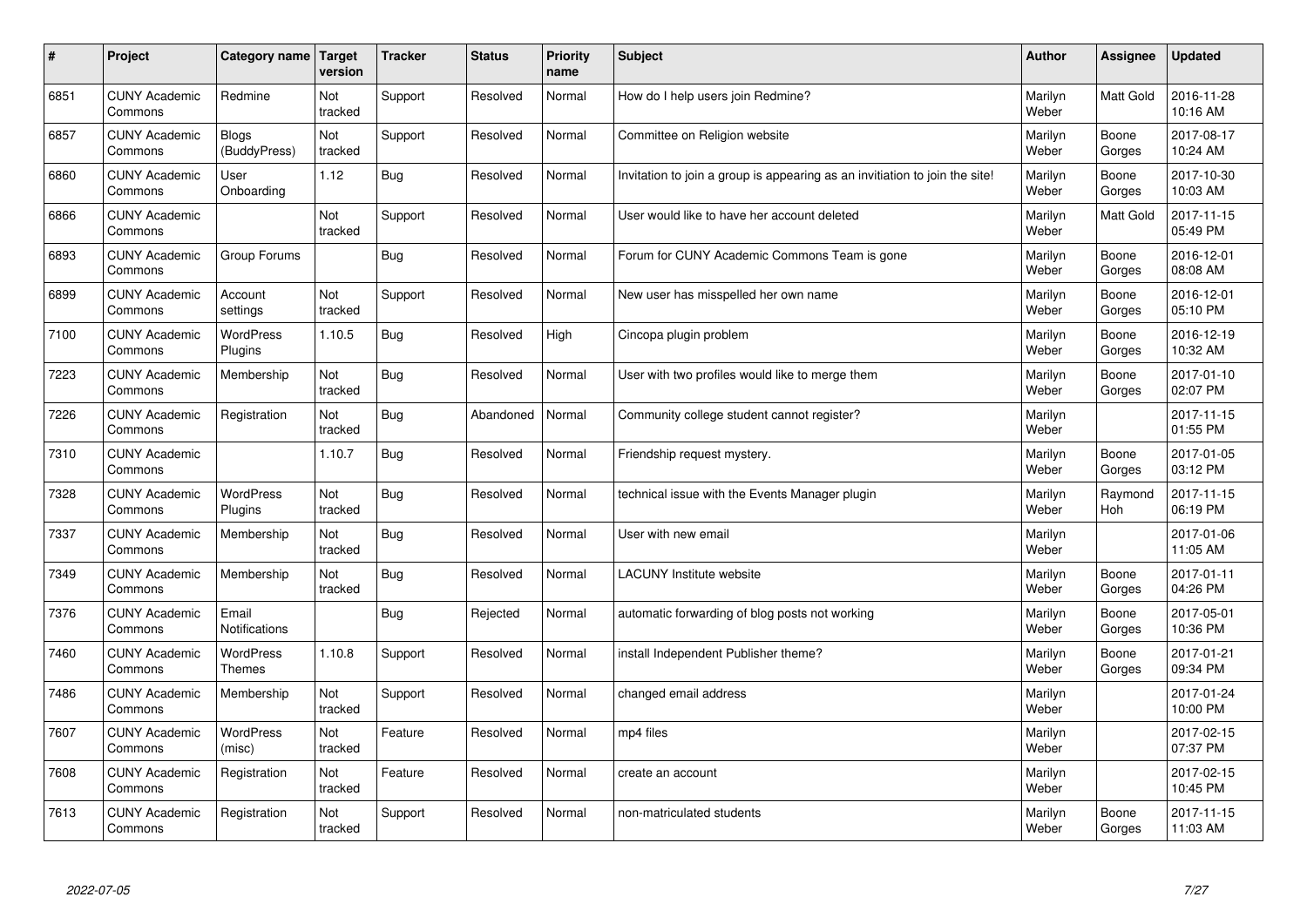| $\sharp$ | Project                         | Category name   Target      | version        | <b>Tracker</b> | <b>Status</b> | <b>Priority</b><br>name | <b>Subject</b>                               | <b>Author</b>    | Assignee              | <b>Updated</b>         |
|----------|---------------------------------|-----------------------------|----------------|----------------|---------------|-------------------------|----------------------------------------------|------------------|-----------------------|------------------------|
| 7619     | <b>CUNY Academic</b><br>Commons | Membership                  | Not<br>tracked | Support        | Resolved      | Normal                  | outside users for a site that isn't a class? | Marilyn<br>Weber | <b>Matt Gold</b>      | 2017-11-15<br>06:18 PM |
| 7668     | <b>CUNY Academic</b><br>Commons | <b>WordPress</b><br>Plugins |                | Support        | Rejected      | Normal                  | Iframes question                             | Marilyn<br>Weber |                       | 2017-04-11<br>09:29 PM |
| 7678     | <b>CUNY Academic</b><br>Commons | Groups (misc)               | Not<br>tracked | Support        | Resolved      | Normal                  | add admin to student group                   | Marilyn<br>Weber | Boone<br>Gorges       | 2017-02-15<br>11:58 AM |
| 7684     | <b>CUNY Academic</b><br>Commons | Reply By Email              | 1.10.12        | Bug            | Resolved      | High                    | trying to post too often error               | Marilyn<br>Weber | Raymond<br><b>Hoh</b> | 2017-02-28<br>12:43 PM |
| 7685     | <b>CUNY Academic</b><br>Commons | Password<br>Reset           | Not<br>tracked | Support        | Resolved      | Normal                  | temporary password                           | Marilyn<br>Weber | Boone<br>Gorges       | 2017-02-15<br>07:36 PM |
| 7700     | <b>CUNY Academic</b><br>Commons |                             | Not<br>tracked | Support        | Abandoned     | Normal                  | slow loading Page on site                    | Marilyn<br>Weber | Boone<br>Gorges       | 2017-11-15<br>11:02 AM |
| 7724     | <b>CUNY Academic</b><br>Commons |                             | Not<br>tracked | Support        | Abandoned     | Normal                  | User name confusion                          | Marilyn<br>Weber | Boone<br>Gorges       | 2017-11-15<br>11:12 AM |
| 7745     | <b>CUNY Academic</b><br>Commons | WordPress<br>Plugins        | 1.10.13        | Support        | Resolved      | Normal                  | Featured Video Plus plugin requested         | Marilyn<br>Weber |                       | 2017-03-03<br>01:51 PM |
| 7767     | <b>CUNY Academic</b><br>Commons |                             | Not<br>tracked | Bug            | Resolved      | Normal                  | Site loading problems                        | Marilyn<br>Weber |                       | 2017-03-21<br>09:57 PM |
| 7770     | <b>CUNY Academic</b><br>Commons | WordPress<br>Plugins        | Not<br>tracked | Bug            | Abandoned     | Normal                  | Timeline.js problem                          | Marilyn<br>Weber |                       | 2017-11-15<br>01:43 PM |
| 7771     | <b>CUNY Academic</b><br>Commons | Membership                  | Not<br>tracked | Support        | Resolved      | Normal                  | User would like to be uncoupled from sites   | Marilyn<br>Weber | Boone<br>Gorges       | 2017-03-09<br>12:38 PM |
| 7775     | <b>CUNY Academic</b><br>Commons | Membership                  | Not<br>tracked | Support        | Resolved      | Normal                  | Email change                                 | Marilyn<br>Weber |                       | 2017-03-08<br>10:09 PM |
| 7785     | <b>CUNY Academic</b><br>Commons |                             | Not<br>tracked | Support        | Resolved      | Normal                  | ftp access or files?                         | Marilyn<br>Weber | Boone<br>Gorges       | 2017-03-13<br>02:34 PM |
| 7803     | <b>CUNY Academic</b><br>Commons |                             |                | <b>Bug</b>     | Resolved      | Normal                  | user email change                            | Marilyn<br>Weber |                       | 2017-03-16<br>11:58 AM |
| 7836     | <b>CUNY Academic</b><br>Commons | Social Paper                | Not<br>tracked | Support        | Resolved      | Normal                  | missing Social Paper                         | Marilyn<br>Weber |                       | 2017-11-15<br>01:31 PM |
| 7922     | <b>CUNY Academic</b><br>Commons | Membership                  | Not<br>tracked | Support        | Resolved      | Normal                  | add me as an admin to the MALs alumni site?  | Marilyn<br>Weber |                       | 2017-04-06<br>05:19 PM |
| 7972     | <b>CUNY Academic</b><br>Commons |                             | Not<br>tracked | Support        | Resolved      | Normal                  | expand the memory limit for videos?          | Marilyn<br>Weber |                       | 2017-04-20<br>10:07 AM |
| 7994     | <b>CUNY Academic</b><br>Commons | <b>WordPress</b><br>(misc)  | 1.10.17        | Bug            | Resolved      | Urgent                  | Comments not appearing                       | Marilyn<br>Weber |                       | 2017-04-20<br>11:16 AM |
| 7995     | <b>CUNY Academic</b><br>Commons | Domain<br>Mapping           | Not<br>tracked | Bug            | Resolved      | Urgent                  | http://on.socialpaper.gc.cuny.edu down?      | Marilyn<br>Weber |                       | 2017-04-21<br>11:07 AM |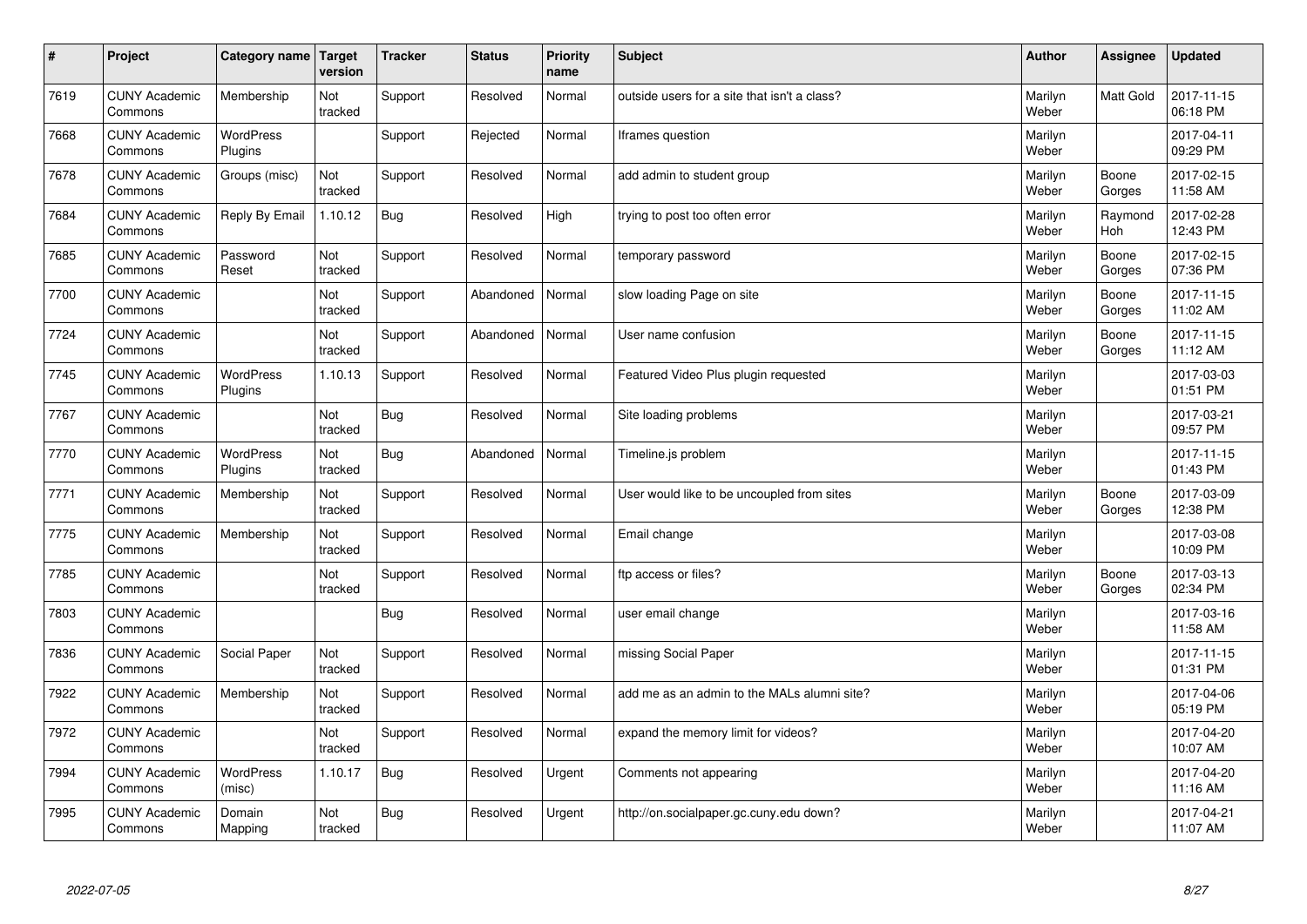| #    | Project                         | Category name   Target      | version        | <b>Tracker</b>     | <b>Status</b> | <b>Priority</b><br>name | <b>Subject</b>                                                                          | <b>Author</b>    | <b>Assignee</b> | <b>Updated</b>         |
|------|---------------------------------|-----------------------------|----------------|--------------------|---------------|-------------------------|-----------------------------------------------------------------------------------------|------------------|-----------------|------------------------|
| 8071 | <b>CUNY Academic</b><br>Commons | <b>WordPress</b><br>Plugins | Not<br>tracked | Support            | Rejected      | Normal                  | Anthologize                                                                             | Marilyn<br>Weber |                 | 2017-05-10<br>10:15 AM |
| 8098 | <b>CUNY Academic</b><br>Commons | <b>Public Portfolio</b>     | Not<br>tracked | <b>Bug</b>         | Abandoned     | Normal                  | Widget in profile not working                                                           | Marilyn<br>Weber |                 | 2017-11-15<br>01:28 PM |
| 8120 | <b>CUNY Academic</b><br>Commons | Membership                  | Not<br>tracked | Support            | Resolved      | Normal                  | add me as an admin to https://nyslavery.commons.gc.cuny.edu                             | Marilyn<br>Weber |                 | 2017-05-10<br>02:19 PM |
| 8125 | <b>CUNY Academic</b><br>Commons | WordPress<br><b>Themes</b>  | 1.10.19        | <b>Bug</b>         | Resolved      | High                    | careerplan admin page failing to load with "currently unable to handle<br>this request" | Marilyn<br>Weber |                 | 2017-07-13<br>12:54 PM |
| 8131 | <b>CUNY Academic</b><br>Commons | WordPress<br>Plugins        | 1.11           | Bug                | Resolved      | Normal                  | Newsletters plug-in                                                                     | Marilyn<br>Weber | Boone<br>Gorges | 2017-05-11<br>09:42 PM |
| 8195 | <b>CUNY Academic</b><br>Commons |                             |                | Support            | Rejected      | Normal                  | possible to make the Profile pic semi-hidden?                                           | Marilyn<br>Weber |                 | 2017-05-24<br>11:00 PM |
| 8200 | <b>CUNY Academic</b><br>Commons | Groups (misc)               | Not<br>tracked | Bug                | Resolved      | Normal                  | Announcements has disappeared                                                           | Marilyn<br>Weber | Boone<br>Gorges | 2017-05-26<br>04:04 PM |
| 8222 | <b>CUNY Academic</b><br>Commons | Membership                  | Not<br>tracked | Support            | Resolved      | Normal                  | Admin for iletc.commons.gc.cuny.edu                                                     | Marilyn<br>Weber | Boone<br>Gorges | 2017-06-08<br>10:06 AM |
| 8259 | <b>CUNY Academic</b><br>Commons |                             | Not<br>tracked | <b>Bug</b>         | Resolved      | Normal                  | missing dashboard                                                                       | Marilyn<br>Weber |                 | 2017-11-15<br>01:28 PM |
| 8289 | <b>CUNY Academic</b><br>Commons |                             | Not<br>tracked | Support            | Resolved      | Normal                  | removing my access to sites                                                             | Marilyn<br>Weber | Luke<br>Waltzer | 2017-06-19<br>12:40 PM |
| 8308 | <b>CUNY Academic</b><br>Commons | <b>WordPress</b><br>Plugins | Not<br>tracked | Support            | Resolved      | Normal                  | WP Migration plugin                                                                     | Marilyn<br>Weber |                 | 2017-11-15<br>01:27 PM |
| 8379 | <b>CUNY Academic</b><br>Commons |                             | Not<br>tracked | Support            | Resolved      | Normal                  | request for site build help                                                             | Marilyn<br>Weber |                 | 2017-07-01<br>10:48 AM |
| 8401 | <b>CUNY Academic</b><br>Commons | Membership                  | Not<br>tracked | Support            | Resolved      | Normal                  | add me as an admin                                                                      | Marilyn<br>Weber | Boone<br>Gorges | 2017-07-11<br>11:40 AM |
| 8429 | <b>CUNY Academic</b><br>Commons | Membership                  | Not<br>tracked | Support            | Resolved      | Normal                  | Please make me an admin of https://arc.commons.gc.cuny.edu                              | Marilyn<br>Weber | Boone<br>Gorges | 2017-07-24<br>03:33 PM |
| 8446 | <b>CUNY Academic</b><br>Commons | <b>WordPress</b><br>Plugins | 1.11.14        | Support            | Resolved      | Normal                  | request for multiple accordion menu plugins                                             | Marilyn<br>Weber |                 | 2018-05-07<br>09:57 PM |
| 8459 | <b>CUNY Academic</b><br>Commons |                             | Not<br>tracked | Documentatio<br>n. | Resolved      | Normal                  | comprehensive list of plugins?                                                          | Marilyn<br>Weber |                 | 2017-10-11<br>11:24 AM |
| 8464 | <b>CUNY Academic</b><br>Commons |                             | Not<br>tracked | Support            | Resolved      | Normal                  | WP UI                                                                                   | Marilyn<br>Weber |                 | 2017-10-11<br>11:23 AM |
| 8471 | <b>CUNY Academic</b><br>Commons |                             | Not<br>tracked | Support            | Resolved      | Normal                  | admin at https://commons.gc.cuny.edu/                                                   | Marilyn<br>Weber |                 | 2017-09-06<br>01:50 PM |
| 8481 | <b>CUNY Academic</b><br>Commons | Membership                  | Not<br>tracked | Support            | Resolved      | Normal                  | admin of http://swipanalytic.org/organizers/                                            | Marilyn<br>Weber |                 | 2019-02-19<br>01:58 PM |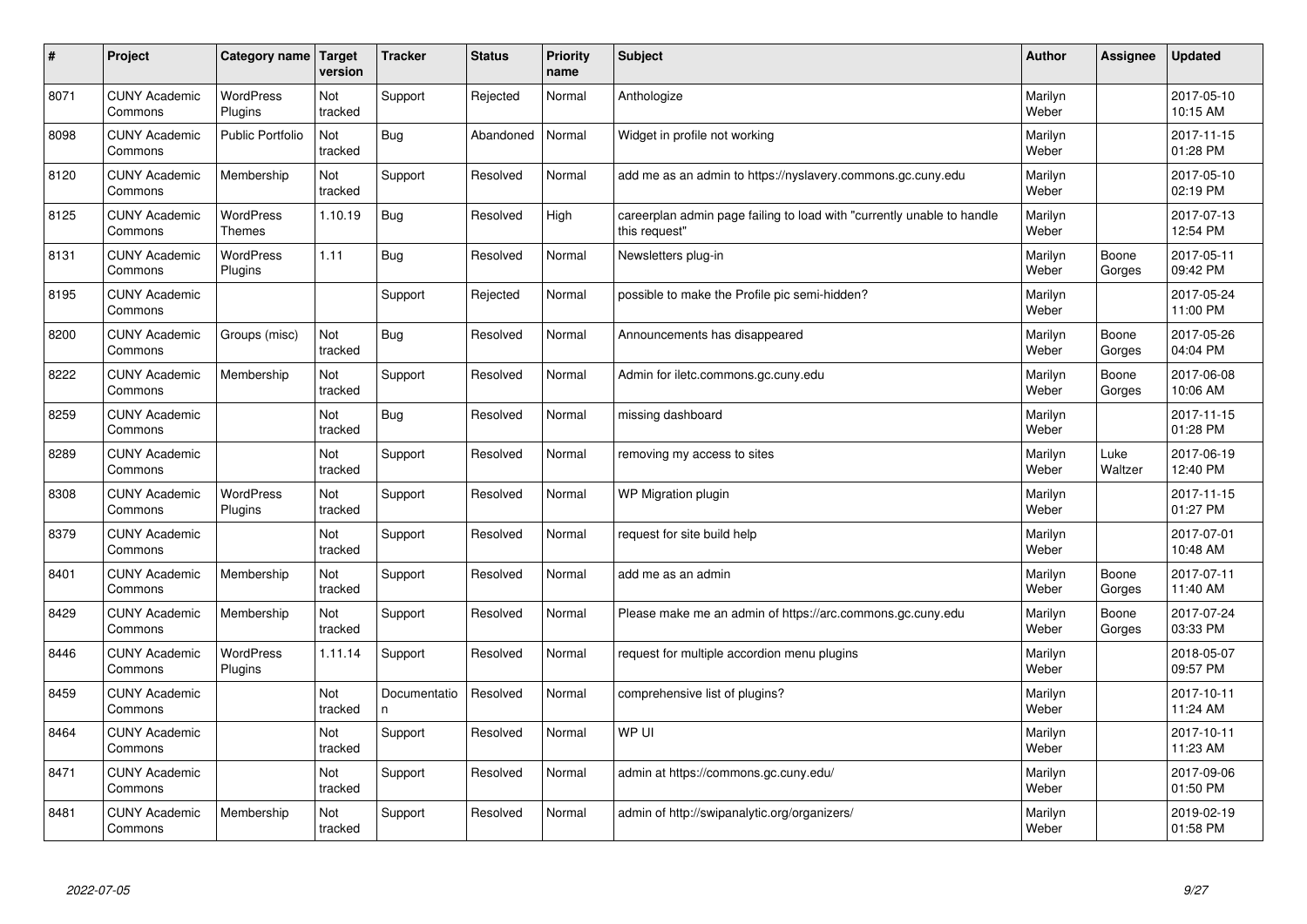| $\vert$ # | Project                         | Category name   Target      | version        | <b>Tracker</b> | <b>Status</b> | <b>Priority</b><br>name | <b>Subject</b>                                           | <b>Author</b>    | Assignee              | <b>Updated</b>         |
|-----------|---------------------------------|-----------------------------|----------------|----------------|---------------|-------------------------|----------------------------------------------------------|------------------|-----------------------|------------------------|
| 8529      | <b>CUNY Academic</b><br>Commons |                             | Not<br>tracked | Support        | Resolved      | Normal                  | Iframe reqiest?                                          | Marilyn<br>Weber |                       | 2017-08-16<br>04:40 PM |
| 8531      | <b>CUNY Academic</b><br>Commons | Membership                  | Not<br>tracked | Support        | Resolved      | Normal                  | admin of https://admissions.commons.gc.cuny.edu          | Marilyn<br>Weber |                       | 2017-08-15<br>04:20 PM |
| 8552      | <b>CUNY Academic</b><br>Commons | WordPress<br>Plugins        | 1.11.10        | Bug            | Resolved      | Normal                  | Events Calendar problem                                  | Marilyn<br>Weber |                       | 2017-08-18<br>04:36 PM |
| 8553      | <b>CUNY Academic</b><br>Commons |                             | Not<br>tracked | Support        | Resolved      | Normal                  | storage limits?                                          | Marilyn<br>Weber |                       | 2017-08-18<br>04:36 PM |
| 8566      | <b>CUNY Academic</b><br>Commons | Membership                  | Not<br>tracked | Support        | Resolved      | Normal                  | user email change                                        | Marilyn<br>Weber |                       | 2017-11-15<br>01:27 PM |
| 8576      | <b>CUNY Academic</b><br>Commons | WordPress<br>Plugins        | 1.11.11        | Support        | Resolved      | Normal                  | Digital Measures plugin request                          | Marilyn<br>Weber |                       | 2017-09-01<br>03:44 PM |
| 8577      | <b>CUNY Academic</b><br>Commons | Membership                  | Not<br>tracked | Support        | Resolved      | Normal                  | another user email change                                | Marilyn<br>Weber |                       | 2017-08-25<br>10:23 AM |
| 8607      | <b>CUNY Academic</b><br>Commons |                             | Not<br>tracked | Support        | <b>New</b>    | Normal                  | Paypal?                                                  | Marilyn<br>Weber | Matt Gold             | 2018-05-15<br>01:37 PM |
| 8620      | <b>CUNY Academic</b><br>Commons | ZenDesk                     | 1.11.11        | Bug            | Resolved      | High                    | 'Send us a message" not working                          | Marilyn<br>Weber | Raymond<br><b>Hoh</b> | 2017-08-29<br>04:13 PM |
| 8630      | <b>CUNY Academic</b><br>Commons | Membership                  | Not<br>tracked | Support        | Resolved      | Normal                  | Change in email/campus                                   | Marilyn<br>Weber |                       | 2017-08-30<br>03:48 PM |
| 8638      | <b>CUNY Academic</b><br>Commons | Group Blogs                 | 1.11.11        | Bug            | Resolved      | Normal                  | members not syncing from group to site                   | Marilyn<br>Weber |                       | 2017-09-01<br>03:50 PM |
| 8661      | <b>CUNY Academic</b><br>Commons | Group Blogs                 | Not<br>tracked | <b>Bug</b>     | Resolved      | Normal                  | new group, old site, can't link?                         | Marilyn<br>Weber |                       | 2017-11-15<br>01:26 PM |
| 8693      | <b>CUNY Academic</b><br>Commons | WordPress<br>Plugins        |                | Support        | Resolved      | Normal                  | Existing blog wants to replace Mailpoet with Newsletters | Marilyn<br>Weber |                       | 2017-09-12<br>02:24 PM |
| 8721      | <b>CUNY Academic</b><br>Commons | <b>WordPress</b><br>Plugins | 1.11.13        | Bug            | Resolved      | Normal                  | more problems with Events calendar                       | Marilyn<br>Weber |                       | 2017-09-21<br>10:35 AM |
| 8726      | <b>CUNY Academic</b><br>Commons |                             |                | Support        | Resolved      | Normal                  | Redirect problem                                         | Marilyn<br>Weber |                       | 2017-09-21<br>12:14 PM |
| 8729      | <b>CUNY Academic</b><br>Commons |                             | Not<br>tracked | Support        | Resolved      | Normal                  | email change                                             | Marilyn<br>Weber |                       | 2017-09-25<br>02:14 PM |
| 8768      | <b>CUNY Academic</b><br>Commons |                             | Not<br>tracked | Support        | Resolved      | Normal                  | unsafe redirect?                                         | Marilyn<br>Weber |                       | 2017-10-06<br>12:14 PM |
| 8848      | <b>CUNY Academic</b><br>Commons |                             | Not<br>tracked | Support        | Resolved      | Normal                  | email change request                                     | Marilyn<br>Weber |                       | 2017-10-24<br>11:19 AM |
| 8855      | <b>CUNY Academic</b><br>Commons |                             | Not<br>tracked | Support        | Resolved      | Normal                  | another email change request                             | Marilyn<br>Weber |                       | 2017-10-25<br>10:55 AM |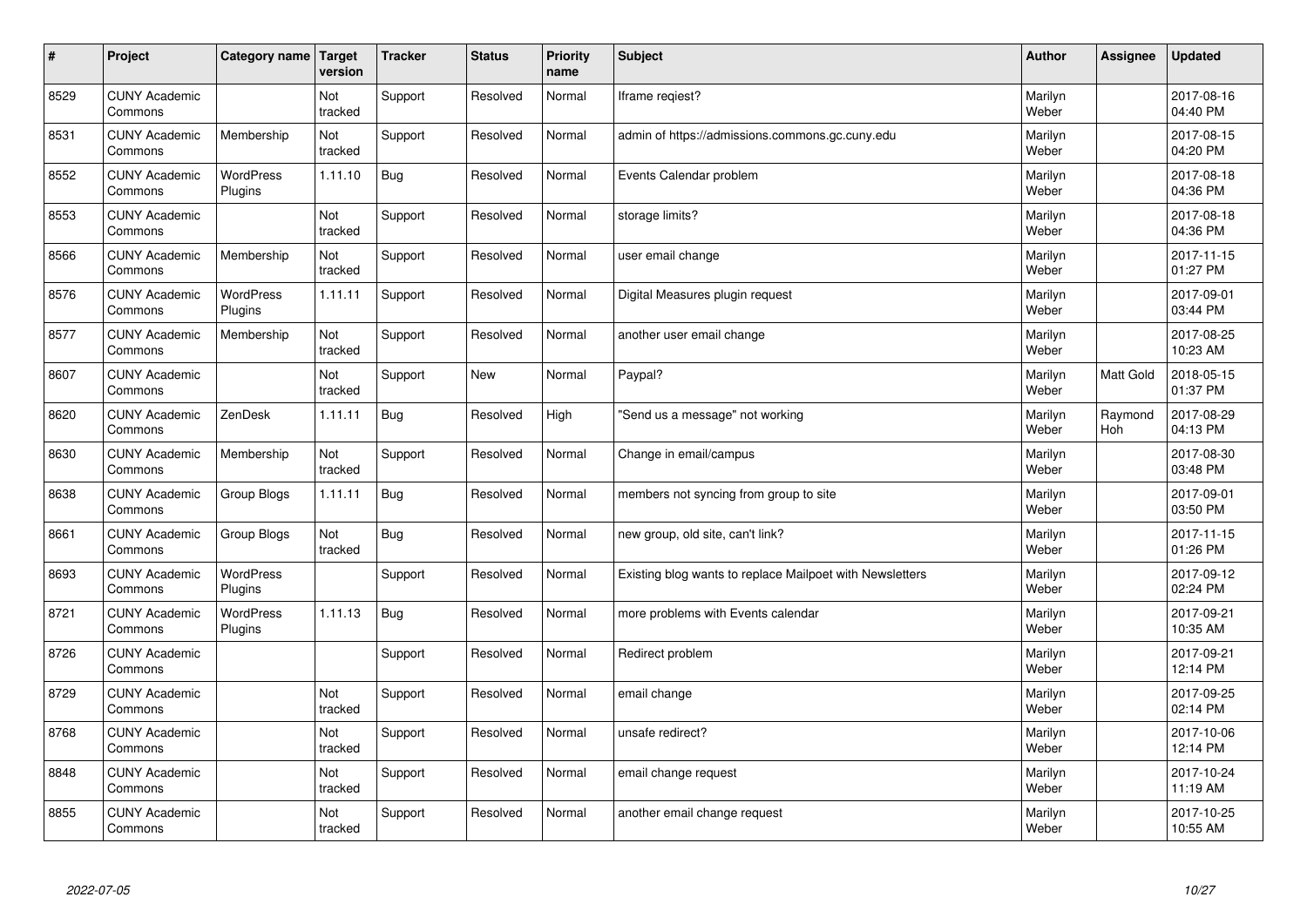| $\sharp$ | Project                         | Category name   Target             | version        | <b>Tracker</b> | <b>Status</b> | <b>Priority</b><br>name | <b>Subject</b>                                                              | <b>Author</b>    | Assignee         | <b>Updated</b>         |
|----------|---------------------------------|------------------------------------|----------------|----------------|---------------|-------------------------|-----------------------------------------------------------------------------|------------------|------------------|------------------------|
| 8873     | <b>CUNY Academic</b><br>Commons |                                    | Not<br>tracked | Support        | Resolved      | Normal                  | maximum file upload size?                                                   | Marilyn<br>Weber |                  | 2017-10-30<br>11:23 AM |
| 8878     | <b>CUNY Academic</b><br>Commons | cuny.is                            | Not<br>tracked | Bug            | Resolved      | Urgent                  | cuny.is site link won't work                                                | Marilyn<br>Weber | Boone<br>Gorges  | 2017-11-01<br>03:06 PM |
| 8882     | <b>CUNY Academic</b><br>Commons |                                    | Not<br>tracked | Support        | Resolved      | Normal                  | question about search engines                                               | Marilyn<br>Weber |                  | 2017-11-01<br>03:26 PM |
| 8893     | <b>CUNY Academic</b><br>Commons | Social Paper                       | 1.12.1         | Support        | Resolved      | Normal                  | Social paper won't connect to group?                                        | Marilyn<br>Weber |                  | 2017-12-11<br>01:16 PM |
| 8906     | <b>CUNY Academic</b><br>Commons | Redmine                            | Not<br>tracked | Support        | Resolved      | Normal                  | Redmine access?                                                             | Marilyn<br>Weber | <b>Matt Gold</b> | 2017-11-13<br>06:02 PM |
| 8908     | <b>CUNY Academic</b><br>Commons | <b>WordPress</b><br><b>Plugins</b> | 1.12.2         | Support        | Resolved      | Normal                  | Plugin request from Steve Brier                                             | Marilyn<br>Weber |                  | 2017-11-27<br>11:39 AM |
| 8917     | <b>CUNY Academic</b><br>Commons | <b>Group Files</b>                 | 1.12.3         | Bug            | Resolved      | High                    | Files not downloading from Groups properly                                  | Marilyn<br>Weber | Boone<br>Gorges  | 2017-11-29<br>10:04 PM |
| 8924     | <b>CUNY Academic</b><br>Commons | WordPress<br>Plugins               | 1.12.4         | <b>Bug</b>     | Resolved      | Normal                  | auto-remove feature on http://pcp.gc.cuny.edu                               | Marilyn<br>Weber | <b>Matt Gold</b> | 2017-12-04<br>10:18 AM |
| 8934     | <b>CUNY Academic</b><br>Commons | Reply By Email                     | 1.12.4         | Support        | Resolved      | High                    | RBE "could not post" email should have info about attempted From<br>address | Marilyn<br>Weber | Raymond<br>Hoh   | 2017-12-12<br>11:25 AM |
| 8937     | <b>CUNY Academic</b><br>Commons |                                    | Not<br>tracked | <b>Bug</b>     | Resolved      | Normal                  | videos gone                                                                 | Marilyn<br>Weber |                  | 2017-12-01<br>11:27 AM |
| 8941     | <b>CUNY Academic</b><br>Commons | <b>WordPress</b><br><b>Themes</b>  | 1.13.1         | Support        | Resolved      | Normal                  | Theme request: ColorNews                                                    | Marilyn<br>Weber |                  | 2018-05-08<br>10:42 AM |
| 8978     | <b>CUNY Academic</b><br>Commons | Groups (misc)                      | Not<br>tracked | Support        | Resolved      | Normal                  | removing old groups                                                         | Marilyn<br>Weber |                  | 2018-12-10<br>03:52 PM |
| 9004     | <b>CUNY Academic</b><br>Commons | Membership                         | Not<br>tracked | Support        | Resolved      | Normal                  | email change request                                                        | Marilyn<br>Weber |                  | 2017-12-14<br>12:27 PM |
| 9026     | <b>CUNY Academic</b><br>Commons | WordPress<br>Plugins               | 1.12.6         | Support        | Resolved      | Normal                  | plugin request from Carlos Guevara                                          | Marilyn<br>Weber |                  | 2018-01-03<br>09:33 AM |
| 9033     | <b>CUNY Academic</b><br>Commons |                                    |                | Support        | Rejected      | Normal                  | Site search terms                                                           | Marilyn<br>Weber |                  | 2017-12-22<br>01:10 PM |
| 9062     | <b>CUNY Academic</b><br>Commons |                                    | Not<br>tracked | Bug            | Resolved      | Normal                  | re-add me as admin of https://commons.gc.cuny.edu/                          | Marilyn<br>Weber |                  | 2018-01-08<br>12:03 PM |
| 9078     | <b>CUNY Academic</b><br>Commons | WordPress<br>Plugins               | 1.12.7         | Support        | Resolved      | Normal                  | arcgis web maps?                                                            | Marilyn<br>Weber | Raymond<br>Hoh   | 2018-01-23<br>11:11 AM |
| 9087     | <b>CUNY Academic</b><br>Commons | <b>WordPress</b><br>Plugins        | 1.12.7         | Support        | Resolved      | Normal                  | request for WP Social Sharing                                               | Marilyn<br>Weber |                  | 2018-01-23<br>11:17 AM |
| 9130     | <b>CUNY Academic</b><br>Commons | Homepage<br>Slides                 | Not<br>tracked | Bug            | Resolved      | Normal                  | too many redirects                                                          | Marilyn<br>Weber |                  | 2018-01-29<br>10:27 AM |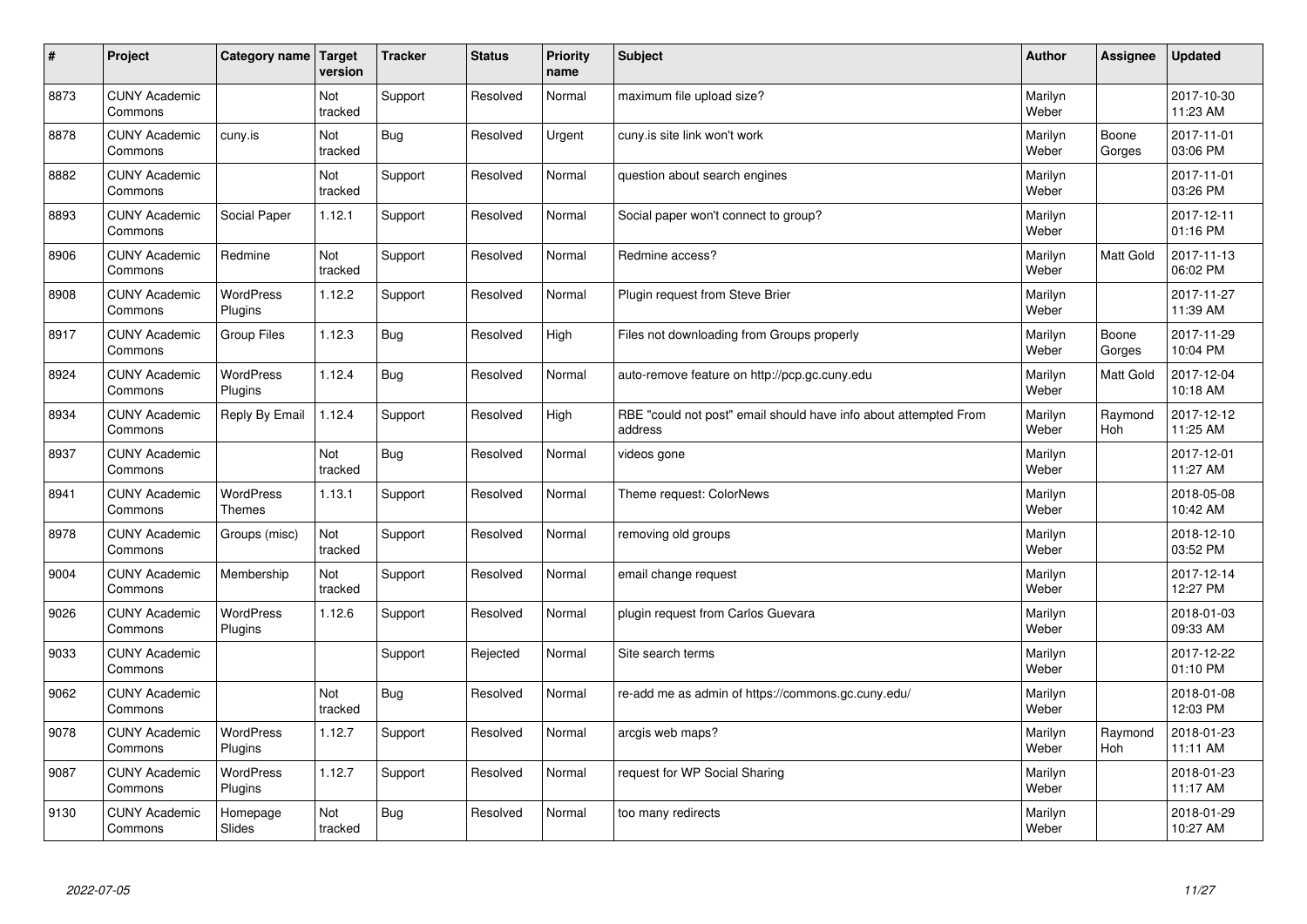| $\sharp$ | Project                         | Category name   Target      | version           | <b>Tracker</b> | <b>Status</b>        | <b>Priority</b><br>name | <b>Subject</b>                                       | <b>Author</b>    | Assignee              | <b>Updated</b>         |
|----------|---------------------------------|-----------------------------|-------------------|----------------|----------------------|-------------------------|------------------------------------------------------|------------------|-----------------------|------------------------|
| 9131     | <b>CUNY Academic</b><br>Commons |                             |                   | Support        | Resolved             | Normal                  | webrecorder.jo via Firefox                           | Marilyn<br>Weber |                       | 2018-01-29<br>11:11 AM |
| 9133     | <b>CUNY Academic</b><br>Commons |                             |                   | Support        | Duplicate            | Normal                  | webrecorder.io                                       | Marilyn<br>Weber |                       | 2018-01-29<br>10:34 AM |
| 9134     | <b>CUNY Academic</b><br>Commons | Membership                  | Not<br>tracked    | Support        | Abandoned            | Normal                  | former user                                          | Marilyn<br>Weber | Matt Gold             | 2019-09-18<br>10:26 AM |
| 9154     | <b>CUNY Academic</b><br>Commons | Events                      | 1.12.8            | Bug            | Resolved             | Normal                  | problem with group calendar                          | Marilyn<br>Weber | Raymond<br>Hoh        | 2018-02-13<br>10:49 AM |
| 9162     | <b>CUNY Academic</b><br>Commons | Registration                | Not<br>tracked    | Support        | Resolved             | Normal                  | email change due to user error                       | Marilyn<br>Weber | <b>Matt Gold</b>      | 2018-02-13<br>11:11 AM |
| 9163     | <b>CUNY Academic</b><br>Commons | Layout                      | 1.12.8            | Support        | Resolved             | Normal                  | Mobile responsiveness issues                         | Marilyn<br>Weber | Raymond<br>Hoh        | 2018-02-13<br>10:49 AM |
| 9192     | <b>CUNY Academic</b><br>Commons | <b>WordPress</b><br>Plugins | 1.12.8            | Bug            | Resolved             | Normal                  | problems with the Leaflet plug -in                   | Marilyn<br>Weber | Boone<br>Gorges       | 2018-02-13<br>11:07 AM |
| 9207     | <b>CUNY Academic</b><br>Commons |                             | Future<br>release | Support        | Reporter<br>Feedback | Normal                  | display dashboards made in Tableau?                  | Marilyn<br>Weber | Boone<br>Gorges       | 2018-04-10<br>10:42 AM |
| 9223     | <b>CUNY Academic</b><br>Commons |                             | Not<br>tracked    | Support        | Resolved             | Normal                  | moving wordpress sites                               | Marilyn<br>Weber |                       | 2018-02-18<br>08:44 PM |
| 9224     | <b>CUNY Academic</b><br>Commons | <b>Group Files</b>          | 1.13              | Feature        | Resolved             | Normal                  | attachments to forum posts clutter up Files area     | Marilyn<br>Weber | Boone<br>Gorges       | 2018-03-22<br>03:34 PM |
| 9275     | <b>CUNY Academic</b><br>Commons |                             |                   | Support        | Rejected             | Normal                  | soft chalk page?                                     | Marilyn<br>Weber | Boone<br>Gorges       | 2018-04-09<br>10:37 AM |
| 9276     | <b>CUNY Academic</b><br>Commons |                             |                   | Bug            | Resolved             | High                    | problem adding a member to a group - wrong username? | Marilyn<br>Weber |                       | 2018-02-25<br>12:47 PM |
| 9282     | <b>CUNY Academic</b><br>Commons | Group Forums                | 1.12.9            | Bug            | Resolved             | Normal                  | 'Forum ID is missing" error?                         | Marilyn<br>Weber |                       | 2018-02-27<br>10:32 AM |
| 9330     | <b>CUNY Academic</b><br>Commons | WordPress<br>Plugins        | 1.12.10           | Bug            | Resolved             | Normal                  | part 2 of problems with the Leaflet plug -in         | Marilyn<br>Weber |                       | 2018-03-04<br>05:58 PM |
| 9335     | <b>CUNY Academic</b><br>Commons | WordPress<br><b>Themes</b>  | 1.12.10           | Bug            | Resolved             | Normal                  | clone http://digitalscholarship.ccny.cuny.edu site?  | Marilyn<br>Weber | Boone<br>Gorges       | 2018-03-14<br>12:43 PM |
| 9340     | <b>CUNY Academic</b><br>Commons | <b>WordPress</b><br>Plugins | 1.12.10           | Bug            | Resolved             | Normal                  | change the web preview?                              | Marilyn<br>Weber | Raymond<br><b>Hoh</b> | 2018-03-13<br>11:50 AM |
| 9355     | <b>CUNY Academic</b><br>Commons |                             | Not<br>tracked    | Support        | Resolved             | Normal                  | 14gb of video?                                       | Marilyn<br>Weber |                       | 2018-03-13<br>11:56 AM |
| 9470     | <b>CUNY Academic</b><br>Commons |                             |                   | Bug            | Resolved             | Normal                  | Users not appearing via "Add New"                    | Marilyn<br>Weber |                       | 2018-03-22<br>07:44 PM |
| 9477     | <b>CUNY Academic</b><br>Commons | Account<br>settings         |                   | Support        | Resolved             | Normal                  | email change request                                 | Marilyn<br>Weber | <b>Matt Gold</b>      | 2018-03-24<br>08:53 AM |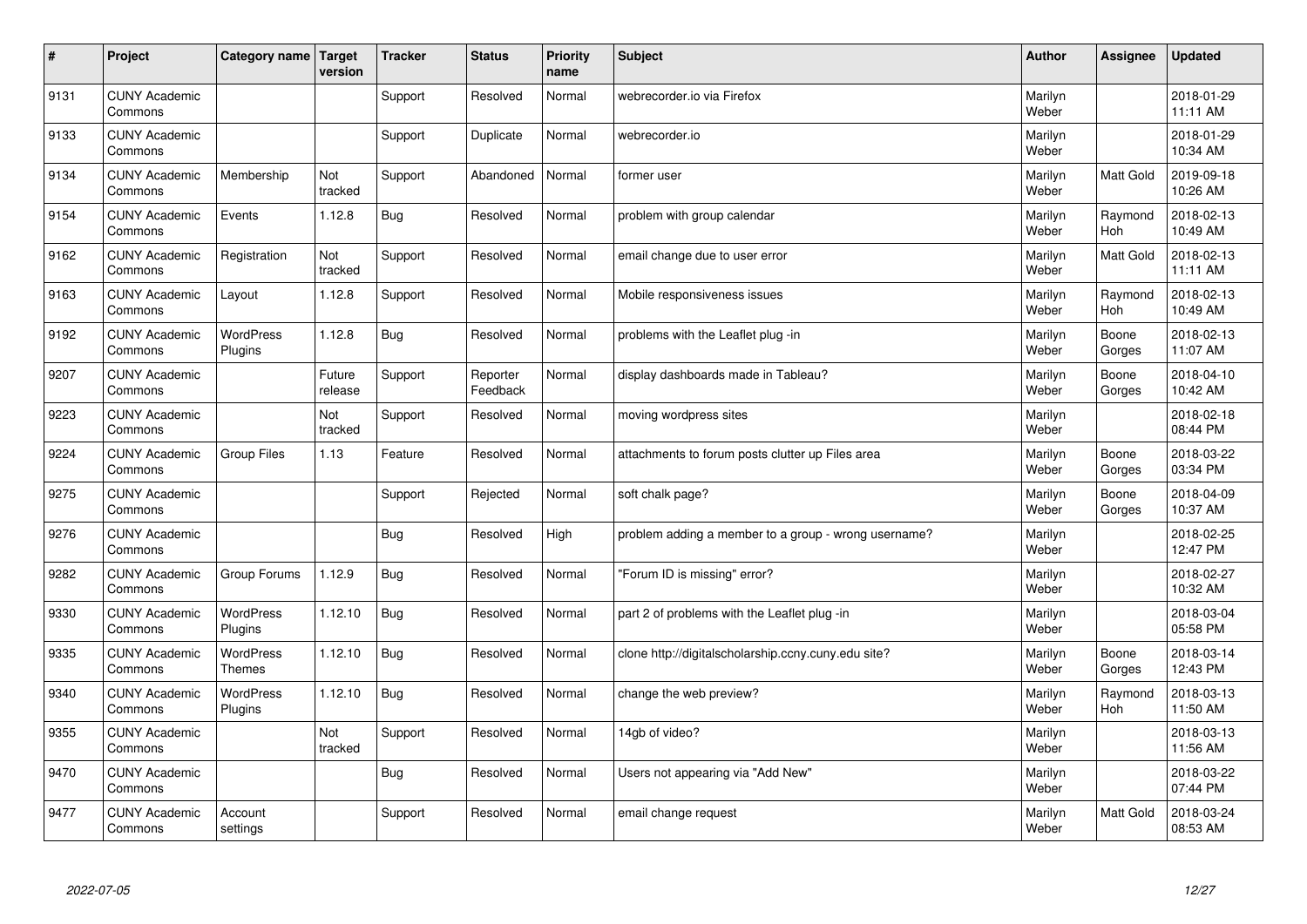| #    | Project                         | Category name   Target      | version        | <b>Tracker</b> | <b>Status</b> | <b>Priority</b><br>name | <b>Subject</b>                                    | <b>Author</b>    | <b>Assignee</b>       | <b>Updated</b>         |
|------|---------------------------------|-----------------------------|----------------|----------------|---------------|-------------------------|---------------------------------------------------|------------------|-----------------------|------------------------|
| 9499 | <b>CUNY Academic</b><br>Commons | <b>WordPress</b><br>(misc)  | Not<br>tracked | Support        | Resolved      | Normal                  | tiny question - preventing dates on posts?        | Marilyn<br>Weber | Raymond<br><b>Hoh</b> | 2018-04-04<br>03:55 PM |
| 9500 | <b>CUNY Academic</b><br>Commons | <b>WordPress</b><br>Plugins | 1.12.12        | Support        | Resolved      | Normal                  | PowerPoint in the media library?                  | Marilyn<br>Weber | Raymond<br>Hoh        | 2018-04-12<br>02:28 PM |
| 9518 | <b>CUNY Academic</b><br>Commons |                             | Not<br>tracked | Support        | Rejected      | Normal                  | problems with site on Internet Explorer           | Marilyn<br>Weber | Raymond<br><b>Hoh</b> | 2019-03-11<br>11:18 PM |
| 9535 | <b>CUNY Academic</b><br>Commons |                             | Not<br>tracked | Support        | Resolved      | Normal                  | admin for https://video.commons.gc.cuny.edu/?     | Marilyn<br>Weber | Matt Gold             | 2018-04-13<br>05:06 PM |
| 9541 | <b>CUNY Academic</b><br>Commons | <b>WordPress</b><br>(misc)  | Not<br>tracked | Support        | Resolved      | Normal                  | repeating header banner                           | Marilyn<br>Weber | Raymond<br><b>Hoh</b> | 2018-04-06<br>12:33 PM |
| 9587 | <b>CUNY Academic</b><br>Commons |                             |                | Support        | Rejected      | Normal                  | possible request for the "PDF Poster" plugin      | Marilyn<br>Weber |                       | 2018-04-24<br>10:52 AM |
| 9604 | <b>CUNY Academic</b><br>Commons |                             | Not<br>tracked | Support        | Resolved      | Normal                  | I (Marilyn) can only log into cdev as teststudent | Marilyn<br>Weber |                       | 2018-04-21<br>10:20 AM |
| 9659 | <b>CUNY Academic</b><br>Commons | Account<br>settings         |                | Support        | Resolved      | Normal                  | user email change                                 | Marilyn<br>Weber | Matt Gold             | 2018-04-24<br>12:08 PM |
| 9684 | <b>CUNY Academic</b><br>Commons |                             |                | Support        | Rejected      | Normal                  | SEO cleanup for newlaborforum.cuny.edu            | Marilyn<br>Weber |                       | 2018-04-30<br>10:29 AM |
| 9725 | <b>CUNY Academic</b><br>Commons |                             | Not<br>tracked | Support        | Resolved      | Normal                  | problems with deleting a site                     | Marilyn<br>Weber |                       | 2018-05-07<br>10:24 PM |
| 9726 | <b>CUNY Academic</b><br>Commons | <b>WordPress</b><br>Plugins | Not<br>tracked | Support        | Abandoned     | Normal                  | technical error on Contact page                   | Marilyn<br>Weber |                       | 2018-12-10<br>03:53 PM |
| 9767 | <b>CUNY Academic</b><br>Commons | Registration                | Not<br>tracked | Support        | Resolved      | Normal                  | user deleted account but now needs one            | Marilyn<br>Weber |                       | 2018-05-11<br>02:39 PM |
| 9768 | <b>CUNY Academic</b><br>Commons |                             | 1.13.2         | Bug            | Resolved      | High                    | search function on the Directory page             | Marilyn<br>Weber | Boone<br>Gorges       | 2018-05-14<br>08:45 PM |
| 9779 | <b>CUNY Academic</b><br>Commons | Membership                  | Not<br>tracked | Support        | Resolved      | Normal                  | user not sure if she is registered.               | Marilyn<br>Weber |                       | 2018-12-10<br>03:53 PM |
| 9780 | <b>CUNY Academic</b><br>Commons |                             | Not<br>tracked | Support        | Resolved      | Normal                  | remove the phone number on this profile?          | Marilyn<br>Weber |                       | 2018-05-15<br>10:35 AM |
| 9787 | <b>CUNY Academic</b><br>Commons | Registration                |                | Support        | Resolved      | Normal                  | email change request                              | Marilyn<br>Weber | Matt Gold             | 2018-05-16<br>09:55 PM |
| 9823 | <b>CUNY Academic</b><br>Commons | Account<br>settings         | Not<br>tracked | Support        | Resolved      | Normal                  | email change                                      | Marilyn<br>Weber | Matt Gold             | 2018-05-23<br>01:58 PM |
| 9828 | <b>CUNY Academic</b><br>Commons | Domain<br>Mapping           | 1.13.3         | <b>Bug</b>     | Resolved      | High                    | redirecting problem                               | Marilyn<br>Weber | Raymond<br><b>Hoh</b> | 2018-05-24<br>02:39 PM |
| 9834 | <b>CUNY Academic</b><br>Commons |                             |                | Support        | Duplicate     | Normal                  | add a "like" function                             | Marilyn<br>Weber |                       | 2018-05-25<br>10:38 AM |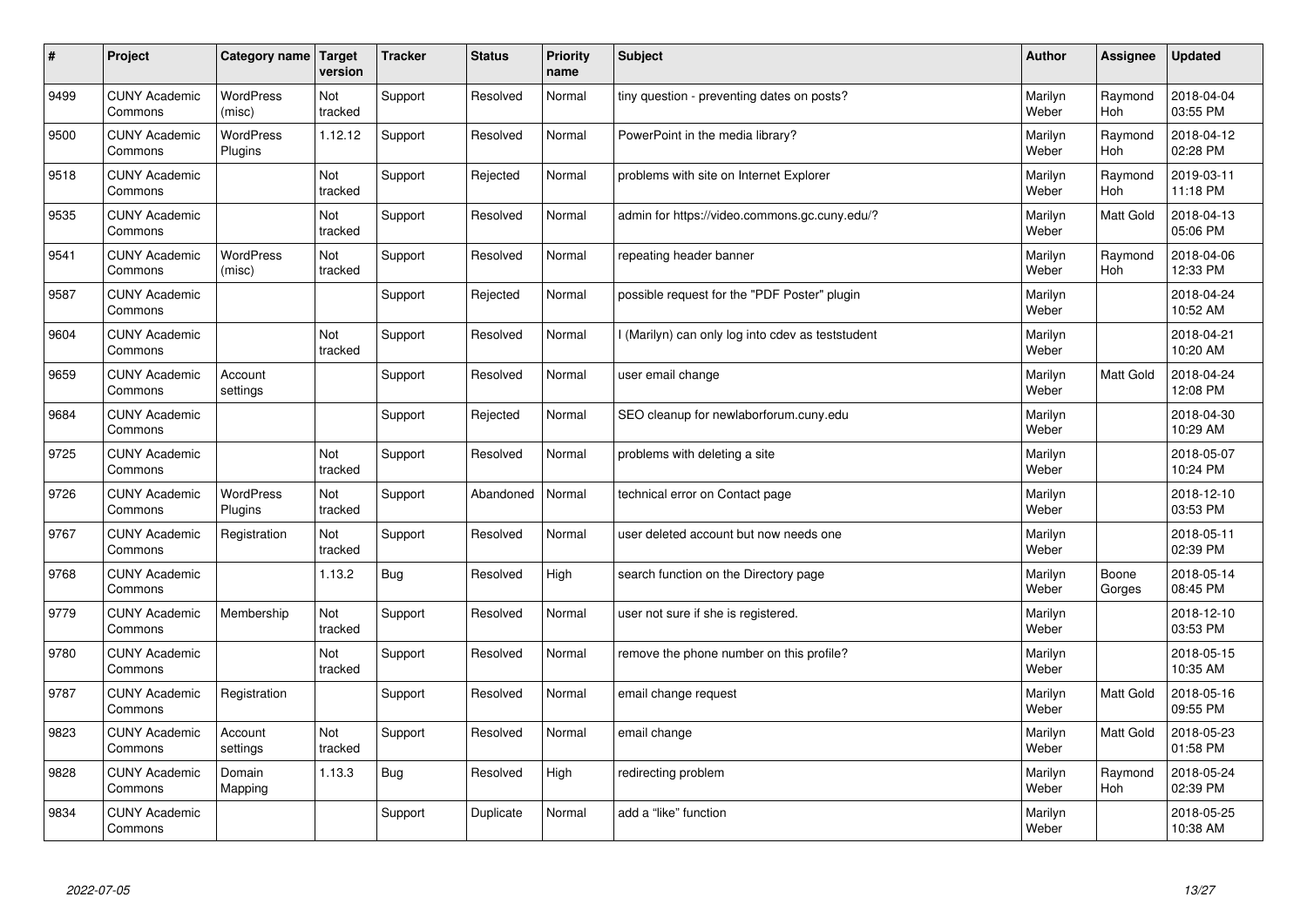| $\vert$ # | Project                         | Category name                     | Target<br>version | <b>Tracker</b> | <b>Status</b> | <b>Priority</b><br>name | <b>Subject</b>                                          | <b>Author</b>    | Assignee         | <b>Updated</b>         |
|-----------|---------------------------------|-----------------------------------|-------------------|----------------|---------------|-------------------------|---------------------------------------------------------|------------------|------------------|------------------------|
| 9835      | <b>CUNY Academic</b><br>Commons | Group Forums                      | Future<br>release | <b>Bug</b>     | Assigned      | Normal                  | add a "like" function?                                  | Marilyn<br>Weber | Erik<br>Trainer  | 2018-06-05<br>01:49 PM |
| 9885      | <b>CUNY Academic</b><br>Commons |                                   |                   | Support        | Rejected      | Normal                  | Publications field problem                              | Marilyn<br>Weber |                  | 2018-06-06<br>01:18 PM |
| 9886      | <b>CUNY Academic</b><br>Commons | cuny.is                           | Not<br>tracked    | Support        | Resolved      | Normal                  | cuny.is SSL                                             | Marilyn<br>Weber |                  | 2018-10-26<br>02:07 PM |
| 9888      | <b>CUNY Academic</b><br>Commons | <b>WordPress</b><br>Plugins       | 1.13.3            | Support        | Resolved      | Normal                  | Business directory Plug-in request                      | Marilyn<br>Weber |                  | 2018-06-12<br>11:52 AM |
| 9889      | <b>CUNY Academic</b><br>Commons |                                   | Not<br>tracked    | Support        | Resolved      | Normal                  | remove comments from activity feed?                     | Marilyn<br>Weber |                  | 2018-12-10<br>03:53 PM |
| 9919      | <b>CUNY Academic</b><br>Commons |                                   | Not<br>tracked    | Bug            | Resolved      | Normal                  | admin of https://sphcurriculum.commons.gc.cuny.edu      | Marilyn<br>Weber |                  | 2018-06-12<br>09:37 PM |
| 9927      | <b>CUNY Academic</b><br>Commons | Membership                        | Not<br>tracked    | Support        | Resolved      | Normal                  | wrong email used                                        | Marilyn<br>Weber | <b>Matt Gold</b> | 2018-06-14<br>10:21 AM |
| 9928      | <b>CUNY Academic</b><br>Commons | Account<br>settings               |                   | Support        | Resolved      | Normal                  | email change request from former student                | Marilyn<br>Weber | <b>Matt Gold</b> | 2018-06-14<br>10:20 AM |
| 9949      | <b>CUNY Academic</b><br>Commons |                                   | 1.13.4            | Support        | Resolved      | Normal                  | raise storage space limit?                              | Marilyn<br>Weber | Boone<br>Gorges  | 2018-06-26<br>12:00 PM |
| 9955      | <b>CUNY Academic</b><br>Commons | WordPress<br>Plugins              | 1.13.4            | Support        | Rejected      | Normal                  | docx converter plugin?                                  | Marilyn<br>Weber |                  | 2018-06-26<br>11:39 AM |
| 9965      | <b>CUNY Academic</b><br>Commons | <b>WordPress</b><br>Plugins       | 1.13.4            | Support        | Resolved      | Normal                  | plug-in request for OneTone Companion                   | Marilyn<br>Weber | Raymond<br>Hoh   | 2018-06-26<br>12:00 PM |
| 9992      | <b>CUNY Academic</b><br>Commons |                                   | 1.13.6            | Bug            | Resolved      | Normal                  | ACERT website down again                                | Marilyn<br>Weber |                  | 2018-07-10<br>12:15 PM |
| 9996      | <b>CUNY Academic</b><br>Commons | Membership                        | Not<br>tracked    | Support        | Rejected      | Normal                  | user email change request                               | Marilyn<br>Weber |                  | 2018-07-16<br>10:49 AM |
| 10006     | <b>CUNY Academic</b><br>Commons | Membership                        | Not<br>tracked    | Support        | Resolved      | Normal                  | another email change request                            | Marilyn<br>Weber |                  | 2018-07-13<br>12:36 PM |
| 10035     | <b>CUNY Academic</b><br>Commons |                                   | Not<br>tracked    | Bug            | Resolved      | Normal                  | Reconnecting user to site                               | Marilyn<br>Weber |                  | 2018-07-23<br>11:55 AM |
| 10059     | <b>CUNY Academic</b><br>Commons | <b>WordPress</b><br><b>Themes</b> | Not<br>tracked    | Support        | Resolved      | Normal                  | Magazine Premium theme for new site                     | Marilyn<br>Weber |                  | 2020-02-17<br>03:39 PM |
| 10066     | <b>CUNY Academic</b><br>Commons | Membership                        | Not<br>tracked    | Support        | Resolved      | Normal                  | add me as an admin to https://pkms.commons.gc.cuny.edu/ | Marilyn<br>Weber |                  | 2018-07-26<br>11:54 AM |
| 10101     | <b>CUNY Academic</b><br>Commons |                                   | 1.13.7            | <b>Bug</b>     | Resolved      | Normal                  | URL changes within Manage section of groups             | Marilyn<br>Weber |                  | 2018-08-03<br>01:54 PM |
| 10133     | <b>CUNY Academic</b><br>Commons | <b>WordPress</b><br>(misc)        | Not<br>tracked    | Support        | Resolved      | Normal                  | two Commons sites to be migrated elsewhere              | Marilyn<br>Weber |                  | 2018-12-10<br>03:54 PM |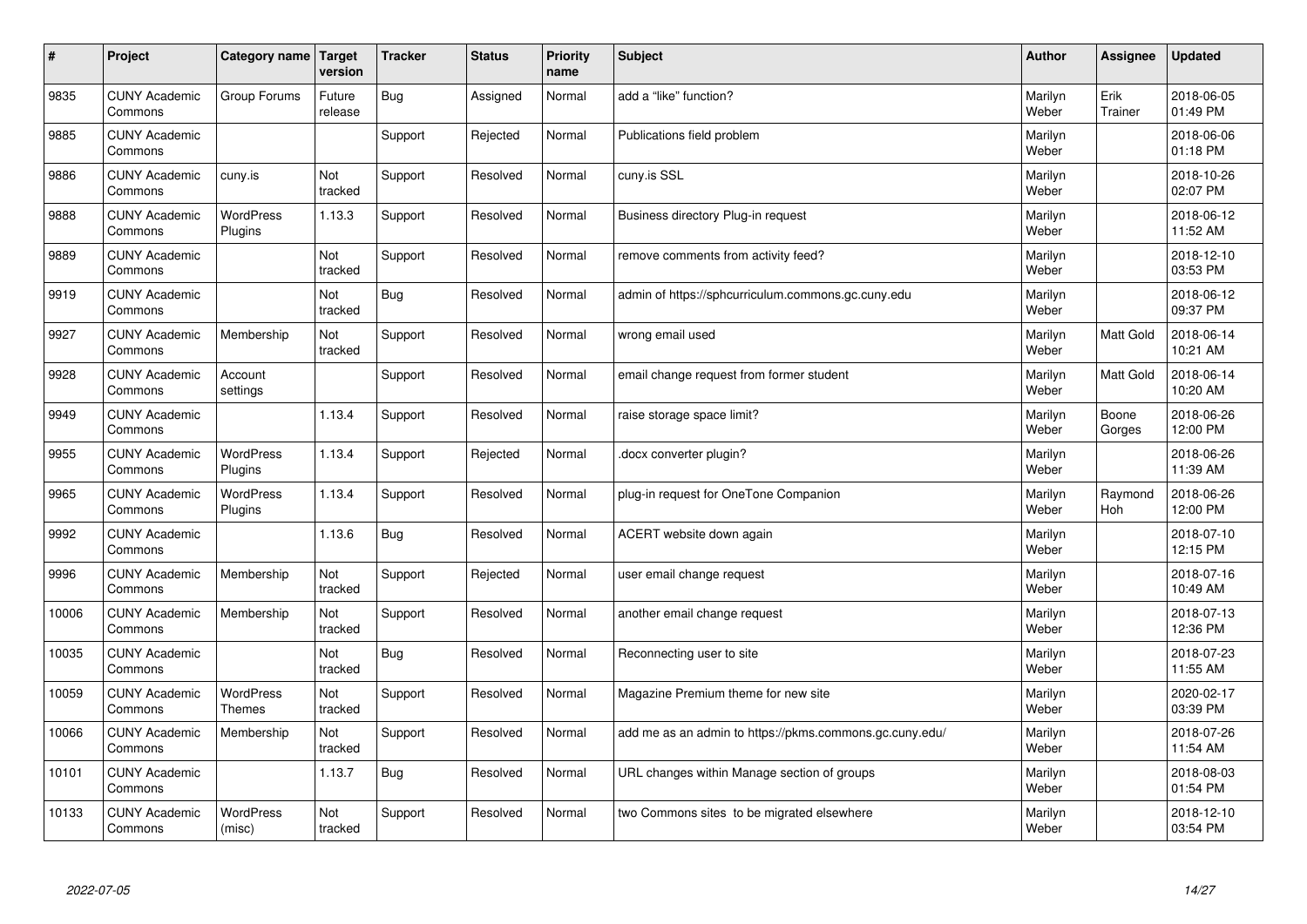| #     | Project                         | Category name                 | Target<br>version | <b>Tracker</b> | <b>Status</b>        | <b>Priority</b><br>name | <b>Subject</b>                                                                           | <b>Author</b>    | Assignee        | <b>Updated</b>         |
|-------|---------------------------------|-------------------------------|-------------------|----------------|----------------------|-------------------------|------------------------------------------------------------------------------------------|------------------|-----------------|------------------------|
| 10176 | <b>CUNY Academic</b><br>Commons | Documentation                 | Not<br>tracked    | <b>Bug</b>     | Resolved             | Normal                  | domain mapping requests                                                                  | Marilyn<br>Weber | scott voth      | 2018-08-29<br>05:30 PM |
| 10227 | <b>CUNY Academic</b><br>Commons |                               |                   | Support        | Resolved             | Normal                  | user incorrectly entered her email address                                               | Marilyn<br>Weber | Matt Gold       | 2018-08-26<br>08:55 PM |
| 10239 | <b>CUNY Academic</b><br>Commons |                               | Not<br>tracked    | Support        | Resolved             | Normal                  | musicroombooking.commons.gc.cuny.edu                                                     | Marilyn<br>Weber |                 | 2018-08-29<br>03:06 PM |
| 10240 | <b>CUNY Academic</b><br>Commons | <b>WordPress</b><br>Plugins   | 1.13.8            | Support        | Resolved             | Normal                  | require-featured-image plug-in request                                                   | Marilyn<br>Weber |                 | 2018-08-29<br>05:15 PM |
| 10245 | <b>CUNY Academic</b><br>Commons | Email<br><b>Notifications</b> | 1.13.8            | Support        | Resolved             | Urgent                  | Placeholders in action emails (activation, password reset) not being<br>properly swapped | Marilyn<br>Weber | Raymond<br>Hoh  | 2018-08-30<br>04:02 PM |
| 10256 | <b>CUNY Academic</b><br>Commons |                               |                   | Support        | Resolved             | Normal                  | email change requested                                                                   | Marilyn<br>Weber | Matt Gold       | 2018-08-29<br>02:52 PM |
| 10257 | <b>CUNY Academic</b><br>Commons | Membership                    | Not<br>tracked    | Support        | Resolved             | Normal                  | change the email from @login.cuny.edu to campu email                                     | Marilyn<br>Weber |                 | 2018-12-10<br>03:55 PM |
| 10260 | <b>CUNY Academic</b><br>Commons |                               |                   | Bug            | Rejected             | Normal                  | bad activation email                                                                     | Marilyn<br>Weber |                 | 2018-08-30<br>01:25 PM |
| 10266 | <b>CUNY Academic</b><br>Commons |                               |                   | Support        | Resolved             | Normal                  | GC email change requested                                                                | Marilyn<br>Weber | Matt Gold       | 2018-08-30<br>03:07 PM |
| 10273 | <b>CUNY Academic</b><br>Commons | Registration                  | Not<br>tracked    | Support        | Reporter<br>Feedback | Normal                  | users combining CF and campus address                                                    | Marilyn<br>Weber |                 | 2019-09-18<br>10:58 AM |
| 10298 | <b>CUNY Academic</b><br>Commons |                               | Not<br>tracked    | Support        | Resolved             | Normal                  | RSS feed to itunes problem                                                               | Marilyn<br>Weber |                 | 2018-12-10<br>03:57 PM |
| 10361 | <b>CUNY Academic</b><br>Commons | Group Forums                  | 1.13.10           | <b>Bug</b>     | Resolved             | Normal                  | forum post pending oddity                                                                | Marilyn<br>Weber |                 | 2018-09-25<br>10:45 AM |
| 10387 | <b>CUNY Academic</b><br>Commons | Membership                    | Not<br>tracked    | Support        | Resolved             | Normal                  | remove user page                                                                         | Marilyn<br>Weber |                 | 2018-09-28<br>02:26 PM |
| 10407 | <b>CUNY Academic</b><br>Commons |                               | Not<br>tracked    | Support        | Resolved             | Normal                  | toolbar problem                                                                          | Marilyn<br>Weber | Boone<br>Gorges | 2018-10-23<br>10:52 AM |
| 10440 | <b>CUNY Academic</b><br>Commons |                               | Not<br>tracked    | Support        | Resolved             | Normal                  | Acert post problem                                                                       | Marilyn<br>Weber |                 | 2018-12-10<br>03:57 PM |
| 10537 | <b>CUNY Academic</b><br>Commons |                               | Not<br>tracked    | <b>Bug</b>     | Resolved             | Normal                  | jpegs not showing                                                                        | Marilyn<br>Weber |                 | 2018-10-23<br>10:51 AM |
| 10562 | <b>CUNY Academic</b><br>Commons |                               |                   | Bug            | Rejected             | Normal                  | Commons is down                                                                          | Marilyn<br>Weber |                 | 2018-10-23<br>10:49 AM |
| 10571 | <b>CUNY Academic</b><br>Commons |                               | Not<br>tracked    | Support        | Abandoned            | Normal                  | newsletter queue problem                                                                 | Marilyn<br>Weber |                 | 2018-12-10<br>03:58 PM |
| 10606 | <b>CUNY Academic</b><br>Commons | cdev.gc.cuny.ed<br>u.         | Not<br>tracked    | Support        | Resolved             | Normal                  | problems with testing environment                                                        | Marilyn<br>Weber |                 | 2018-11-02<br>10:27 AM |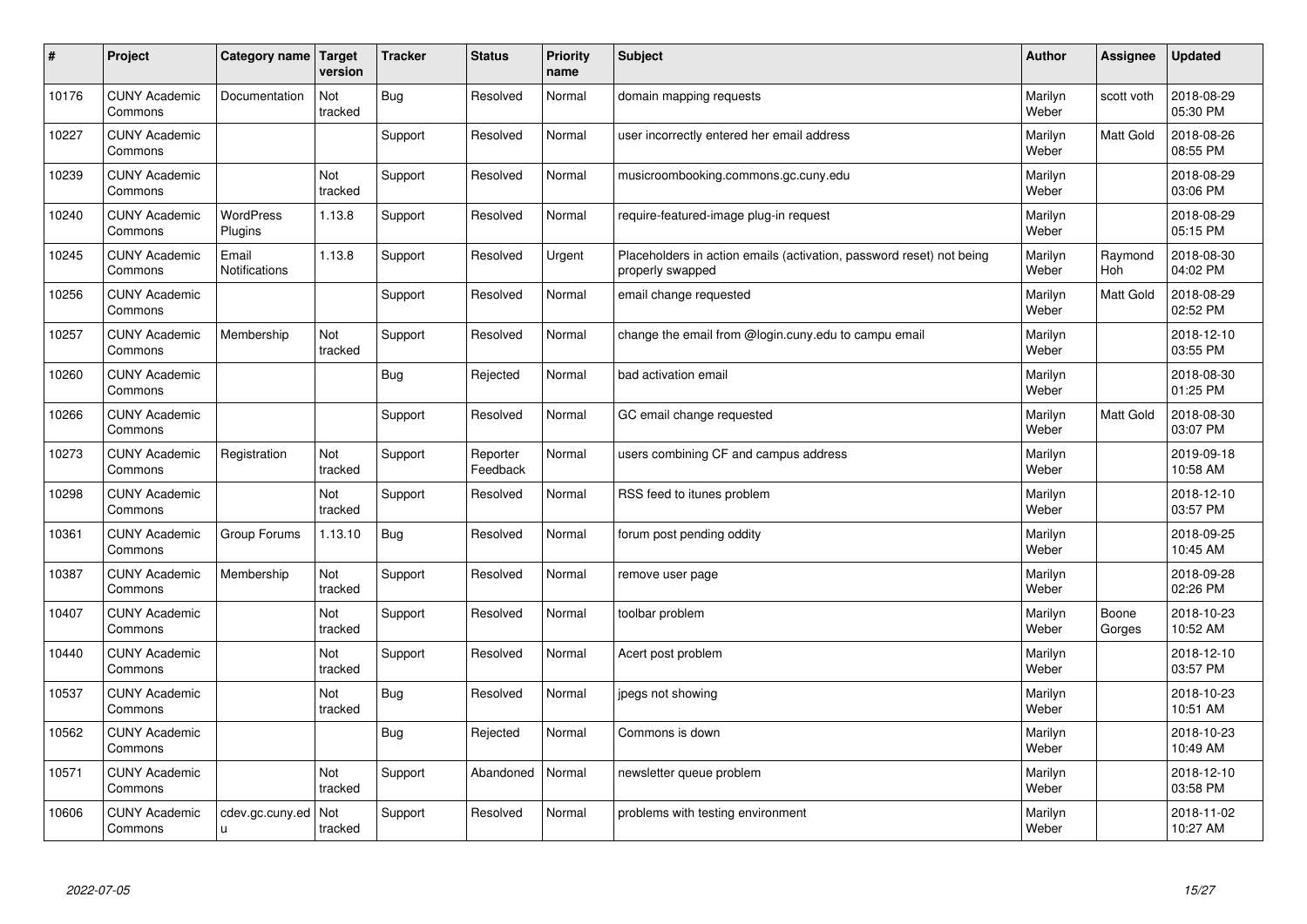| #     | Project                         | Category name   Target     | version        | <b>Tracker</b> | <b>Status</b>        | <b>Priority</b><br>name | <b>Subject</b>                                  | <b>Author</b>    | Assignee       | <b>Updated</b>         |
|-------|---------------------------------|----------------------------|----------------|----------------|----------------------|-------------------------|-------------------------------------------------|------------------|----------------|------------------------|
| 10657 | <b>CUNY Academic</b><br>Commons |                            | Not<br>tracked | Support        | Reporter<br>Feedback | Normal                  | child theme problems                            | Marilyn<br>Weber |                | 2018-11-08<br>01:19 PM |
| 10772 | <b>CUNY Academic</b><br>Commons | Groups (misc)              | 1.14.2         | <b>Bug</b>     | Resolved             | Normal                  | can't create groups                             | Marilyn<br>Weber |                | 2018-12-04<br>10:42 AM |
| 10810 | <b>CUNY Academic</b><br>Commons | <b>WordPress</b><br>(misc) | 1.14.2         | <b>Bug</b>     | Resolved             | Normal                  | Sites set as public are becoming private        | Marilyn<br>Weber |                | 2018-12-11<br>10:15 AM |
| 10820 | <b>CUNY Academic</b><br>Commons |                            | Not<br>tracked | Support        | Resolved             | Normal                  | retrieve deleted pages/posts                    | Marilyn<br>Weber |                | 2018-12-13<br>06:33 PM |
| 10838 | <b>CUNY Academic</b><br>Commons |                            | 1.15.3         | Support        | Rejected             | Normal                  | two plugin/theme requests from a digital fellow | Marilyn<br>Weber |                | 2019-06-11<br>10:31 AM |
| 10850 | <b>CUNY Academic</b><br>Commons |                            |                | Support        | Rejected             | Normal                  | Gravity form being resent                       | Marilyn<br>Weber |                | 2018-12-20<br>10:18 PM |
| 10910 | <b>CUNY Academic</b><br>Commons | Membership                 | Not<br>tracked | Support        | Resolved             | Normal                  | request to be an admin to a prof's site         | Marilyn<br>Weber |                | 2019-01-04<br>10:45 AM |
| 10932 | <b>CUNY Academic</b><br>Commons |                            |                | Support        | Resolved             | Normal                  | add me as admin to meenaalexander.com           | Marilyn<br>Weber | Matt Gold      | 2019-01-09<br>02:12 PM |
| 10941 | <b>CUNY Academic</b><br>Commons | Membership                 | Not<br>tracked | Support        | Resolved             | Normal                  | update user email                               | Marilyn<br>Weber |                | 2019-02-13<br>02:24 PM |
| 10986 | <b>CUNY Academic</b><br>Commons |                            | Not<br>tracked | Support        | Resolved             | Normal                  | PDF embedder provoking error                    | Marilyn<br>Weber |                | 2019-03-29<br>04:28 PM |
| 11002 | <b>CUNY Academic</b><br>Commons |                            | Not<br>tracked | Support        | Resolved             | Normal                  | open link in a new tab not working              | Marilyn<br>Weber |                | 2019-06-03<br>07:57 PM |
| 11003 | <b>CUNY Academic</b><br>Commons |                            | Not<br>tracked | Support        | Resolved             | Normal                  | user email change                               | Marilyn<br>Weber |                | 2019-01-24<br>02:50 PM |
| 11006 | <b>CUNY Academic</b><br>Commons | Groups (misc)              | 1.14.6         | Support        | Resolved             | Normal                  | removing members from a group isn't working     | Marilyn<br>Weber |                | 2019-01-24<br>03:18 PM |
| 11017 | <b>CUNY Academic</b><br>Commons |                            | Not<br>tracked | Support        | Resolved             | Normal                  | site didn't save?                               | Marilyn<br>Weber |                | 2019-01-25<br>03:47 PM |
| 11029 | <b>CUNY Academic</b><br>Commons | Authentication             | 1.14.9         | Support        | Resolved             | Normal                  | Sujatha Fernandes cannot edit her site          | Marilyn<br>Weber | Raymond<br>Hoh | 2019-03-26<br>12:10 PM |
| 11031 | <b>CUNY Academic</b><br>Commons |                            | Not<br>tracked | Support        | Resolved             | Normal                  | new group with seemingly old topics             | Marilyn<br>Weber |                | 2019-02-11<br>12:17 PM |
| 11088 | <b>CUNY Academic</b><br>Commons | Group Blogs                | Not<br>tracked | <b>Bug</b>     | Resolved             | Normal                  | no notification for comments                    | Marilyn<br>Weber |                | 2019-02-15<br>03:30 PM |
| 11091 | <b>CUNY Academic</b><br>Commons | <b>BuddyPress</b><br>Docs  | 1.14.7         | Support        | Resolved             | Normal                  | word limit for comments on a group doc?         | Marilyn<br>Weber |                | 2019-02-26<br>02:04 PM |
| 11127 | <b>CUNY Academic</b><br>Commons | Membership                 | Not<br>tracked | Support        | Resolved             | Normal                  | user with new campus affiliation                | Marilyn<br>Weber |                | 2019-02-19<br>02:09 PM |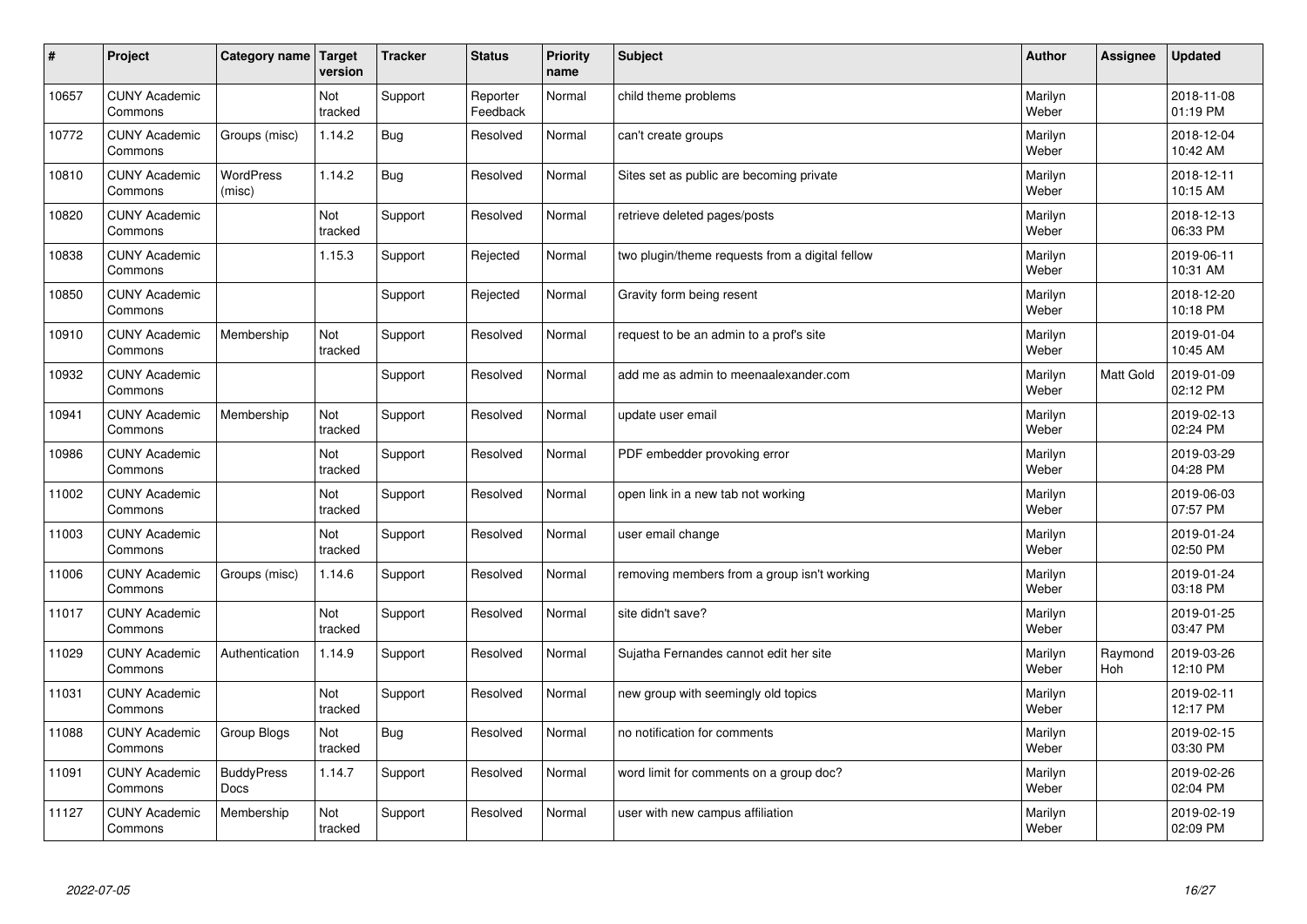| $\vert$ # | Project                         | Category name   Target            | version        | <b>Tracker</b> | <b>Status</b>        | <b>Priority</b><br>name | <b>Subject</b>                                               | <b>Author</b>    | <b>Assignee</b>       | <b>Updated</b>         |
|-----------|---------------------------------|-----------------------------------|----------------|----------------|----------------------|-------------------------|--------------------------------------------------------------|------------------|-----------------------|------------------------|
| 11147     | <b>CUNY Academic</b><br>Commons | Membership                        | Not<br>tracked | Support        | Resolved             | Normal                  | employee email change                                        | Marilyn<br>Weber |                       | 2019-03-12<br>03:58 PM |
| 11149     | <b>CUNY Academic</b><br>Commons |                                   | Not<br>tracked | Support        | Reporter<br>Feedback | Normal                  | comments getting blocked                                     | Marilyn<br>Weber | Raymond<br><b>Hoh</b> | 2019-03-26<br>11:40 AM |
| 11198     | <b>CUNY Academic</b><br>Commons |                                   | Not<br>tracked | Support        | Resolved             | Normal                  | former CUNY employee                                         | Marilyn<br>Weber |                       | 2019-03-07<br>02:21 PM |
| 11205     | <b>CUNY Academic</b><br>Commons | <b>WordPress</b><br>Plugins       | Not<br>tracked | Support        | Resolved             | Normal                  | problems with Google calendar                                | Marilyn<br>Weber | Raymond<br>Hoh        | 2019-03-11<br>02:17 PM |
| 11210     | <b>CUNY Academic</b><br>Commons | Membership                        | Not<br>tracked | Support        | Resolved             | Normal                  | Please change the email                                      | Marilyn<br>Weber |                       | 2019-03-11<br>04:16 PM |
| 11211     | <b>CUNY Academic</b><br>Commons | <b>WordPress</b><br><b>Themes</b> | 1.14.8         | Support        | Resolved             | Normal                  | user needs to edit the HTML coding                           | Marilyn<br>Weber |                       | 2019-03-12<br>11:20 AM |
| 11217     | <b>CUNY Academic</b><br>Commons | Membership                        | Not<br>tracked | Support        | Resolved             | Normal                  | Another email update                                         | Marilyn<br>Weber |                       | 2019-03-12<br>03:37 PM |
| 11225     | <b>CUNY Academic</b><br>Commons |                                   | Not<br>tracked | Support        | Resolved             | Normal                  | bulk upload?                                                 | Marilyn<br>Weber |                       | 2019-09-18<br>10:31 AM |
| 11233     | <b>CUNY Academic</b><br>Commons |                                   | 1.14.9         | Support        | Resolved             | Normal                  | Hotjar ?                                                     | Marilyn<br>Weber |                       | 2019-03-26<br>12:10 PM |
| 11267     | <b>CUNY Academic</b><br>Commons |                                   |                | Support        | Rejected             | Normal                  | signing up with a nonCUNY signup code from the Register page | Marilyn<br>Weber |                       | 2019-03-26<br>03:00 PM |
| 11294     | <b>CUNY Academic</b><br>Commons | Account<br>settings               | Not<br>tracked | Support        | Resolved             | Normal                  | student emgail change                                        | Marilyn<br>Weber | Matt Gold             | 2019-04-07<br>09:11 PM |
| 11448     | <b>CUNY Academic</b><br>Commons | <b>BuddyPress</b><br>(misc)       | 1.15.1         | Support        | Resolved             | Normal                  | sole administrator listed on sites is not an admin at all?   | Marilyn<br>Weber | Raymond<br>Hoh        | 2019-05-14<br>11:15 AM |
| 11453     | <b>CUNY Academic</b><br>Commons | <b>WordPress</b><br>(misc)        | 1.15.2         | Bug            | Resolved             | Normal                  | 403 error on Firefox                                         | Marilyn<br>Weber | Raymond<br>Hoh        | 2019-05-28<br>11:46 AM |
| 11483     | <b>CUNY Academic</b><br>Commons |                                   | 1.15.2         | <b>Bug</b>     | Resolved             | Normal                  | "Add New user" not working                                   | Marilyn<br>Weber |                       | 2019-05-21<br>02:26 PM |
| 11509     | <b>CUNY Academic</b><br>Commons |                                   | Not<br>tracked | Support        | Reporter<br>Feedback | Normal                  | deleted Page causing a Menu problem?                         | Marilyn<br>Weber |                       | 2019-06-04<br>09:54 AM |
| 11516     | <b>CUNY Academic</b><br>Commons | Membership                        | Not<br>tracked | Support        | Resolved             | Normal                  | request for email change                                     | Marilyn<br>Weber |                       | 2019-06-04<br>01:48 PM |
| 11519     | <b>CUNY Academic</b><br>Commons |                                   | Not<br>tracked | Support        | Assigned             | Normal                  | comment option not appearing                                 | Marilyn<br>Weber |                       | 2019-09-24<br>10:28 AM |
| 11567     | <b>CUNY Academic</b><br>Commons | <b>Group Files</b>                | 1.15.4         | Bug            | Resolved             | Normal                  | Group files pagination doesn't work properly in folders      | Marilyn<br>Weber | Boone<br>Gorges       | 2019-06-25<br>04:22 PM |
| 11609     | <b>CUNY Academic</b><br>Commons |                                   | 1.15.5         | Support        | Resolved             | Normal                  | <b>Mixed Content flag</b>                                    | Marilyn<br>Weber |                       | 2019-06-27<br>06:54 PM |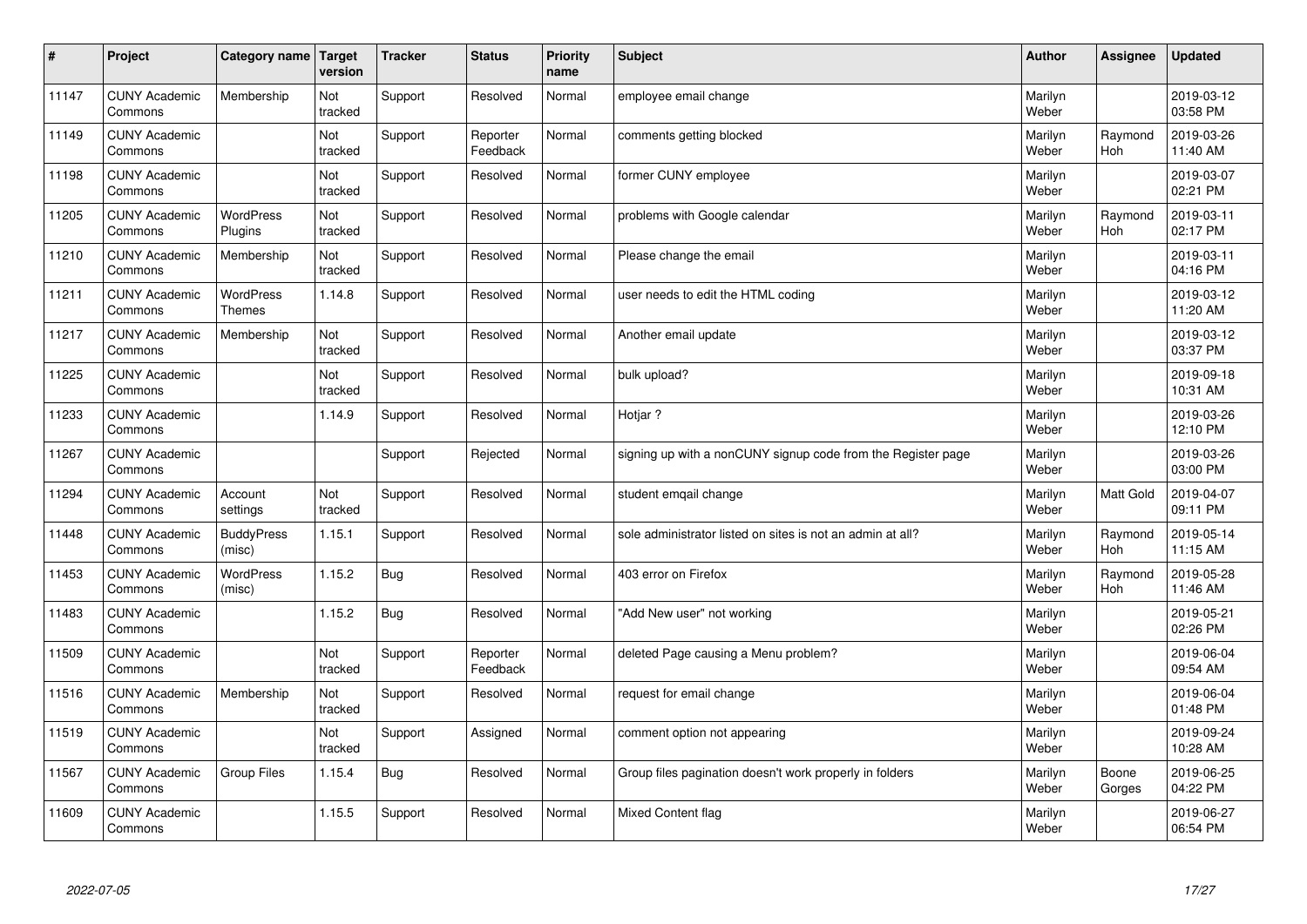| #     | Project                         | Category name               | Target<br>version | <b>Tracker</b> | <b>Status</b>        | Priority<br>name | <b>Subject</b>                                                                                        | <b>Author</b>    | Assignee        | <b>Updated</b>         |
|-------|---------------------------------|-----------------------------|-------------------|----------------|----------------------|------------------|-------------------------------------------------------------------------------------------------------|------------------|-----------------|------------------------|
| 11634 | <b>CUNY Academic</b><br>Commons | <b>WordPress</b><br>(misc)  | Not<br>tracked    | <b>Bug</b>     | Rejected             | Normal           | 'Insert Read More Tag" working oddly                                                                  | Marilyn<br>Weber | Raymond<br>Hoh  | 2019-07-15<br>11:48 PM |
| 11647 | <b>CUNY Academic</b><br>Commons |                             | 1.15.6            | Support        | Resolved             | Normal           | <b>Tribulant Newsletters update</b>                                                                   | Marilyn<br>Weber |                 | 2019-07-18<br>02:27 PM |
| 11650 | <b>CUNY Academic</b><br>Commons |                             | Not<br>tracked    | Support        | Resolved             | Normal           | https://commons.gc.cuny.edu/groups/introduction-to-literary-studies-eng<br>ish-252-at-hunter-college/ | Marilyn<br>Weber |                 | 2019-07-18<br>02:28 PM |
| 11665 | <b>CUNY Academic</b><br>Commons |                             |                   | Support        | Resolved             | Immediate        | "My Groups" conflating two groups                                                                     | Marilyn<br>Weber |                 | 2019-07-24<br>10:43 PM |
| 11771 | <b>CUNY Academic</b><br>Commons |                             | Not<br>tracked    | Support        | Reporter<br>Feedback | Normal           | post displays in sections                                                                             | Marilyn<br>Weber |                 | 2019-08-20<br>10:34 AM |
| 11787 | <b>CUNY Academic</b><br>Commons |                             | Not<br>tracked    | Support        | Reporter<br>Feedback | Normal           | automated comments notifications on ZenDesk                                                           | Marilyn<br>Weber |                 | 2019-08-26<br>06:18 PM |
| 11811 | <b>CUNY Academic</b><br>Commons |                             | Not<br>tracked    | Support        | Duplicate            | Normal           | Content of Publications widget on profile page being erased on save                                   | Marilyn<br>Weber |                 | 2019-10-08<br>11:16 AM |
| 11813 | <b>CUNY Academic</b><br>Commons | <b>WordPress</b><br>Plugins | 1.15.9            | Support        | Resolved             | Normal           | "Change Password Protected Message" plugin requests                                                   | Marilyn<br>Weber |                 | 2019-09-10<br>05:57 PM |
| 11832 | <b>CUNY Academic</b><br>Commons | <b>WordPress</b><br>Plugins | 1.15.11           | Support        | Resolved             | Normal           | Yoast SEO premium for sexgenlab.org                                                                   | Marilyn<br>Weber |                 | 2019-10-08<br>11:22 AM |
| 11848 | <b>CUNY Academic</b><br>Commons |                             | Not<br>tracked    | Support        | Hold                 | Normal           | a Dean of Faculty wants to share a large file                                                         | Marilyn<br>Weber |                 | 2019-09-24<br>08:44 AM |
| 11865 | <b>CUNY Academic</b><br>Commons | Onboarding                  | 1.15.10           | Bug            | Resolved             | Normal           | Site name not appearing in "Membership" lists of Invitation modal                                     | Marilyn<br>Weber | Boone<br>Gorges | 2019-09-24<br>11:09 AM |
| 11866 | <b>CUNY Academic</b><br>Commons | <b>WordPress</b><br>Themes  | 1.15.10           | Support        | Resolved             | Normal           | problem with project widget and the 'skills' to generate tags                                         | Marilyn<br>Weber | Raymond<br>Hoh  | 2019-09-19<br>03:20 PM |
| 11896 | <b>CUNY Academic</b><br>Commons |                             | Not<br>tracked    | Support        | Resolved             | Normal           | https://thenurseswritingproject.commons.gc.cuny.edu                                                   | Marilyn<br>Weber |                 | 2019-09-24<br>08:09 AM |
| 11907 | <b>CUNY Academic</b><br>Commons | Public Portfolio            | 1.15.13           | Support        | Resolved             | Normal           | more publications problems (in profile)                                                               | Marilyn<br>Weber |                 | 2019-11-04<br>11:16 AM |
| 11908 | <b>CUNY Academic</b><br>Commons | Spam/Spam<br>Prevention     | 1.17.7            | Support        | Resolved             | Normal           | overeager spam filter                                                                                 | Marilyn<br>Weber | Raymond<br>Hoh  | 2020-11-05<br>04:36 PM |
| 11912 | <b>CUNY Academic</b><br>Commons |                             |                   | Support        | Resolved             | Normal           | influence search results?                                                                             | Marilyn<br>Weber |                 | 2020-02-11<br>10:51 AM |
| 11915 | <b>CUNY Academic</b><br>Commons |                             | Not<br>tracked    | Support        | Resolved             | Normal           | User not in list                                                                                      | Marilyn<br>Weber |                 | 2019-10-28<br>10:13 AM |
| 11922 | <b>CUNY Academic</b><br>Commons | Membership                  | Not<br>tracked    | Support        | Resolved             | Normal           | https://commons.gc.cuny.edu/members/cunyhealthequity/                                                 | Marilyn<br>Weber |                 | 2019-10-02<br>04:05 PM |
| 11961 | <b>CUNY Academic</b><br>Commons | Membership                  | Not<br>tracked    | Support        | Resolved             | Normal           | switch email for student user                                                                         | Marilyn<br>Weber |                 | 2019-10-09<br>01:56 PM |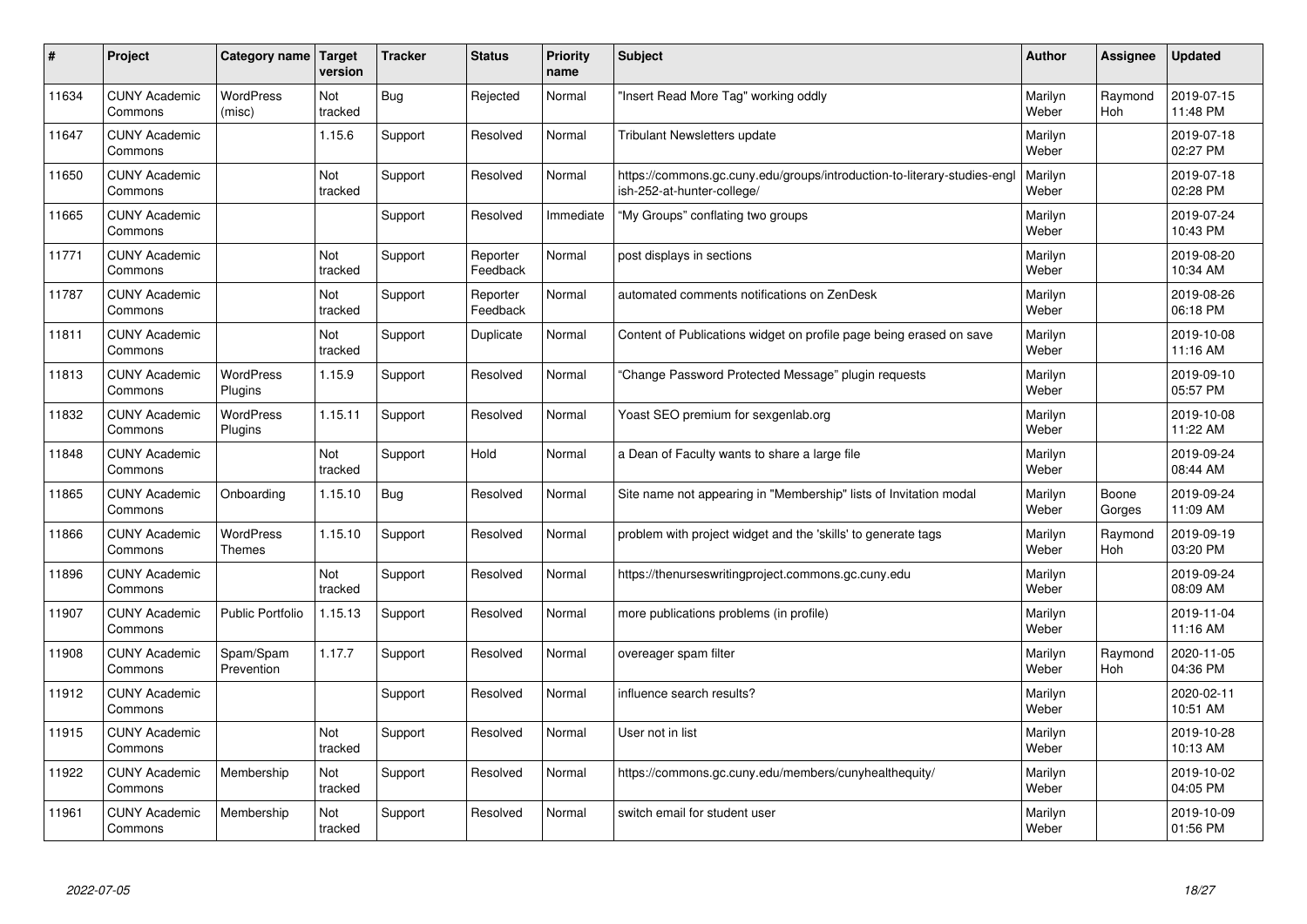| #     | Project                         | Category name   Target            | version           | <b>Tracker</b> | <b>Status</b>        | <b>Priority</b><br>name | <b>Subject</b>                                                                             | <b>Author</b>    | <b>Assignee</b> | <b>Updated</b>         |
|-------|---------------------------------|-----------------------------------|-------------------|----------------|----------------------|-------------------------|--------------------------------------------------------------------------------------------|------------------|-----------------|------------------------|
| 11964 | <b>CUNY Academic</b><br>Commons | Layout                            | 1.15.12           | <b>Bug</b>     | Resolved             | Normal                  | https://commons.gc.cuny.edu/create/ not displaying correctly in Edge                       | Marilyn<br>Weber | Raymond<br>Hoh  | 2019-10-22<br>11:54 AM |
| 11971 | <b>CUNY Academic</b><br>Commons | Email<br>Notifications            | Future<br>release | Bug            | Reporter<br>Feedback | Low                     | Pictures obscured in emailed post notifications                                            | Marilyn<br>Weber | Raymond<br>Hoh  | 2019-11-21<br>01:14 PM |
| 11976 | <b>CUNY Academic</b><br>Commons | WordPress<br>Themes               | Not<br>tracked    | Support        | Resolved             | Normal                  | ColorMag request                                                                           | Marilyn<br>Weber |                 | 2021-02-01<br>10:25 AM |
| 11977 | <b>CUNY Academic</b><br>Commons |                                   | Not<br>tracked    | Support        | Resolved             | Normal                  | please remove me from many sites                                                           | Marilyn<br>Weber |                 | 2019-11-21<br>01:05 PM |
| 12006 | <b>CUNY Academic</b><br>Commons | Group<br>Invitations              | 1.15.13           | <b>Bug</b>     | Resolved             | Immediate               | Invite system is broken.                                                                   | Marilyn<br>Weber | Boone<br>Gorges | 2019-10-23<br>10:16 AM |
| 12038 | <b>CUNY Academic</b><br>Commons |                                   | 1.15.13           | Bug            | Resolved             | Normal                  | admin visibility problem at careerplan.commons.gc.cuny.edu                                 | Marilyn<br>Weber |                 | 2019-11-12<br>10:20 AM |
| 12137 | <b>CUNY Academic</b><br>Commons | <b>WordPress</b><br><b>Themes</b> | Not<br>tracked    | Support        | Resolved             | Normal                  | media player problem                                                                       | Marilyn<br>Weber |                 | 2019-12-12<br>08:52 PM |
| 12156 | <b>CUNY Academic</b><br>Commons | <b>Blogs</b><br>(BuddyPress)      | Not<br>tracked    | Support        | Resolved             | Normal                  | My Sites list (Commons Profile or Sites directory) doesn't match toolbar<br>dropdown       | Marilyn<br>Weber |                 | 2019-12-11<br>10:20 AM |
| 12165 | <b>CUNY Academic</b><br>Commons | <b>BuddyPress</b><br>(misc)       | Not<br>tracked    | Support        | Resolved             | Normal                  | two reports of Profile problems                                                            | Marilyn<br>Weber | Boone<br>Gorges | 2019-12-04<br>05:06 PM |
| 12176 | <b>CUNY Academic</b><br>Commons |                                   | Not<br>tracked    | Support        | Resolved             | Normal                  | Mp4s?                                                                                      | Marilyn<br>Weber |                 | 2019-12-05<br>11:04 AM |
| 12190 | <b>CUNY Academic</b><br>Commons | <b>Blogs</b><br>(BuddyPress)      | Not<br>tracked    | Support        | Resolved             | Normal                  | Site avatar in directory is not what user expects                                          | Marilyn<br>Weber |                 | 2019-12-12<br>08:51 PM |
| 12205 | <b>CUNY Academic</b><br>Commons |                                   |                   | Support        | Rejected             | Normal                  | possible update to the 2019 theme?                                                         | Marilyn<br>Weber |                 | 2020-01-14<br>12:08 PM |
| 12302 | <b>CUNY Academic</b><br>Commons | <b>WordPress</b><br><b>Themes</b> | 1.16.4            | Support        | Resolved             | Normal                  | Pictorio theme request                                                                     | Marilyn<br>Weber | Raymond<br>Hoh  | 2020-01-28<br>11:44 AM |
| 12334 | <b>CUNY Academic</b><br>Commons |                                   |                   | Support        | Resolved             | Normal                  | request for a Redmine account                                                              | Marilyn<br>Weber | Matt Gold       | 2020-01-30<br>12:01 PM |
| 12346 | <b>CUNY Academic</b><br>Commons | Redmine                           |                   | Support        | Resolved             | Normal                  | another Redmine request                                                                    | Marilyn<br>Weber | Matt Gold       | 2020-01-30<br>08:20 PM |
| 12350 | <b>CUNY Academic</b><br>Commons | <b>Blogs</b><br>(BuddyPress)      | Not<br>tracked    | Support        | Reporter<br>Feedback | Normal                  | URL creation problem                                                                       | Marilyn<br>Weber |                 | 2020-02-03<br>11:27 AM |
| 12352 | <b>CUNY Academic</b><br>Commons |                                   | Not<br>tracked    | Support        | <b>New</b>           | Normal                  | 'posts list" page builder block option                                                     | Marilyn<br>Weber |                 | 2020-02-03<br>01:29 PM |
| 12354 | <b>CUNY Academic</b><br>Commons | <b>WordPress</b><br>Plugins       | 1.16.5            | <b>Bug</b>     | Resolved             | Urgent                  | sites (including Net-Art) are reporting critical issues                                    | Marilyn<br>Weber | Raymond<br>Hoh  | 2020-02-02<br>03:16 PM |
| 12360 | <b>CUNY Academic</b><br>Commons | WordPress<br><b>Themes</b>        | Not<br>tracked    | Bug            | Reporter<br>Feedback | Normal                  | site just says "DANTE We are currently in maintenance mode, please<br>check back shortly." | Marilyn<br>Weber |                 | 2020-02-04<br>12:13 PM |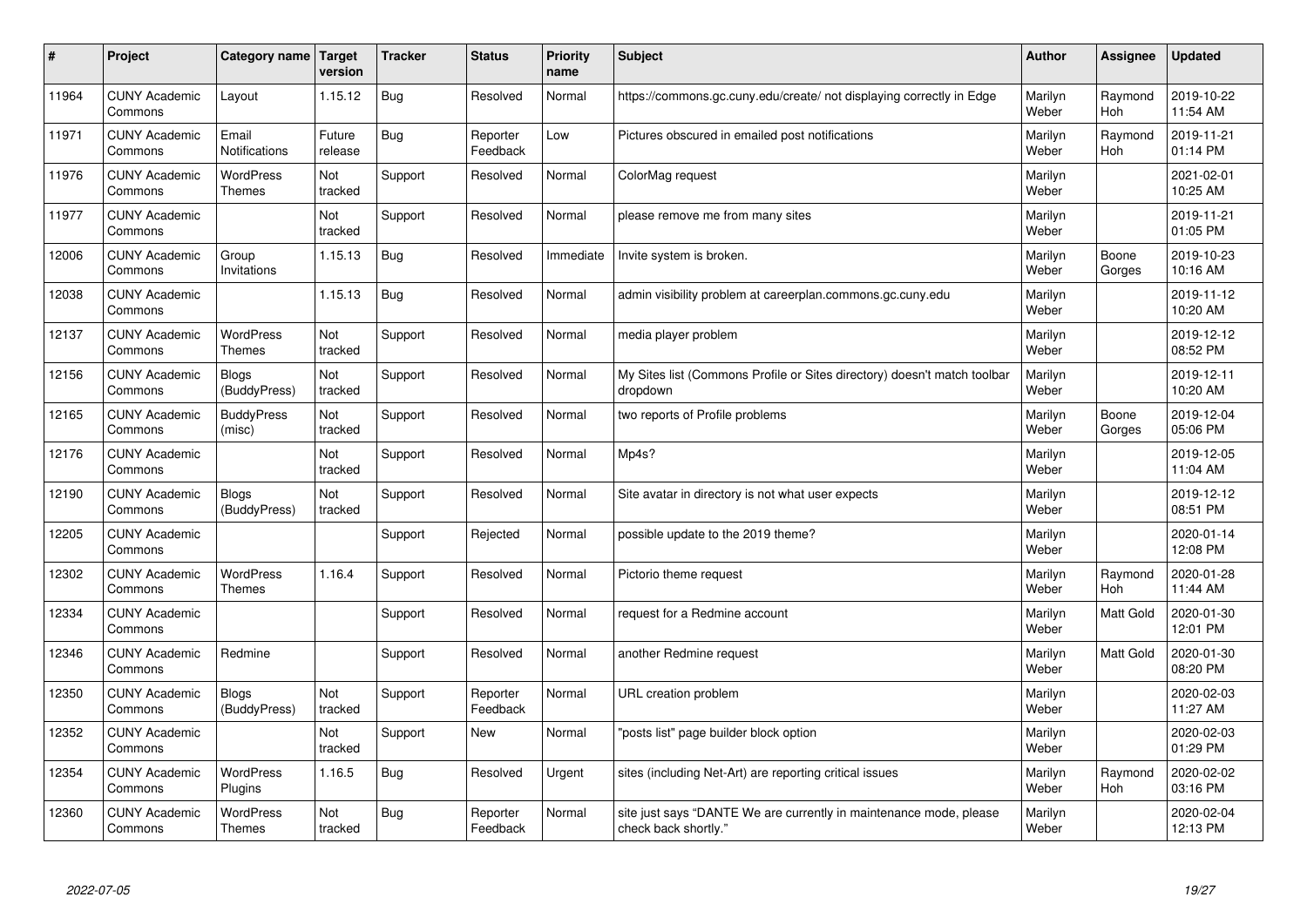| #     | Project                         | Category name   Target      | version        | <b>Tracker</b> | <b>Status</b>        | <b>Priority</b><br>name | <b>Subject</b>                                                                          | <b>Author</b>    | <b>Assignee</b>       | <b>Updated</b>         |
|-------|---------------------------------|-----------------------------|----------------|----------------|----------------------|-------------------------|-----------------------------------------------------------------------------------------|------------------|-----------------------|------------------------|
| 12363 | <b>CUNY Academic</b><br>Commons | <b>WordPress</b><br>Plugins | 1.16.5         | Bug            | Resolved             | Urgent                  | more bbPress problems - now students unable to post either a new<br>thread or a comment | Marilyn<br>Weber | Raymond<br>Hoh        | 2020-03-17<br>03:07 PM |
| 12382 | <b>CUNY Academic</b><br>Commons | Membership                  | Not<br>tracked | Support        | <b>New</b>           | Normal                  | Email request change                                                                    | Marilyn<br>Weber | Marilyn<br>Weber      | 2020-02-06<br>12:56 PM |
| 12393 | <b>CUNY Academic</b><br>Commons | WordPress<br>(misc)         |                | Support        | Resolved             | High                    | size limit for files                                                                    | Marilyn<br>Weber |                       | 2020-02-18<br>10:13 AM |
| 12395 | <b>CUNY Academic</b><br>Commons | Spam/Spam<br>Prevention     | Not<br>tracked | Support        | Resolved             | Normal                  | comments again being blocked                                                            | Marilyn<br>Weber | Raymond<br>Hoh        | 2020-03-10<br>11:13 AM |
| 12427 | <b>CUNY Academic</b><br>Commons |                             | Not<br>tracked | Support        | Resolved             | Normal                  | organizing PDF on a site?                                                               | Marilyn<br>Weber | scott voth            | 2020-03-10<br>11:11 AM |
| 12483 | <b>CUNY Academic</b><br>Commons |                             | 1.16.7         | Bug            | Resolved             | High                    | post error                                                                              | Marilyn<br>Weber |                       | 2020-02-28<br>02:44 PM |
| 12487 | <b>CUNY Academic</b><br>Commons | Group Forums                | 1.16.7         | <b>Bug</b>     | Resolved             | Normal                  | group posting problems?                                                                 | Marilyn<br>Weber | Raymond<br><b>Hoh</b> | 2020-03-10<br>11:40 AM |
| 12515 | <b>CUNY Academic</b><br>Commons | cuny.is                     | 1.16.7         | Support        | Resolved             | Normal                  | AJAX actions on cuny.is admin page are failing                                          | Marilyn<br>Weber |                       | 2020-03-10<br>11:57 AM |
| 12543 | <b>CUNY Academic</b><br>Commons | <b>Public Portfolio</b>     | Not<br>tracked | Support        | Resolved             | Normal                  | User cannot find profile edit button                                                    | Marilyn<br>Weber | scott voth            | 2020-03-22<br>02:49 PM |
| 12584 | <b>CUNY Academic</b><br>Commons |                             | Not<br>tracked | Bug            | Resolved             | Urgent                  | No way to register                                                                      | Marilyn<br>Weber |                       | 2020-03-27<br>02:38 PM |
| 12676 | <b>CUNY Academic</b><br>Commons | <b>WordPress</b><br>Plugins | 1.16.10        | Support        | Resolved             | Normal                  | request for Require Post Category plug-in                                               | Marilyn<br>Weber |                       | 2020-04-28<br>11:03 AM |
| 12741 | <b>CUNY Academic</b><br>Commons | <b>WordPress</b><br>Plugins | Not<br>tracked | Support        | Reporter<br>Feedback | Normal                  | Tableau Public Viz Block                                                                | Marilyn<br>Weber | Raymond<br>Hoh        | 2020-05-12<br>11:00 AM |
| 12777 | <b>CUNY Academic</b><br>Commons |                             | 1.16.14        | Support        | Resolved             | Normal                  | request to include custom javascript into a Commons-hosted site                         | Marilyn<br>Weber |                       | 2020-06-16<br>04:03 PM |
| 12861 | <b>CUNY Academic</b><br>Commons |                             |                | Support        | Resolved             | Normal                  | trouble with YouTube                                                                    | Marilyn<br>Weber | Raymond<br>Hoh        | 2020-06-09<br>11:16 AM |
| 12905 | <b>CUNY Academic</b><br>Commons |                             | 1.16.14        | Support        | Resolved             | Normal                  | trouble embedding a flipbook from Flipsnack                                             | Marilyn<br>Weber | Boone<br>Gorges       | 2020-06-23<br>10:53 AM |
| 12960 | <b>CUNY Academic</b><br>Commons |                             | 1.16.14        | Support        | Resolved             | Normal                  | mutiple plugin in requests                                                              | Marilyn<br>Weber | Boone<br>Gorges       | 2020-06-23<br>10:53 AM |
| 12986 | <b>CUNY Academic</b><br>Commons |                             |                | Support        | Rejected             | Normal                  | Someone is trying to create accounts using random CUNY entity emails                    | Marilyn<br>Weber |                       | 2020-07-02<br>09:47 PM |
| 12999 | <b>CUNY Academic</b><br>Commons |                             | 1.18.1         | Support        | Resolved             | Normal                  | request for Dentist theme                                                               | Marilyn<br>Weber | Boone<br>Gorges       | 2020-12-22<br>03:31 PM |
| 13012 | <b>CUNY Academic</b><br>Commons | <b>WordPress</b><br>(misc)  |                | Support        | Rejected             | Normal                  | icon image associated with the teaching template's Creative Commons<br>License          | Marilyn<br>Weber | Raymond<br>Hoh        | 2020-08-25<br>10:56 AM |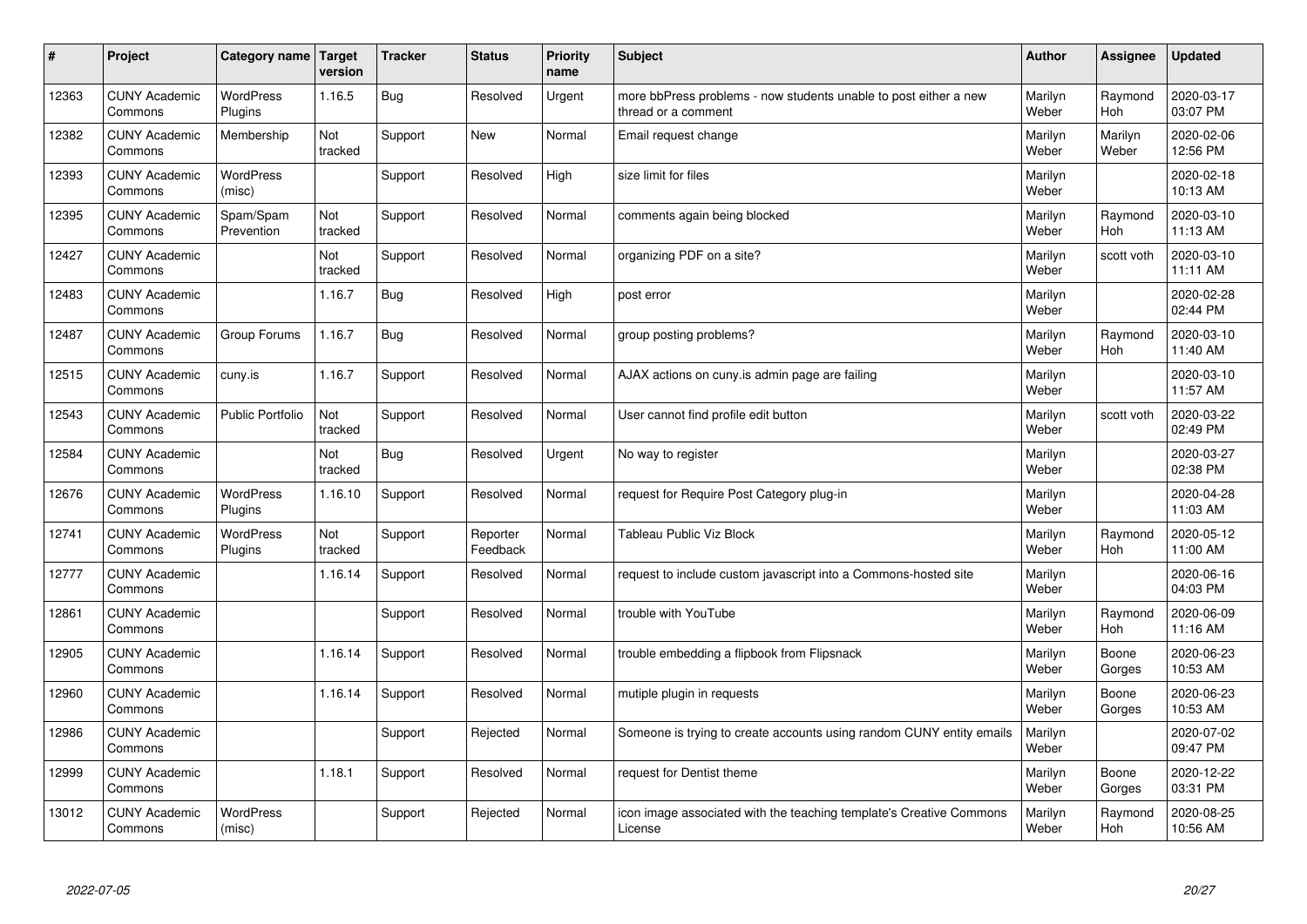| $\pmb{\#}$ | Project                         | Category name                     | Target<br>version | <b>Tracker</b> | <b>Status</b>        | <b>Priority</b><br>name | <b>Subject</b>                                                | <b>Author</b>    | Assignee        | <b>Updated</b>         |
|------------|---------------------------------|-----------------------------------|-------------------|----------------|----------------------|-------------------------|---------------------------------------------------------------|------------------|-----------------|------------------------|
| 13013      | <b>CUNY Academic</b><br>Commons |                                   | Not<br>tracked    | <b>Bug</b>     | Resolved             | Normal                  | an invite to Group Admins from Brian Foote?!                  | Marilyn<br>Weber |                 | 2020-07-07<br>02:36 PM |
| 13016      | <b>CUNY Academic</b><br>Commons | Shortcodes and<br>embeds          | 1.16.15           | Support        | Resolved             | Normal                  | possible to run code examples, like in Jupyter Notebooks?     | Marilyn<br>Weber |                 | 2020-07-16<br>11:52 AM |
| 13034      | <b>CUNY Academic</b><br>Commons |                                   | Not<br>tracked    | Support        | Reporter<br>Feedback | Normal                  | a site is asking people to join the Commons to get a download | Marilyn<br>Weber |                 | 2020-07-12<br>07:23 AM |
| 13065      | <b>CUNY Academic</b><br>Commons |                                   | Not<br>tracked    | Support        | Resolved             | Normal                  | can't invite new user to group                                | Marilyn<br>Weber |                 | 2020-07-22<br>04:24 PM |
| 13085      | <b>CUNY Academic</b><br>Commons | Domain<br>Mapping                 | Not<br>tracked    | Support        | Resolved             | Normal                  | domain mapping request                                        | Marilyn<br>Weber | Matt Gold       | 2020-07-28<br>03:33 PM |
| 13091      | <b>CUNY Academic</b><br>Commons |                                   | 1.17.0            | Support        | Resolved             | Normal                  | problem with latex (math equations)                           | Marilyn<br>Weber |                 | 2020-07-28<br>11:09 AM |
| 13116      | <b>CUNY Academic</b><br>Commons | ZenDesk                           | 1.17.1            | Support        | Resolved             | Normal                  | support/send us a message link obscured                       | Marilyn<br>Weber | Raymond<br>Hoh  | 2020-07-29<br>09:33 PM |
| 13121      | <b>CUNY Academic</b><br>Commons |                                   |                   | Support        | Rejected             | Normal                  | embed a DropBox Paper file                                    | Marilyn<br>Weber |                 | 2020-08-25<br>10:56 AM |
| 13134      | <b>CUNY Academic</b><br>Commons | Site cloning                      | 1.17.1            | Support        | Resolved             | Normal                  | New site (a clone) point to old dashboard                     | Marilyn<br>Weber |                 | 2020-08-12<br>03:22 PM |
| 13138      | <b>CUNY Academic</b><br>Commons | Group Library                     | Not<br>tracked    | Support        | Resolved             | Normal                  | moving Library contents for Steve Brier                       | Marilyn<br>Weber |                 | 2020-08-03<br>04:00 PM |
| 13159      | <b>CUNY Academic</b><br>Commons | Group Library                     | Not<br>tracked    | Support        | Resolved             | Normal                  | changing folder names?                                        | Marilyn<br>Weber | Boone<br>Gorges | 2020-08-27<br>08:59 AM |
| 13160      | <b>CUNY Academic</b><br>Commons |                                   |                   | Support        | Rejected             | Normal                  | site not working on iphone                                    | Marilyn<br>Weber |                 | 2020-08-25<br>10:58 AM |
| 13169      | <b>CUNY Academic</b><br>Commons |                                   | 1.17.4            | Support        | Rejected             | Normal                  | footer logo image has no alt-text                             | Marilyn<br>Weber |                 | 2020-09-22<br>10:18 AM |
| 13173      | <b>CUNY Academic</b><br>Commons | Group Library                     | 1.17.1            | Support        | Resolved             | High                    | all uploads to the library are silent                         | Marilyn<br>Weber |                 | 2020-08-10<br>04:12 PM |
| 13184      | <b>CUNY Academic</b><br>Commons | <b>WordPress</b><br>Plugins       | 1.17.2            | Support        | Resolved             | Normal                  | google translate plugin                                       | Marilyn<br>Weber |                 | 2020-08-25<br>11:36 AM |
| 13185      | <b>CUNY Academic</b><br>Commons | <b>WordPress</b><br><b>Themes</b> | 1.17.2            | Support        | Resolved             | Normal                  | Less theme?                                                   | Marilyn<br>Weber |                 | 2020-08-25<br>11:26 AM |
| 13201      | <b>CUNY Academic</b><br>Commons |                                   |                   | Support        | Rejected             | Low                     | <b>PDF</b> embedder                                           | Marilyn<br>Weber |                 | 2020-09-29<br>11:37 AM |
| 13217      | <b>CUNY Academic</b><br>Commons |                                   |                   | Support        | Rejected             | Normal                  | upload recordings of our past webinars?                       | Marilyn<br>Weber |                 | 2020-08-25<br>07:56 AM |
| 13227      | <b>CUNY Academic</b><br>Commons | Group Library                     | 1.17.2            | Bug            | Resolved             | High                    | folder not appearing in library                               | Marilyn<br>Weber |                 | 2020-08-21<br>04:22 PM |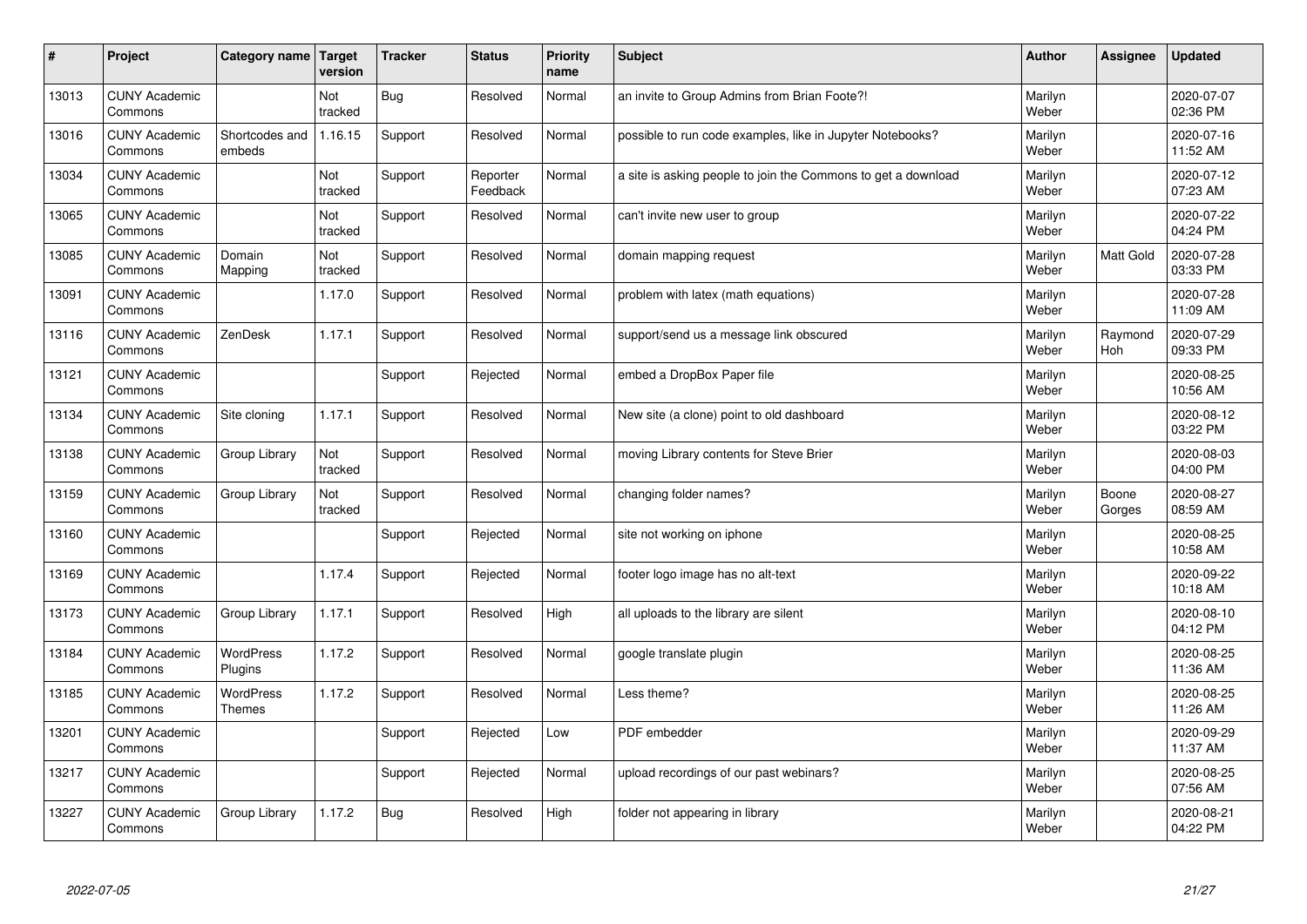| $\sharp$ | Project                         | Category name   Target     | version        | <b>Tracker</b> | <b>Status</b>        | <b>Priority</b><br>name | <b>Subject</b>                            | <b>Author</b>    | Assignee              | <b>Updated</b>         |
|----------|---------------------------------|----------------------------|----------------|----------------|----------------------|-------------------------|-------------------------------------------|------------------|-----------------------|------------------------|
| 13238    | <b>CUNY Academic</b><br>Commons | WordPress -<br>Media       | 1.17.3         | Support        | Resolved             | Normal                  | allow ppsx file?                          | Marilyn<br>Weber | Raymond<br><b>Hoh</b> | 2020-09-10<br>11:46 AM |
| 13255    | <b>CUNY Academic</b><br>Commons |                            | Not<br>tracked | Support        | Reporter<br>Feedback | Normal                  | Accessibility problems                    | Marilyn<br>Weber |                       | 2020-09-01<br>05:48 PM |
| 13286    | <b>CUNY Academic</b><br>Commons |                            | Not<br>tracked | Support        | <b>New</b>           | Normal                  | problem connecting with WordPress app     | Marilyn<br>Weber | Raymond<br><b>Hoh</b> | 2020-09-08<br>11:16 AM |
| 13288    | <b>CUNY Academic</b><br>Commons |                            |                | Support        | Abandoned            | Normal                  | log in problems on iPhone 6               | Marilyn<br>Weber |                       | 2020-10-27<br>10:26 AM |
| 13295    | <b>CUNY Academic</b><br>Commons |                            | Not<br>tracked | Support        | Resolved             | Normal                  | can't find new user                       | Marilyn<br>Weber |                       | 2020-09-08<br>10:18 AM |
| 13328    | <b>CUNY Academic</b><br>Commons | Group Forums               | Not<br>tracked | Bug            | Reporter<br>Feedback | Normal                  | cross-posting in two related groups       | Marilyn<br>Weber | Raymond<br>Hoh        | 2020-09-15<br>10:39 PM |
| 13341    | <b>CUNY Academic</b><br>Commons | Group Forums               | 1.17.4         | Bug            | Resolved             | Normal                  | Forum reply problems                      | Marilyn<br>Weber | Raymond<br>Hoh        | 2020-09-22<br>12:08 PM |
| 13378    | <b>CUNY Academic</b><br>Commons |                            | 1.17.5         | Bug            | Resolved             | Normal                  | problem on one of my sites                | Marilyn<br>Weber |                       | 2020-09-24<br>05:27 PM |
| 13441    | <b>CUNY Academic</b><br>Commons |                            | 1.17.5         | Support        | Resolved             | Normal                  | ongoing user problems with daily digests  | Marilyn<br>Weber |                       | 2020-10-13<br>10:02 AM |
| 13512    | <b>CUNY Academic</b><br>Commons | WordPress<br><b>Themes</b> | 1.17.7         | Support        | Resolved             | Normal                  | theme update                              | Marilyn<br>Weber |                       | 2020-11-16<br>04:46 PM |
| 13521    | <b>CUNY Academic</b><br>Commons | Onboarding                 | 1.17.7         | Support        | Resolved             | Normal                  | sent invitations page                     | Marilyn<br>Weber | Raymond<br>Hoh        | 2020-11-10<br>10:31 AM |
| 13541    | <b>CUNY Academic</b><br>Commons |                            | Not<br>tracked | Support        | Resolved             | Normal                  | add a page template to OER site.          | Marilyn<br>Weber |                       | 2020-11-11<br>11:12 AM |
| 13584    | <b>CUNY Academic</b><br>Commons |                            |                | Support        | Abandoned            | Normal                  | Graphy theme question                     | Marilyn<br>Weber |                       | 2021-09-14<br>10:41 AM |
| 13596    | <b>CUNY Academic</b><br>Commons |                            |                | Support        | Abandoned            | Normal                  | invited as Author but show as Contributor | Marilyn<br>Weber |                       | 2021-09-14<br>10:41 AM |
| 13633    | <b>CUNY Academic</b><br>Commons |                            | Not<br>tracked | Bug            | Resolved             | High                    | PublicsLab site down                      | Marilyn<br>Weber |                       | 2020-11-30<br>02:01 PM |
| 13637    | <b>CUNY Academic</b><br>Commons |                            |                | Support        | Abandoned            | Normal                  | All-in-One Migration plugin request       | Marilyn<br>Weber |                       | 2020-12-08<br>10:46 AM |
| 13641    | <b>CUNY Academic</b><br>Commons |                            | 1.18.2         | Support        | Resolved             | Normal                  | follow up to migration request            | Marilyn<br>Weber | Boone<br>Gorges       | 2021-01-12<br>10:59 AM |
| 13656    | <b>CUNY Academic</b><br>Commons |                            |                | Bug            | Resolved             | High                    | site down                                 | Marilyn<br>Weber |                       | 2020-12-11<br>12:50 PM |
| 13675    | <b>CUNY Academic</b><br>Commons | Group Library              | 1.18.1         | Bug            | Resolved             | High                    | broken Library                            | Marilyn<br>Weber |                       | 2020-12-09<br>05:02 PM |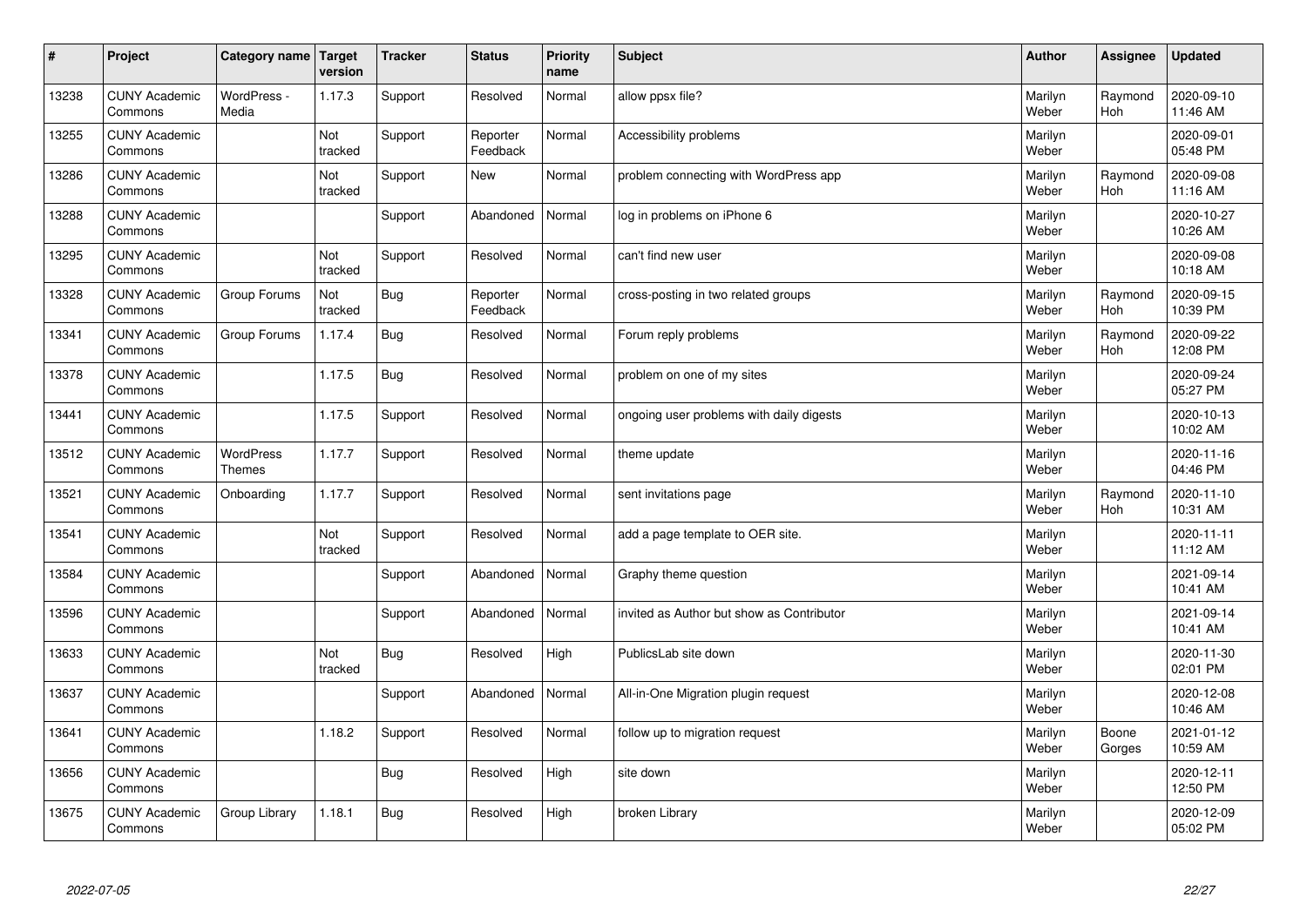| $\pmb{\#}$ | Project                         | Category name               | Target<br>version | <b>Tracker</b> | <b>Status</b> | <b>Priority</b><br>name | <b>Subject</b>                                                                        | <b>Author</b>    | Assignee        | <b>Updated</b>         |
|------------|---------------------------------|-----------------------------|-------------------|----------------|---------------|-------------------------|---------------------------------------------------------------------------------------|------------------|-----------------|------------------------|
| 13699      | <b>CUNY Academic</b><br>Commons |                             | Not<br>tracked    | Support        | Resolved      | Normal                  | Martin Segal Center site down                                                         | Marilyn<br>Weber | Raymond<br>Hoh  | 2020-12-22<br>03:03 PM |
| 13710      | <b>CUNY Academic</b><br>Commons |                             | Not<br>tracked    | Support        | Resolved      | Normal                  | small change to Hosting Partner Handbook                                              | Marilyn<br>Weber |                 | 2020-12-16<br>04:29 PM |
| 13715      | <b>CUNY Academic</b><br>Commons |                             | Not<br>tracked    | <b>Bug</b>     | Resolved      | High                    | https://ulysses.commons.gc.cuny.edu down                                              | Marilyn<br>Weber |                 | 2020-12-22<br>03:02 PM |
| 13738      | <b>CUNY Academic</b><br>Commons |                             | 1.18.1            | Support        | Resolved      | Normal                  | theme requests from a non-CUY person                                                  | Marilyn<br>Weber |                 | 2020-12-23<br>11:34 AM |
| 13741      | <b>CUNY Academic</b><br>Commons | <b>WordPress</b><br>Plugins | 1.18.3            | Support        | Resolved      | Normal                  | Ensemble Video Plugin                                                                 | Marilyn<br>Weber |                 | 2021-01-26<br>04:43 PM |
| 13768      | <b>CUNY Academic</b><br>Commons | Domain<br>Mapping           | Not<br>tracked    | <b>Bug</b>     | Resolved      | Normal                  | patricksweeney.commons.gc.cuny.edu down                                               | Marilyn<br>Weber | Raymond<br>Hoh  | 2021-01-12<br>10:47 AM |
| 13783      | <b>CUNY Academic</b><br>Commons |                             | 1.18.2            | Support        | Resolved      | Normal                  | new CUNY OneSearch url                                                                | Marilyn<br>Weber |                 | 2021-01-14<br>04:53 PM |
| 13826      | <b>CUNY Academic</b><br>Commons |                             |                   | Support        | Resolved      | Normal                  | January 14th                                                                          | Marilyn<br>Weber |                 | 2021-01-26<br>04:26 PM |
| 13827      | <b>CUNY Academic</b><br>Commons | Group Forums                | 1.18.3            | Bug            | Resolved      | Normal                  | more forum post problems                                                              | Marilyn<br>Weber | Raymond<br>Hoh  | 2021-01-22<br>08:19 PM |
| 13841      | <b>CUNY Academic</b><br>Commons | WordPress<br>Plugins        | 1.18.3            | Support        | Resolved      | Normal                  | Folders plugin request                                                                | Marilyn<br>Weber | Boone<br>Gorges | 2021-01-26<br>04:43 PM |
| 13846      | <b>CUNY Academic</b><br>Commons | WordPress<br>Plugins        | 1.18.3            | Support        | Resolved      | Normal                  | Yoast SEO plugin problem                                                              | Marilyn<br>Weber |                 | 2021-01-19<br>05:34 PM |
| 13878      | <b>CUNY Academic</b><br>Commons | Group cloning               | 1.18.4            | Support        | Resolved      | High                    | When creating Group + Site and choosing 'Clone existing', cannot<br>advance to step 2 | Marilyn<br>Weber | Jeremy<br>Felt  | 2021-02-02<br>11:02 AM |
| 13912      | <b>CUNY Academic</b><br>Commons |                             | Not<br>tracked    | Feature        | Hold          | Low                     | posting "missed schedule"                                                             | Marilyn<br>Weber |                 | 2021-02-23<br>10:46 AM |
| 13916      | <b>CUNY Academic</b><br>Commons |                             |                   | Support        | Rejected      | Normal                  | <b>Custom Sidebars</b>                                                                | Marilyn<br>Weber |                 | 2021-02-23<br>10:45 AM |
| 13918      | <b>CUNY Academic</b><br>Commons |                             | Not<br>tracked    | Support        | Rejected      | Normal                  | MailPoet Newsletters Premium plugin                                                   | Marilyn<br>Weber |                 | 2021-02-09<br>11:01 AM |
| 13929      | <b>CUNY Academic</b><br>Commons |                             | 1.18.4            | Support        | Resolved      | Normal                  | update error message                                                                  | Marilyn<br>Weber | Boone<br>Gorges | 2021-02-09<br>11:05 AM |
| 13935      | <b>CUNY Academic</b><br>Commons | WordPress<br>Plugins        | 1.18.4            | Support        | Resolved      | Low                     | Add Users sidebar widget not working                                                  | Marilyn<br>Weber |                 | 2021-02-09<br>11:05 AM |
| 13944      | <b>CUNY Academic</b><br>Commons | WordPress<br>Plugins        | 1.18.4            | Support        | Resolved      | Normal                  | 3D FlipBook request                                                                   | Marilyn<br>Weber |                 | 2021-02-09<br>11:05 AM |
| 13947      | <b>CUNY Academic</b><br>Commons | <b>WordPress</b><br>Plugins | 1.18.4            | Bug            | Resolved      | Normal                  | Elementor plugin problem                                                              | Marilyn<br>Weber | Raymond<br>Hoh  | 2021-02-08<br>09:34 PM |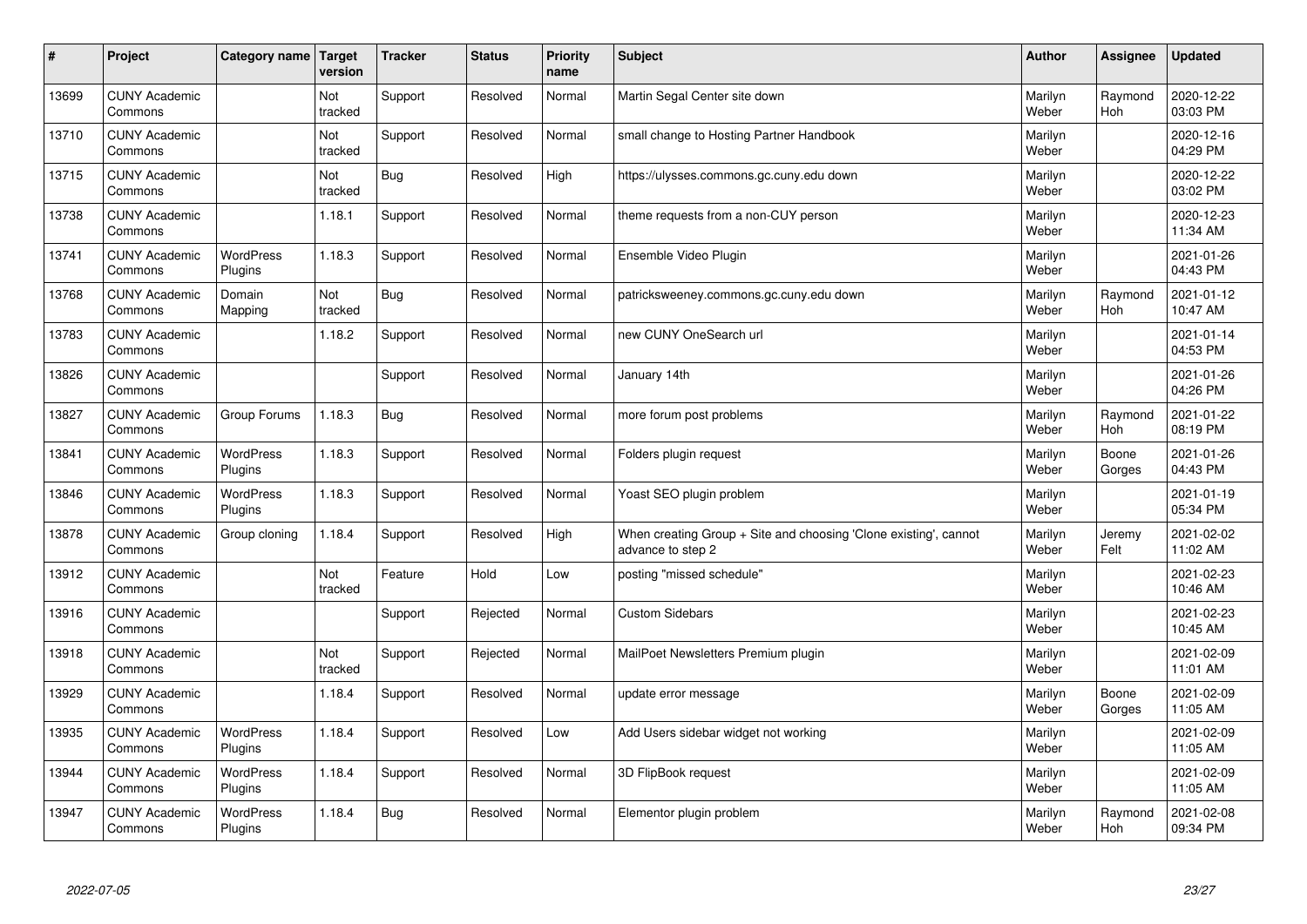| $\sharp$ | Project                         | Category name   Target             | version        | <b>Tracker</b> | <b>Status</b>        | <b>Priority</b><br>name | <b>Subject</b>                                                              | <b>Author</b>    | Assignee              | <b>Updated</b>         |
|----------|---------------------------------|------------------------------------|----------------|----------------|----------------------|-------------------------|-----------------------------------------------------------------------------|------------------|-----------------------|------------------------|
| 13958    | <b>CUNY Academic</b><br>Commons |                                    | 1.18.4         | Support        | Resolved             | Normal                  | calendar widget problem                                                     | Marilyn<br>Weber |                       | 2021-02-09<br>11:05 AM |
| 13975    | <b>CUNY Academic</b><br>Commons | Social Paper                       | Not<br>tracked | Support        | Reporter<br>Feedback | Normal                  | can't approve comments on Social Paper paper                                | Marilyn<br>Weber |                       | 2021-02-12<br>09:33 AM |
| 14008    | <b>CUNY Academic</b><br>Commons |                                    |                | <b>Bug</b>     | Resolved             | High                    | invisible user                                                              | Marilyn<br>Weber |                       | 2021-02-18<br>05:53 PM |
| 14012    | <b>CUNY Academic</b><br>Commons | <b>WordPress</b><br>Plugins        | 1.18.5         | Support        | Resolved             | Normal                  | Open External Links in a New Window plugin?                                 | Marilyn<br>Weber | Boone<br>Gorges       | 2021-03-02<br>02:07 PM |
| 14016    | <b>CUNY Academic</b><br>Commons |                                    |                | Support        | Rejected             | Normal                  | PDFs not downloading                                                        | Marilyn<br>Weber |                       | 2021-02-22<br>11:00 AM |
| 14019    | <b>CUNY Academic</b><br>Commons | <b>WordPress</b><br><b>Plugins</b> | 1.18.5         | <b>Bug</b>     | Resolved             | Normal                  | smorales.commons.gc.cuny.edu                                                | Marilyn<br>Weber | Boone<br>Gorges       | 2021-02-23<br>11:06 AM |
| 14074    | <b>CUNY Academic</b><br>Commons | <b>WordPress</b><br>(misc)         | Not<br>tracked | Support        | Reporter<br>Feedback | Normal                  | page password protection problem                                            | Marilyn<br>Weber |                       | 2021-03-02<br>11:03 AM |
| 14075    | <b>CUNY Academic</b><br>Commons | WordPress<br>Plugins               | Not<br>tracked | Bug            | Resolved             | Normal                  | sludigitalportfolios.commons.gc.cuny.edu                                    | Marilyn<br>Weber | Boone<br>Gorges       | 2021-03-01<br>10:46 AM |
| 14077    | <b>CUNY Academic</b><br>Commons | WordPress<br>Plugins               | 1.18.7         | Support        | Resolved             | Normal                  | Elementor Pro plugin for the slider                                         | Marilyn<br>Weber | Raymond<br>Hoh        | 2021-03-23<br>11:43 AM |
| 14129    | <b>CUNY Academic</b><br>Commons | Onboarding                         | 1.18.6         | Support        | Resolved             | Normal                  | can only see some invites sent                                              | Marilyn<br>Weber | Raymond<br><b>Hoh</b> | 2021-04-09<br>09:00 AM |
| 14148    | <b>CUNY Academic</b><br>Commons |                                    |                | Support        | Abandoned            | Normal                  | post notification problem                                                   | Marilyn<br>Weber |                       | 2021-09-14<br>10:43 AM |
| 14242    | <b>CUNY Academic</b><br>Commons |                                    |                | Support        | Resolved             | Normal                  | LAILAC site missing content                                                 | Marilyn<br>Weber |                       | 2021-03-27<br>08:40 AM |
| 14246    | <b>CUNY Academic</b><br>Commons |                                    | 1.18.8         | Support        | Resolved             | Normal                  | 'Weekly jQuery Migrate Status Update"                                       | Marilyn<br>Weber |                       | 2021-04-13<br>11:08 AM |
| 14265    | <b>CUNY Academic</b><br>Commons | WordPress<br>Plugins               | 1.18.10        | Support        | Resolved             | Normal                  | separate the tag cloud in the blog sidebar                                  | Marilyn<br>Weber | Boone<br>Gorges       | 2021-05-12<br>05:19 PM |
| 14270    | <b>CUNY Academic</b><br>Commons | WordPress<br><b>Themes</b>         | 1.18.8         | Support        | Resolved             | Normal                  | grid theme?                                                                 | Marilyn<br>Weber |                       | 2021-04-13<br>11:20 AM |
| 14304    | <b>CUNY Academic</b><br>Commons | Group Library                      | 1.18.8         | Bug            | Resolved             | Normal                  | Library items change folders when adding subsequent items in new<br>folders | Marilyn<br>Weber | Boone<br>Gorges       | 2021-04-13<br>11:21 AM |
| 14344    | <b>CUNY Academic</b><br>Commons | Domain<br>Mapping                  | Not<br>tracked | Support        | Resolved             | Normal                  | arabstages.org site down                                                    | Marilyn<br>Weber | Raymond<br><b>Hoh</b> | 2021-04-19<br>01:42 PM |
| 14360    | <b>CUNY Academic</b><br>Commons |                                    |                | Support        | Rejected             | Normal                  | danielgerouldarchives.org?                                                  | Marilyn<br>Weber |                       | 2021-04-27<br>10:42 AM |
| 14369    | <b>CUNY Academic</b><br>Commons | WordPress -<br>Media               | Not<br>tracked | Support        | Resolved             | Normal                  | renewed problem with ppsx files                                             | Marilyn<br>Weber |                       | 2021-04-27<br>12:44 PM |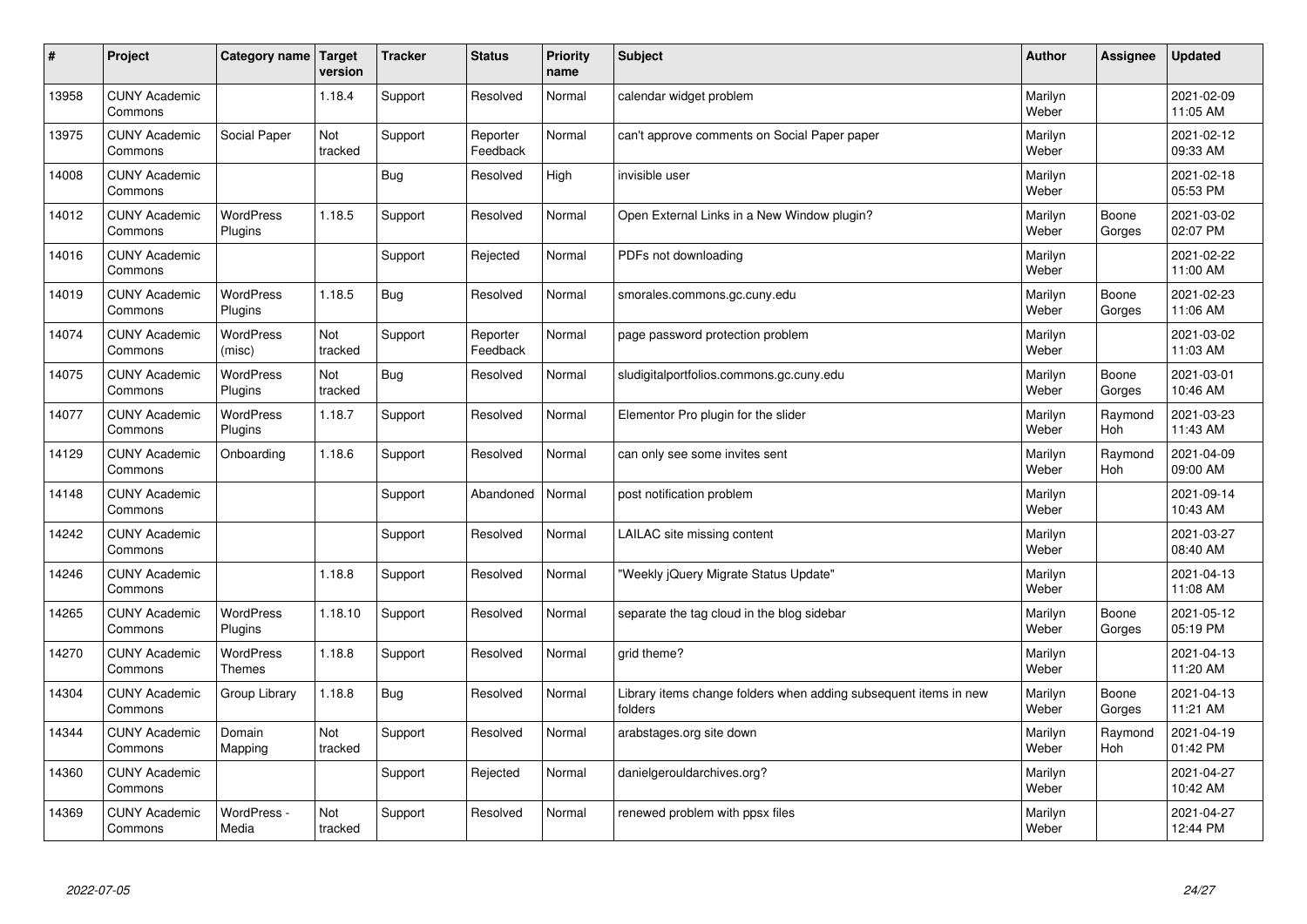| #     | Project                         | Category name   Target            | version        | <b>Tracker</b> | <b>Status</b>        | <b>Priority</b><br>name | <b>Subject</b>                                                  | <b>Author</b>    | Assignee       | <b>Updated</b>         |
|-------|---------------------------------|-----------------------------------|----------------|----------------|----------------------|-------------------------|-----------------------------------------------------------------|------------------|----------------|------------------------|
| 14378 | <b>CUNY Academic</b><br>Commons |                                   | Not<br>tracked | Support        | Resolved             | Normal                  | <b>PPTX</b> files unfetchable                                   | Marilyn<br>Weber |                | 2021-05-11<br>11:25 AM |
| 14389 | <b>CUNY Academic</b><br>Commons |                                   |                | Support        | Abandoned            | Normal                  | WebflowIO?                                                      | Marilyn<br>Weber |                | 2021-09-14<br>10:45 AM |
| 14398 | <b>CUNY Academic</b><br>Commons |                                   | Not<br>tracked | Support        | Reporter<br>Feedback | Normal                  | Events plug-in notification problem                             | Marilyn<br>Weber |                | 2021-05-11<br>11:21 AM |
| 14404 | <b>CUNY Academic</b><br>Commons |                                   | Not<br>tracked | Support        | Resolved             | Normal                  | blocked IP of user?                                             | Marilyn<br>Weber |                | 2021-05-10<br>01:00 PM |
| 14410 | <b>CUNY Academic</b><br>Commons |                                   | 1.18.10        | Bug            | Resolved             | Normal                  | events calendar problem?                                        | Marilyn<br>Weber |                | 2021-05-10<br>04:45 PM |
| 14411 | <b>CUNY Academic</b><br>Commons | <b>WordPress</b><br><b>Themes</b> | 1.18.10        | <b>Bug</b>     | Resolved             | Normal                  | logo problems                                                   | Marilyn<br>Weber |                | 2021-05-03<br>04:37 PM |
| 14448 | <b>CUNY Academic</b><br>Commons | Password<br>Reset                 | Not<br>tracked | <b>Bug</b>     | Rejected             | Normal                  | password reset weirdness                                        | Marilyn<br>Weber | Raymond<br>Hoh | 2021-05-12<br>01:34 PM |
| 14509 | <b>CUNY Academic</b><br>Commons | WordPress<br>Plugins              | 1.18.12        | <b>Bug</b>     | Resolved             | Normal                  | Elementor Editor problem                                        | Marilyn<br>Weber |                | 2021-06-08<br>09:55 AM |
| 14526 | <b>CUNY Academic</b><br>Commons | Registration                      | 1.18.12        | Bug            | Resolved             | High                    | registration interface won't show a space to enter nonCUNY code | Marilyn<br>Weber |                | 2021-06-03<br>04:02 PM |
| 14534 | <b>CUNY Academic</b><br>Commons | WordPress<br>Plugins              | 1.18.12        | Support        | Resolved             | Normal                  | Share This Image plugin?                                        | Marilyn<br>Weber |                | 2021-06-08<br>11:50 AM |
| 14594 | <b>CUNY Academic</b><br>Commons |                                   | Not<br>tracked | Support        | Resolved             | Normal                  | Administration email verification?                              | Marilyn<br>Weber |                | 2021-07-12<br>11:40 AM |
| 14606 | <b>CUNY Academic</b><br>Commons | WordPress<br>(misc)               | Not<br>tracked | Support        | Rejected             | Normal                  | calendar wrong month                                            | Marilyn<br>Weber |                | 2021-07-23<br>12:11 PM |
| 14625 | <b>CUNY Academic</b><br>Commons |                                   | Not<br>tracked | Support        | Rejected             | Normal                  | image won't appear in slideshow.                                | Marilyn<br>Weber |                | 2021-07-27<br>10:33 AM |
| 14711 | <b>CUNY Academic</b><br>Commons |                                   |                | Support        | Rejected             | Normal                  | Custom Facebook Feed plugin problem                             | Marilyn<br>Weber |                | 2022-04-27<br>04:29 PM |
| 14718 | <b>CUNY Academic</b><br>Commons |                                   | Not<br>tracked | Support        | Resolved             | Normal                  | User wants to recover deleted account                           | Marilyn<br>Weber |                | 2021-08-30<br>02:46 PM |
| 14734 | <b>CUNY Academic</b><br>Commons | <b>WordPress</b><br><b>Themes</b> | 1.18.18        | Support        | Resolved             | Normal                  | missing section of Sujatha Fernandes' site                      | Marilyn<br>Weber | Raymond<br>Hoh | 2021-09-06<br>04:15 PM |
| 14784 | <b>CUNY Academic</b><br>Commons |                                   |                | Support        | Reporter<br>Feedback | Normal                  | User report of logo problem when using Customizer theme         | Marilyn<br>Weber |                | 2021-09-17<br>10:25 AM |
| 14799 | <b>CUNY Academic</b><br>Commons |                                   | 1.18.19        | Support        | Resolved             | High                    | install the official Classic Widgets?                           | Marilyn<br>Weber |                | 2021-09-22<br>02:17 PM |
| 14812 | <b>CUNY Academic</b><br>Commons |                                   | Not<br>tracked | Support        | Resolved             | Normal                  | Custom Sidebars and Wordpress 5.6                               | Marilyn<br>Weber |                | 2021-09-30<br>10:43 AM |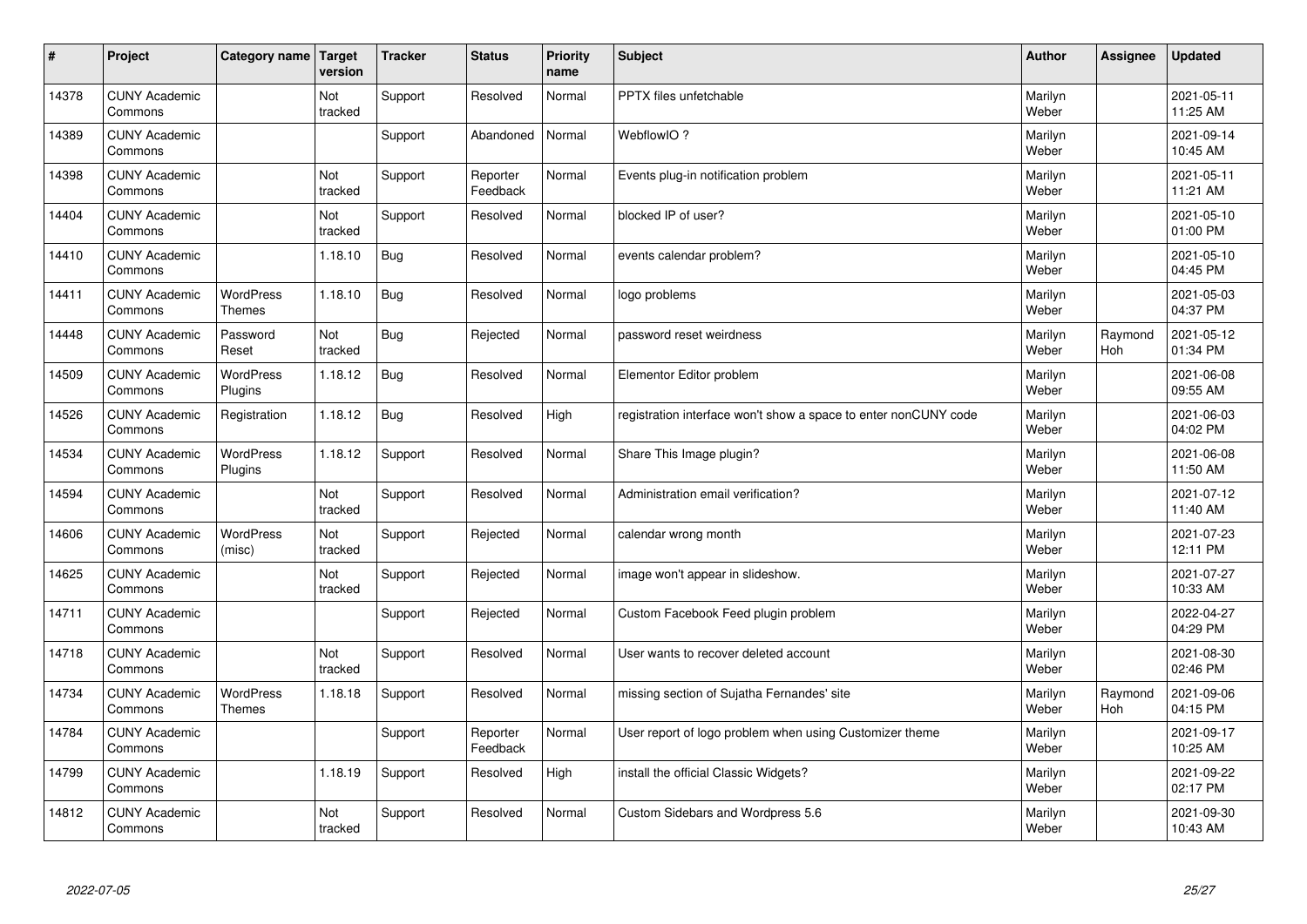| $\sharp$ | Project                         | Category name   Target            | version        | <b>Tracker</b> | <b>Status</b>        | <b>Priority</b><br>name | <b>Subject</b>                                                                          | <b>Author</b>    | Assignee              | <b>Updated</b>         |
|----------|---------------------------------|-----------------------------------|----------------|----------------|----------------------|-------------------------|-----------------------------------------------------------------------------------------|------------------|-----------------------|------------------------|
| 14813    | <b>CUNY Academic</b><br>Commons |                                   | Not<br>tracked | Support        | Resolved             | Normal                  | raise the file size limit                                                               | Marilyn<br>Weber |                       | 2021-09-30<br>12:02 PM |
| 14850    | <b>CUNY Academic</b><br>Commons |                                   |                | Support        | Abandoned            | Normal                  | brooklyn waterfront site "connection not secure"                                        | Marilyn<br>Weber |                       | 2022-04-27<br>04:56 PM |
| 14885    | <b>CUNY Academic</b><br>Commons | <b>WordPress</b><br>Plugins       | 1.18.22        | Bug            | Resolved             | Normal                  | Long Loading Times -- Wordpress Admin Site                                              | Marilyn<br>Weber | Raymond<br>Hoh        | 2021-10-26<br>12:28 PM |
| 14889    | <b>CUNY Academic</b><br>Commons | Events                            | 1.19.0         | Support        | Resolved             | Normal                  | events in group - can they be edited by all admins?                                     | Marilyn<br>Weber | Raymond<br>Hoh        | 2021-12-13<br>03:31 PM |
| 14891    | <b>CUNY Academic</b><br>Commons |                                   | Not<br>tracked | Support        | Resolved             | Normal                  | changing site template after creation?                                                  | Marilyn<br>Weber |                       | 2022-04-27<br>04:58 PM |
| 14900    | <b>CUNY Academic</b><br>Commons |                                   | Not<br>tracked | Support        | Reporter<br>Feedback | Normal                  | previous theme?                                                                         | Marilyn<br>Weber |                       | 2021-10-25<br>10:31 AM |
| 14911    | <b>CUNY Academic</b><br>Commons | <b>WordPress</b><br><b>Themes</b> | Not<br>tracked | Support        | <b>New</b>           | Normal                  | Twentytwentyone theme                                                                   | Marilyn<br>Weber |                       | 2021-10-28<br>10:37 AM |
| 14972    | <b>CUNY Academic</b><br>Commons |                                   |                | Support        | Rejected             | Normal                  | Mailchimp plugin                                                                        | Marilyn<br>Weber |                       | 2021-11-17<br>02:13 PM |
| 14973    | <b>CUNY Academic</b><br>Commons |                                   |                | Support        | Resolved             | Normal                  | <b>Mail Poet</b>                                                                        | Marilyn<br>Weber |                       | 2021-12-06<br>10:20 AM |
| 15022    | <b>CUNY Academic</b><br>Commons |                                   |                | Support        | Rejected             | High                    | ArabStages                                                                              | Marilyn<br>Weber |                       | 2021-12-06<br>10:16 AM |
| 15025    | <b>CUNY Academic</b><br>Commons |                                   |                | Support        | Duplicate            | Normal                  | emails for all the papers on the commons that have been changed                         | Marilyn<br>Weber |                       | 2021-12-02<br>11:57 AM |
| 15045    | <b>CUNY Academic</b><br>Commons |                                   |                | Support        | New                  | Normal                  | no result for KCeL in the search box on the commons                                     | Marilyn<br>Weber |                       | 2021-12-10<br>11:29 AM |
| 15120    | <b>CUNY Academic</b><br>Commons |                                   |                | Support        | Resolved             | Normal                  | embed Zoom recordings in a post?                                                        | Marilyn<br>Weber |                       | 2021-12-29<br>08:15 AM |
| 15169    | <b>CUNY Academic</b><br>Commons |                                   | 2.0.3          | Support        | Reporter<br>Feedback | Normal                  | new Prelude website zipfiles for custom theme and other files.                          | Marilyn<br>Weber |                       | 2022-06-29<br>11:32 AM |
| 15211    | <b>CUNY Academic</b><br>Commons | <b>Blogs</b><br>(BuddyPress)      | 1.19.2         | Support        | Resolved             | Normal                  | No good error reporting for already-used domain name when creating a<br>site in Firefox | Marilyn<br>Weber | Boone<br>Gorges       | 2022-01-25<br>11:33 AM |
| 15241    | <b>CUNY Academic</b><br>Commons | Onboarding                        | 1.19.3         | Design/UX      | Resolved             | Normal                  | white on gray                                                                           | Marilyn<br>Weber | Boone<br>Gorges       | 2022-02-08<br>02:38 PM |
| 15252    | <b>CUNY Academic</b><br>Commons | Layout                            | Not<br>tracked | Bug            | Resolved             | Normal                  | visual glitch with the Segal Center webpage                                             | Marilyn<br>Weber | Raymond<br><b>Hoh</b> | 2022-02-03<br>04:56 PM |
| 15260    | <b>CUNY Academic</b><br>Commons |                                   |                | Support        | Reporter<br>Feedback | Normal                  | Diacritical markings   European Stages                                                  | Marilyn<br>Weber |                       | 2022-02-04<br>08:16 AM |
| 15266    | <b>CUNY Academic</b><br>Commons |                                   |                | Support        | Resolved             | Normal                  | Just an appreciation                                                                    | Marilyn<br>Weber |                       | 2022-02-07<br>10:42 AM |